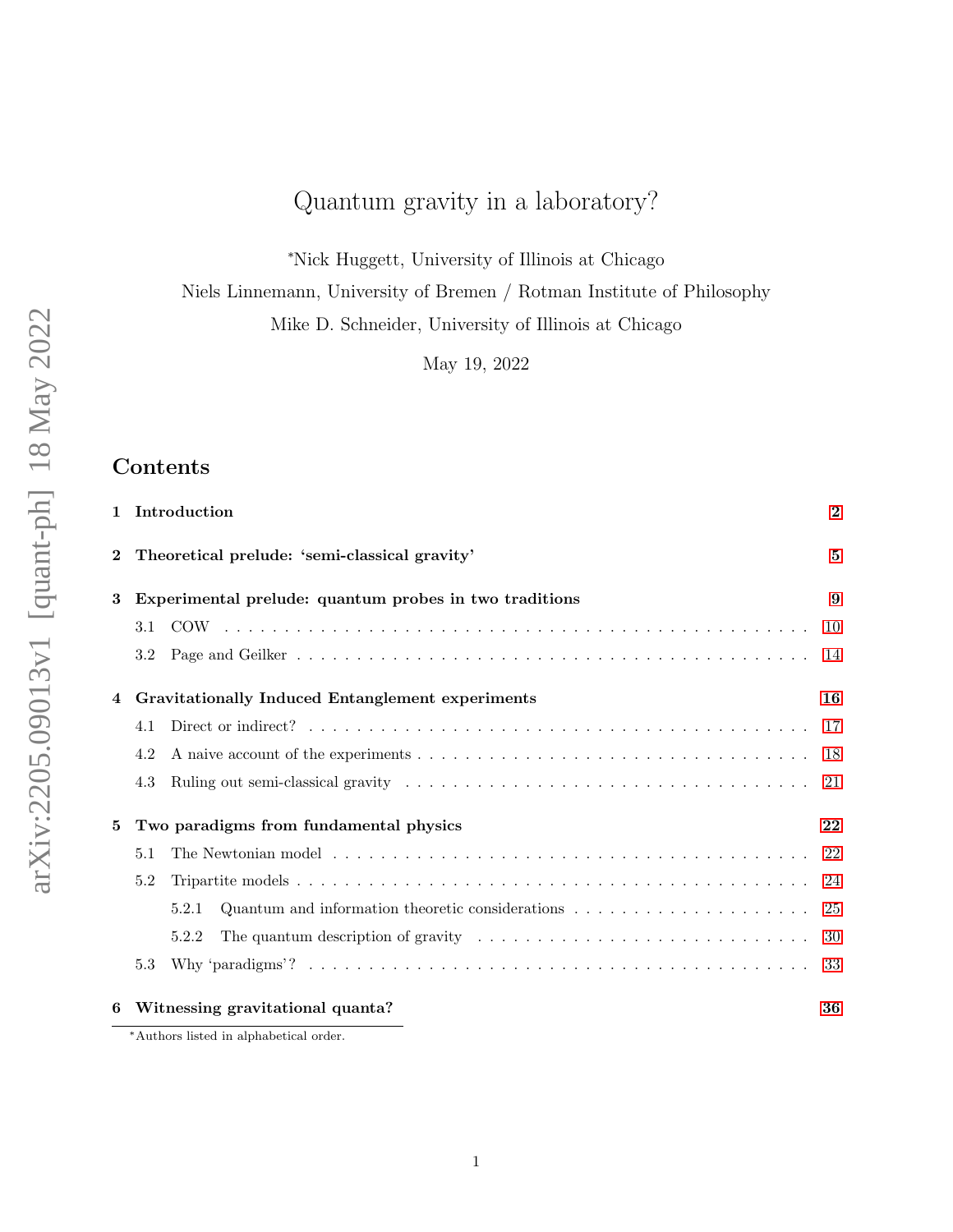| $7\degree$ | Making gravity quantum |                                                                                                                                                                                                                               |      |
|------------|------------------------|-------------------------------------------------------------------------------------------------------------------------------------------------------------------------------------------------------------------------------|------|
|            | 7.1                    | Witness and control traditions experience in the control of the control of the control of the control of the control of the control of the control of the control of the control of the control of the control of the control | - 42 |
|            | 7.2                    |                                                                                                                                                                                                                               |      |
|            |                        | 8 Concluding remarks: taking stock of quantum gravity phenomenology                                                                                                                                                           | 49   |
|            |                        | 9 References                                                                                                                                                                                                                  | 51   |
|            |                        | 10 Appendix A: Mannheim's analysis of the COW experiment                                                                                                                                                                      | 56   |
|            |                        | 11 Appendix B: A Newton-Cartan analysis of graveats                                                                                                                                                                           | 58   |

### <span id="page-1-0"></span>1 Introduction

The search for a fundamental theory of quantum gravity (QG) has prevailed for nearly a century. Despite much progress on the theoretical side — including whole avenues of research toward how to develop such a theory (e.g. loop quantum gravity or string theory), little has been claimed on the empirical side. According to standard lore, this is entirely unsurprising given the Planck energy scale compared to the energy scales probed in high-energy particle physics; [Zimmermann](#page-54-0) [\[2018\]](#page-54-0) for instance pointedly illustrates the remoteness of the Planck energy scale for our usual collider technologies based on acceleration of charged particles in electric and magnetic fields as follows:

An ultimate limit on electromagnetic acceleration may be set by the Sauter-Schwinger critical field, above which the QED vacuum breaks down. ... Assuming these fields, the Planck scale of  $10^{28}$ eV can be reached by a circular or linear collider with a size of about  $10^{10}$ m, or about a tenth of the distance between earth and sun, for either type of collider (!). (p. 36-37, exclamation mark in original)

But maybe the emphasis on collider engineering limitations fails to communicate just how remote is the Planck energy scale from our more familiar physics. Here, an astrophysical benchmark may be further help: the phenomenon of Hawking radiation, by whose detection we would like to corroborate the formal apparatus of quantum field theory in curved spacetime (merely on the way to a theory of quantum gravity apt for the Planck energy scale) is so weak that "Trying to detect astrophysical Hawking radiation in the night's sky is thus like trying to see the heat from an ice cube against the background of an exploding nuclear bomb"  $(Thébault [2016], p. 4).$  $(Thébault [2016], p. 4).$  $(Thébault [2016], p. 4).$ 

What is the empirically-minded QG researcher to do? Despair is never an option, but maybe desperation is: one could search for an evidential or confirmatory framework that leaves room for non-empirical forms of support for developments on the theoretical side of quantum gravity research. From this perspective, the framework for non-empirical theory confirmation developed by [Dawid](#page-51-0) [\[2013\]](#page-51-0) may be attractive; indeed,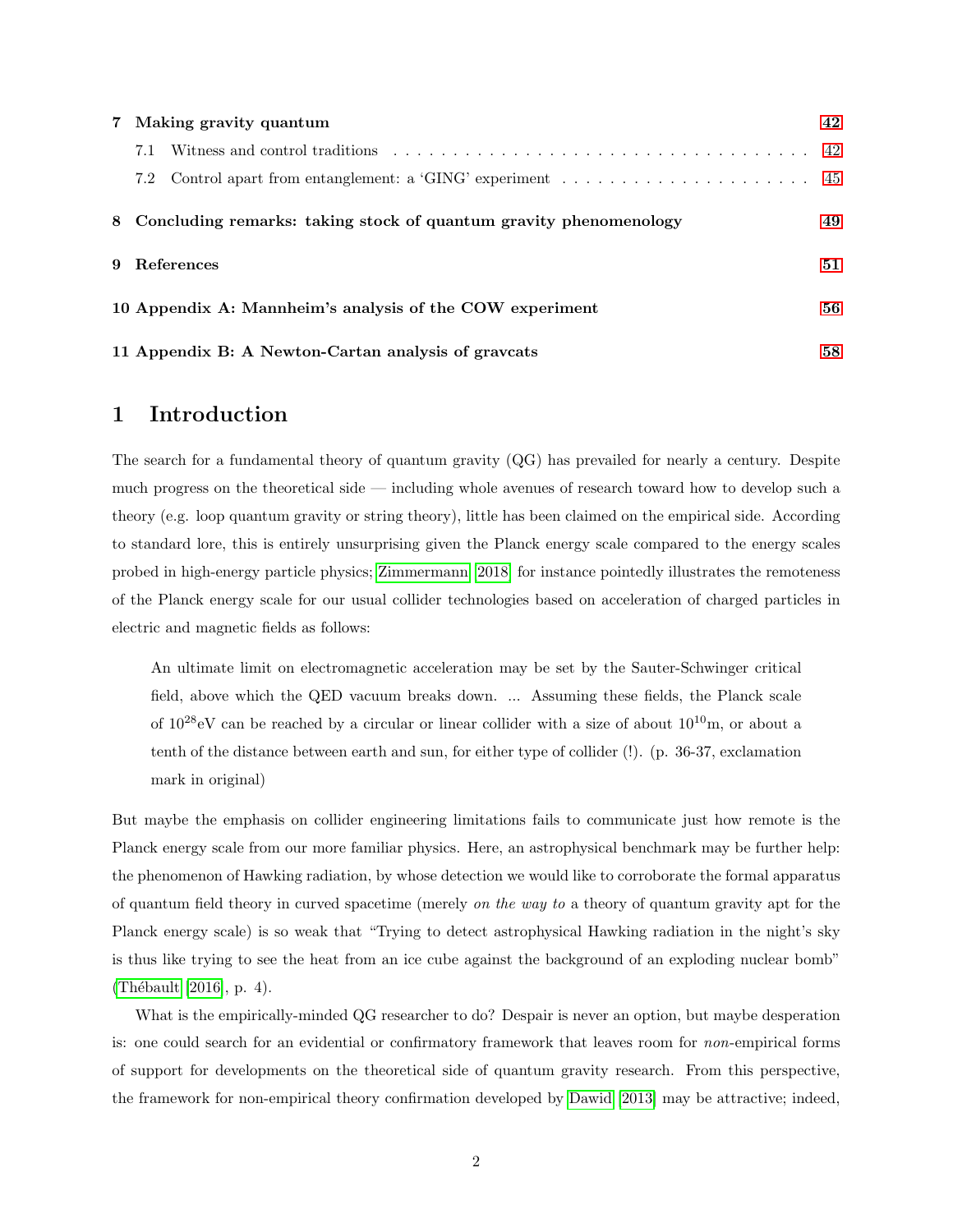something like this desperation, with regards to the status of a string theory approach to quantum gravity research, would seem to have been the motivation for the string theorists whose methodology Dawid describes.

Alternatively, one could follow the sub-community of (self-styled) QG phenomenologists: those empiricallyminded quantum gravity researchers who have not stopped working on finding empirical signatures of QG, despite acknowledging the naive estimate of the difficulties as that of, say, Zimmermann quoted above. This is the tack we intend to take here.

One strategy in quantum gravity phenomenology is to look for QG effects within traces of high-energy astro-particle phenomenology in the early universe (famously motivated under the guise of the universe being, in light of standard model cosmology, the 'poor man's accelerator'). Another strategy is to systematically search for effects that 'cascade' from high energies to low energies, such as in many cases of Lorentz invariance violation (in either the astrophysical-cosmological arena or in more controlled experimental settings). On this strategy, one accepts that the relevant energy scale is the Planck scale (and, as such, is extraordinarily remote), but one contemplates rejecting an otherwise tacitly assumed fact of decoupling.<sup>[1](#page-2-0)</sup> A third strategy though, which will become our focus here, has only recently become relevant. It begins by noting that the Planck mass, rather than the Planck energy, might better serve as the quantity of interest in probing the quantum nature of gravity. As [Christodoulou and Rovelli](#page-51-1) [\[2019\]](#page-51-1) write:

Puzzling is the fact that — unlike Planck length and Planck energy —  $m_{\text{Planck}}$  falls within a very reachable physical domain: micrograms. It has long been hard to see what sort of quantum gravity effect can happen at the scale of the weight of a human hair. (p. 65)

It has long been hard, but perhaps (evidently) it will not be so hard any longer. And so, QG effects might indeed be in reach of tabletop experiments. Or at least, this is what recent claims amount to, in the emerging experimental research program in QG phenomenology which we will dub tabletop quantum gravity.<sup>[2](#page-2-1)</sup>

It is important to note that thus restricting attention to the weak-field, Newtonian regime produces a subtle but significant change in the question of empirical access: one is no longer probing fundamental QG, only the low energy physics that different fundamental theories likely have in common. The question that faces us then is how might we read distinctively quantum traces of gravitational physics in such experiments? Answering this question seems to be key in making sense of the nascent tabletop quantum gravity research program. And in fact, only recently has it become clear that there is significant dissent among those physicists interested in quantum gravity phenomenology over the answer to this question. A new call to interpret hypothesized results in a proposed class of tabletop quantum gravity experiments, which [Bose](#page-51-2) [et al.](#page-51-2) [\[2017\]](#page-51-2) and [Marletto and Vedral](#page-53-0) [\[2017b\]](#page-53-0) have each independently noted may soon be viable, brings the question to the fore.

<span id="page-2-0"></span><sup>&</sup>lt;sup>1</sup>In particle physics, there is a 'decoupling theorem' that relies on the framework of quantum field theory. Just so: this strategy in quantum gravity phenomenology explores QG effects beyond field theory (in the relevant sense).

<span id="page-2-1"></span> ${}^{2}$ In fact, the experiments will likely be rather too large literally to fit on a normal table: a large table, to be sure — but at least not solar-system sized!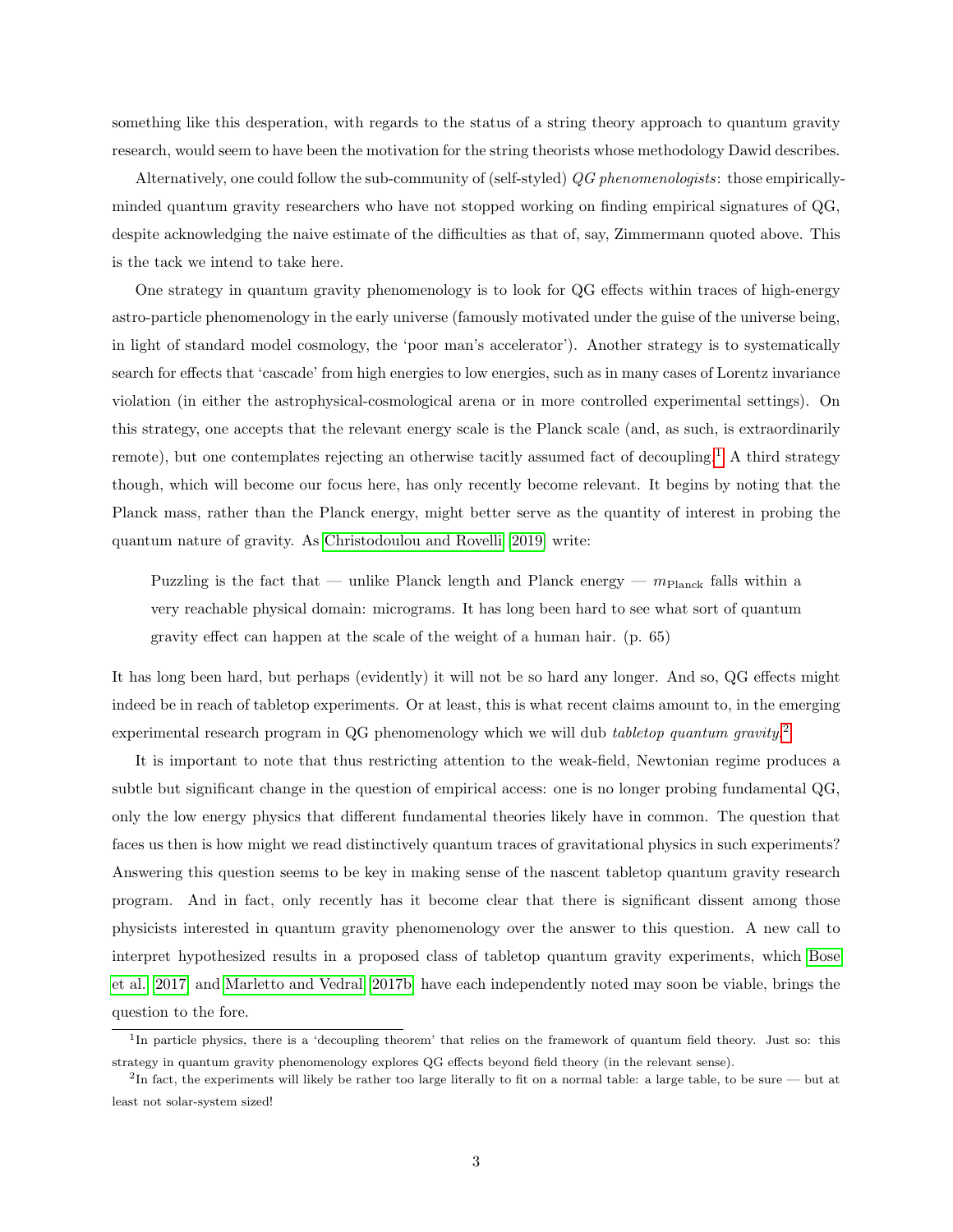In this new class of *gravitational induced entanglement* (GIE) experiments (sometimes, Bose-Marleto-Vedral experiments) one employs spatially separated pairs of 'gravcats'<sup>[3](#page-3-0)</sup>, or gravitationally coupled Schrödinger cats (i.e. superposition states of macroscopic, uncharged massive bodies), as the relevant quantum matter probes. Within these experiments, the hypothesized role for the underlying quantum nature of Newtonian gravity is to mediate entanglement between the two gravcats in the pair. The proposal, then, is that if such experiments indeed produce the predicted gravcat entanglement, then this outcome would provide the first ever laboratory witnesses of the quantum nature of gravity. And while this achievement would not amount to a direct observation of QG (and especially not to a direct observation that would distinguish between various current approaches to developing a fundamental theory of QG), it would still seem to be an enormous advance. Yet, even the nature of this achievement in terms of a first tabletop quantum gravity witness is questioned by some in the community.

The stage thus set, three philosophers of physics came together, hoping to clear up for themselves a puzzle. How could it be that this specific, newly proposed class of experiments in tabletop quantum gravity could be a locus of dispute when all those involved in the dispute would seem to agree on their expected outcomes? And what do those results have to do with the supposed underlying quantum nature of gravity, anyway? The manuscript compiled here is our best attempt, as those three philosophers, to provide a satisfying, unified answer to both of these interrelated questions. It is an answer that the three of us are, finally (after considerable friendly disagreement between us), content each to call our own.

The preceding paragraph is as much context for the content of the project presented here as it is an apology for the presentation's length and discursive approach. That which might have been a series of idiosyncratic articles written by each of us in turn, arguing back and forth through a thicket of distractions, has instead been absorbed into the singular, long-form manuscript here, for which we may now provide a succinct roadmap. Following this Introduction, we offer a theoretical prelude  $(\S2)$  $(\S2)$  on so-called semi-classical  $gravity - a$  bit of theoretical architecture relevant for research in quantum gravity phenomenology, but whose conceptual status within our current best physics is equivocal. We distinguish three views of semi-classical gravity, or (in fact) two different ways of denying that semi-classical gravity is itself to be understood as a candidate for future fundamental theory in the discipline, given our current best physics today. In parallel with these two denials, we then provide in  $\S 3$  $\S 3$  an experimental prelude, noting two experiments in the early history of tabletop quantum gravity that are by now unavoidable in any conversation about quantum matter probes in a Newtonian gravitational context. Crucially, we will explain how these two experiments are importantly distinct from each other — particularly in the kinds of conclusions drawn from their successful execution. This observation occasions our identifying two traditions of experimental testing that will become relevant in our assessment of the GIE experiments, beginning in the section thereafter: on one tradition, the goal is to witness the quantum nature of gravity; on the other, one rather is interested in control of (or access to) the same.

<span id="page-3-0"></span><sup>3</sup>The name 'gravcats' goes back to [Anastopoulos and Hu](#page-50-1) [\[2014\]](#page-50-1).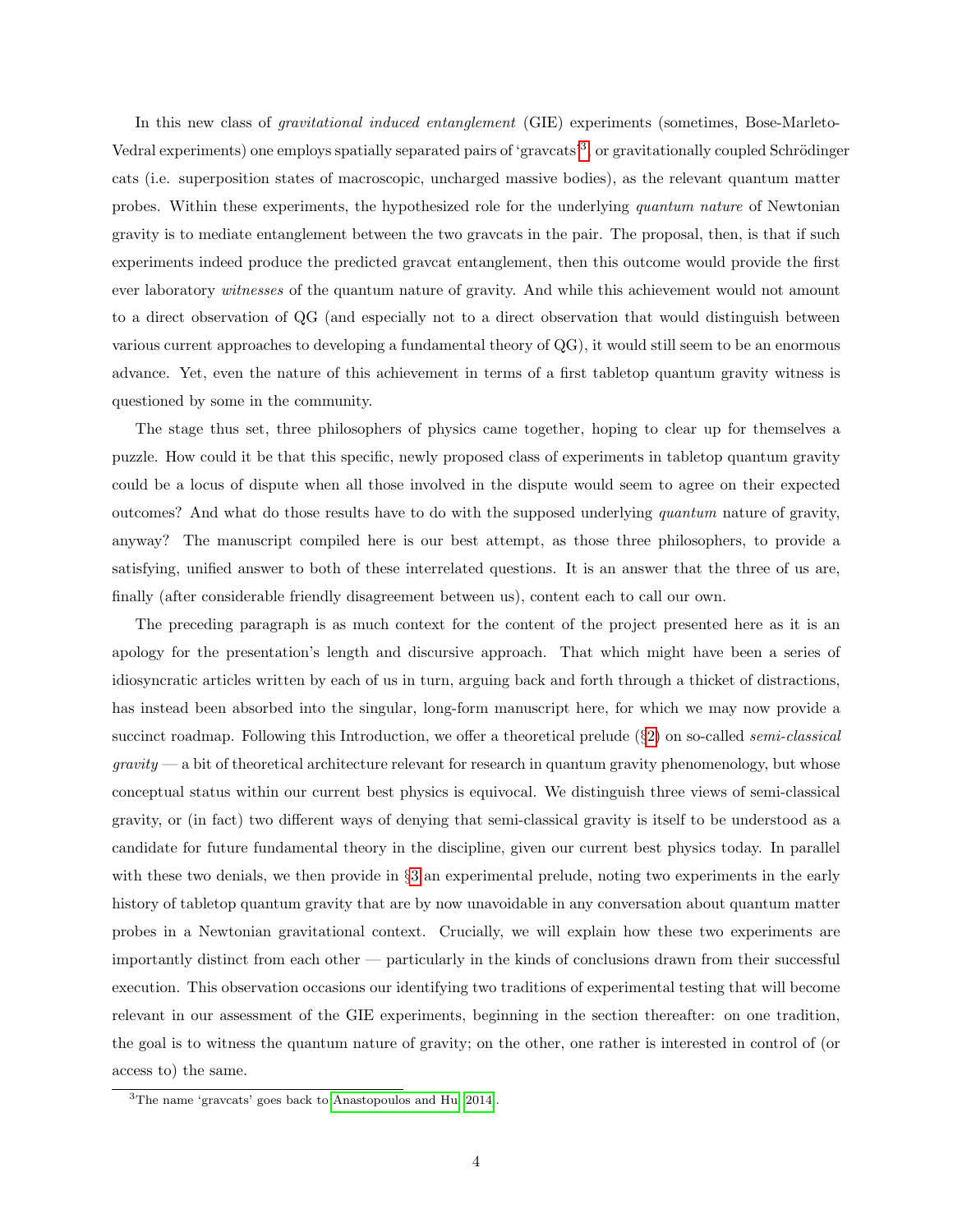With these preludes in place, we turn then to the GIE experiments, and our analysis spans the remaining four sections before the conclusion. After a preliminary naive rehearsal of the GIE experiments in §[4,](#page-15-0) including a discussion of how they indeed would rule out semi-classical gravity as a candidate fundamental theory), we then turn to comment on the central question at stake when the experiments are considered in the tradition of witnessing (§[5\)](#page-21-0): to what extent may we take the experiments as capable of witnessing a quantum nature of the gravitational state? We ultimately argue that one's answer to this question very much hinges on a choice of modeling 'paradigm' for the GIE experiments (a term we use carefully), even given agreement about our current best physics. In particular, we develop what we have come to understand are the two major such paradigms in play in the relevant literature: what we call the 'Newtonian model' paradigm and 'tripartite models' paradigm, respectively. Only according to the latter does gravcat entanglement actually witness the quantum nature of gravity. We then consider in §[6](#page-35-0) a further question of whether one may conclude that what is witnessed in the GIE experiments, within the tripartite paradigm, are (coherent states of) gravitons in a 'low-energy' theory of QG. Finally, in §[7,](#page-41-0) we shift gears to offer the suggestion that the GIE experiments may at least as well be conceived in terms of their standing in the tradition of controlling and accessing — rather than witnessing — the quantum nature of gravity. And then we conclude.

Taking a step back, our first goal is thus to inspect the claim that a GIE experiment could amount to a tabletop quantum gravity witness, in light of the dissent found within the physics community. We will find, on disentangling the various threads in the literature, that there is meaningful ambiguity as to whether the predicted outcomes of these experiments, if successful, would indeed provide such a witness. In particular, one's assessment depends on how one chooses to model the experimental setup, while our current best physics provides justifications for two distinct choices. However, our second goal is to provide a view of the GIE experiments that we believe adequately captures their punchline, as a matter at the frontiers of experimentation in tabletop quantum gravity, and which critically does not depend on choice of paradigm. Our hope in writing this manuscript is thus also to clarify that the successful completion of a tabletop quantum gravity experiment would be an enormous achievement for the experimental research program, regardless of further disagreements regarding the matter of witnessing.

## <span id="page-4-0"></span>2 Theoretical prelude: 'semi-classical gravity'

The problem of QG is generally understood as a need to unify two elements of our current corpus of fundamental physics: on the one hand a classical and geometrized theory of gravity, general relativity (GR), which recovers Newtonian gravitation at low velocities; while on the other hand, a quantum theory of (special) relativistic matter, the standard model of particle physics, which recovers non-relativistic quantum mechanics (NRQM) in a markedly different low-velocity limit.[4](#page-4-1) But matter explicitly appears in GR as

<span id="page-4-1"></span><sup>&</sup>lt;sup>4</sup>The difference being that, in the latter case, we also need to recover at those low velocities a theory of finite degrees of freedom from a theory of infinite degrees of freedom.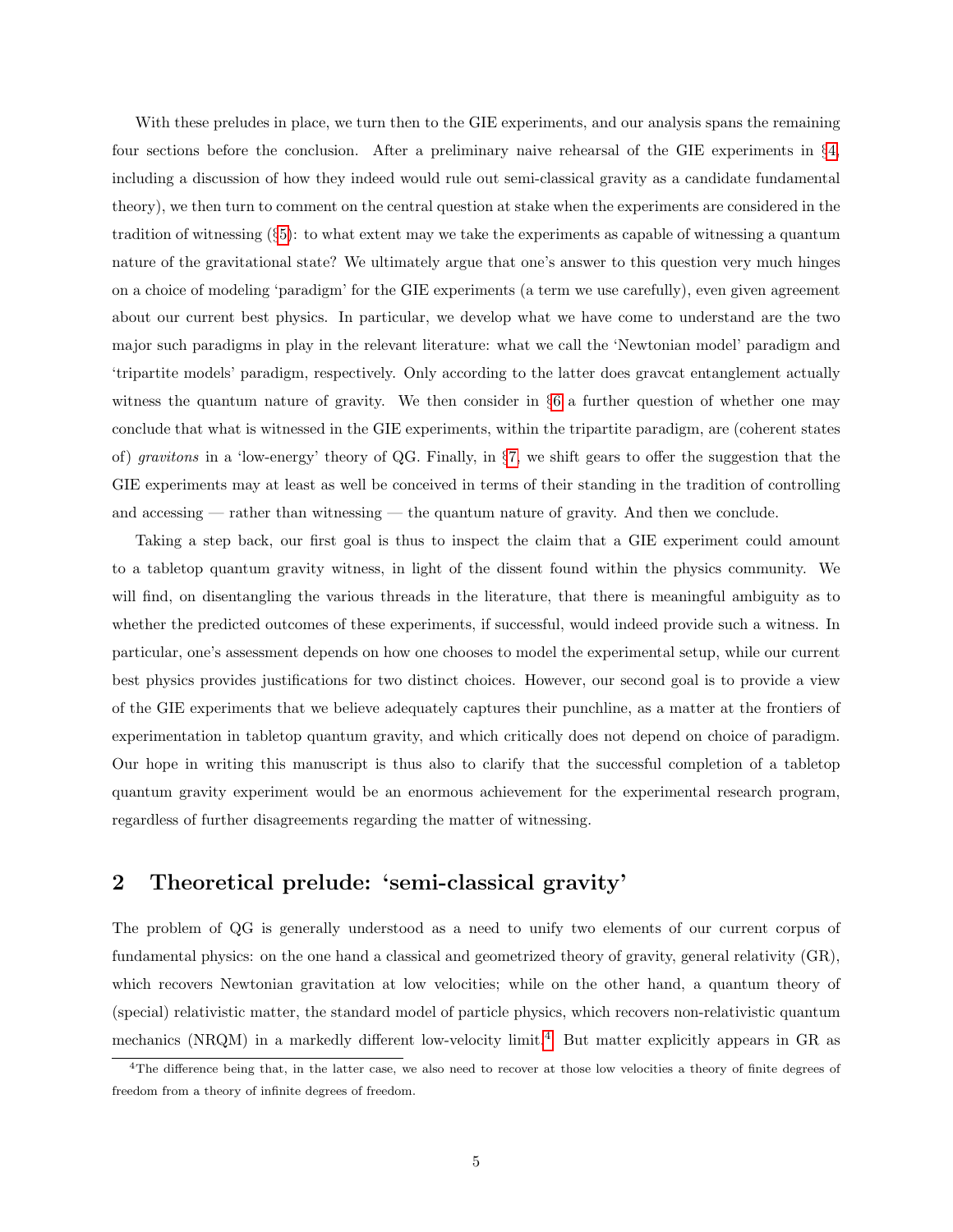classical, contrary to our simultaneous embrace of a quantum field theory (QFT) description of matter, in the form of the standard model of particle physics — hence, the problem.

Of course, while seeking to unify a conflicted corpus, as a matter of practice physics typically proceeds by trying to hold onto what is believed to be any crucial, enduring insights of that corpus. In the case of QG, one obvious reconciliatory strategy begins with the observation that perhaps it is no requirement of GR that matter have a fundamentally classical nature. Rather, perhaps, at least for the sake of phenomenological modeling, there exist an *effective* classical description of the matter; or, more exactly, perhaps matter can be described by a classical stress-energy tensor. In the context of QFT it is natural to associate any such effective classical quantities with expectation values of quantum observables, where (in a Hilbert space representation of the quantum state space) the latter are modeled as operators. Thus, one arrives at the Møller-Rosenfeld equation, dating back to the early 1960s [\[Møller et al., 1962,](#page-53-1) [Rosenfeld, 1963\]](#page-54-2):

<span id="page-5-0"></span>
$$
G_{\mu\nu} = \frac{8\pi G}{c^4} \langle \hat{T}_{\mu\nu} \rangle.
$$
 (1)

That is, the Einstein tensor  $G_{\mu\nu}$ , familiar from GR, couples to the expectation value of (what is now) a quantum stress-energy tensor operator, understood to act on any given prepared state of matter. [\(1\)](#page-5-0) thus modifies the Einstein field equation of classical GR, replacing the stress-energy tensor on the right-hand side with its quantum expectation value.

It is worth stressing that, despite looking (perhaps) innocuous as a modification to the Einstein field equation from GR, the Møller-Rosenfeld equation is a substantive conceptual departure from the classical equation. In the first place, whereas the left-hand side features a quantity that is meant to be descriptive of a single system, the right-hand side appears to describe a statistical property of a whole ensemble of systems. To see the point, imagine a version of [\(1\)](#page-5-0) in which the right-hand side is an expectation value of a classical quantity, denoted by the same brackets, but no hat: it would describe a system in which each run of an experiment had the same Einstein tensor, determined by the statistical average of the different stress-energy tensors found in each run. In other words, the geometry on any particular run would depend on the stress-energy of all past and future runs, though only those that somehow are determined to be a part of the same ensemble. The acausal structure of this statistical modification of classical GR should make it apparent that our physics is simply not like that (deep down)! But the same point would apply to [\(1\)](#page-5-0) itself if we took  $\langle \hat{T}_{\mu\nu} \rangle$  as a classical expectation value over an ensemble of runs of a (quantum) experiment.

Of course in quantum theory there is a ready and standard reading of 'expectation value' applicable to a single system: the sum of eigenvalues weighted by the amplitudes squared of the corresponding terms in the quantum state of that system in an individual run. While the Born Rule entails that the ensemble average will (probably) agree with that value, the quantity itself is well-defined in terms of the state of the single system, unlike the classical case. Even so, we will see in section [3.2](#page-13-0) — in the context of the measurement problem — that there can be ambiguities in how we move between the classical reading of the expectation value and the quantum reading in analyses of quantum experiments.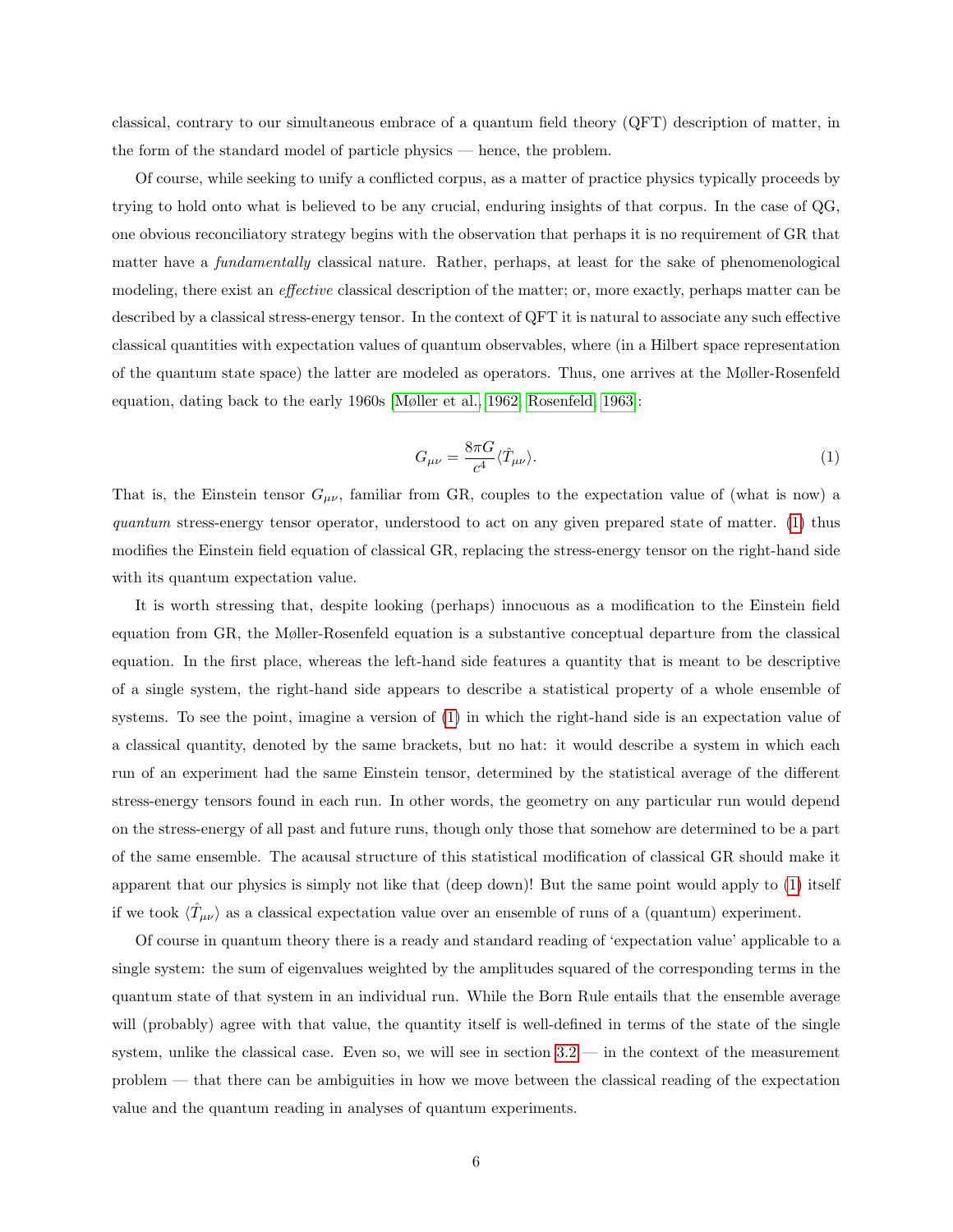How one constructs a quantum stress-energy tensor operator in QFT is a subtle business. But, once defined, it is indeed an operator that acts on states  $|\psi\rangle$  of a material quantum system. As such, the states will obey the Schrödinger equation, with Hamiltonians describing both the dynamics of matter with itself, and with gravity:<sup>[5](#page-6-0)</sup>

<span id="page-6-1"></span>
$$
i\partial_t|\psi\rangle = \hat{H}_{\text{matter}+gravity}|\psi\rangle.
$$
 (2)

A system described by equations [\(1-](#page-5-0)[2\)](#page-6-1) is often referred to as 'semi-classical gravity' (SCG), and the Møller-Rosenfeld equation rechristened the 'semi-classical Einstein' equation. But this usage hides an important ambiguity, which can (and does) lead to significant miscommunication. On the one hand, one might take equations [\(1-](#page-5-0)[2\)](#page-6-1) as jointly comprising an approximation to the dynamics of a full solution to the problem of QG, perhaps along the lines of string theory or loop quantum gravity. On the other hand, they might be proposed as a full solution to the problem themselves: that is, where gravity is fundamentally classical, so that the quantum nature of matter entails a semi-classical theory. Let's take these two possibilities (and a third that will arise) in turn.

#### View 1: SCG as a mean-field description in low-energy quantum gravity

The first reading holds that classical GR succeeds under ordinary circumstances because such circumstances reside in a regime in which it provides a good approximation to an as-yet unknown fundamental theory of QG. More particularly, models of GR are taken to be 'mean-field' solutions of the unknown theory. Moreover, it is further assumed that quantum perturbations around those solutions — 'gravitons' in a broad sense<sup>[6](#page-6-2)</sup> provide an effective field theory (EFT) for the underlying theory, something dubbed 'low-energy quantum gravity' (LEQG) in [Wallace](#page-54-3) [\[2021\]](#page-54-3).[7](#page-6-3) SCG then amounts to a statement of the low-energy limit of the gravitational EFT, when fluctuations in the LEQG field may be ignored. Such a view is made compelling in part because, in a sense, merely the demand that the local spacetime metric have a Lorentzian signature in the case of quantum field theories of matter is sufficient to recover equation [\(1\)](#page-5-0) to lowest order, as was historically emphasized in Sakharov's "induced gravity" program [\[Visser, 2002\]](#page-54-4).

Indeed, given the strength of the gravitational interaction relative to others, one would expect leading order corrections to the expectation value of the stress-energy operator, for a given state of matter, to come from quantum fluctuations of the matter field itself, and not from gravitational fluctuations. Then, even

<span id="page-6-0"></span> $5$ Note in interpreting both [\(1\)](#page-5-0) and [\(2\)](#page-6-1) in terms of a common notion of time, in this manuscript we sweep under the carpet the 'problem of time' familiar in QG research, without further comment.

<span id="page-6-2"></span><sup>&</sup>lt;sup>6</sup> Broad' here is opposed to the 'narrow' sense of massless spin-2 quanta. The idea is that quantum perturbations can be taken around arbitrary classical solutions, while massless spin-2 particles only exist in spacetimes with suitable symmetries, for instance Minkowski and de Sitter spacetimes (see [Huggett and Wüthrich, 2020, chapter 9]).

<span id="page-6-3"></span> $7$ Note that LEQG does not comprise all that which might be reasonably termed 'low-energy quantum gravity', as for instance perturbative quantum cosmology (or even non-perturbative, yet symmetry reduced quantum cosmology in general). Note too that we leave it open whether 'mean field' is to be taken more literally or more analogously, depending on the nature of the underlying QG and the limit taken to obtain the EFT.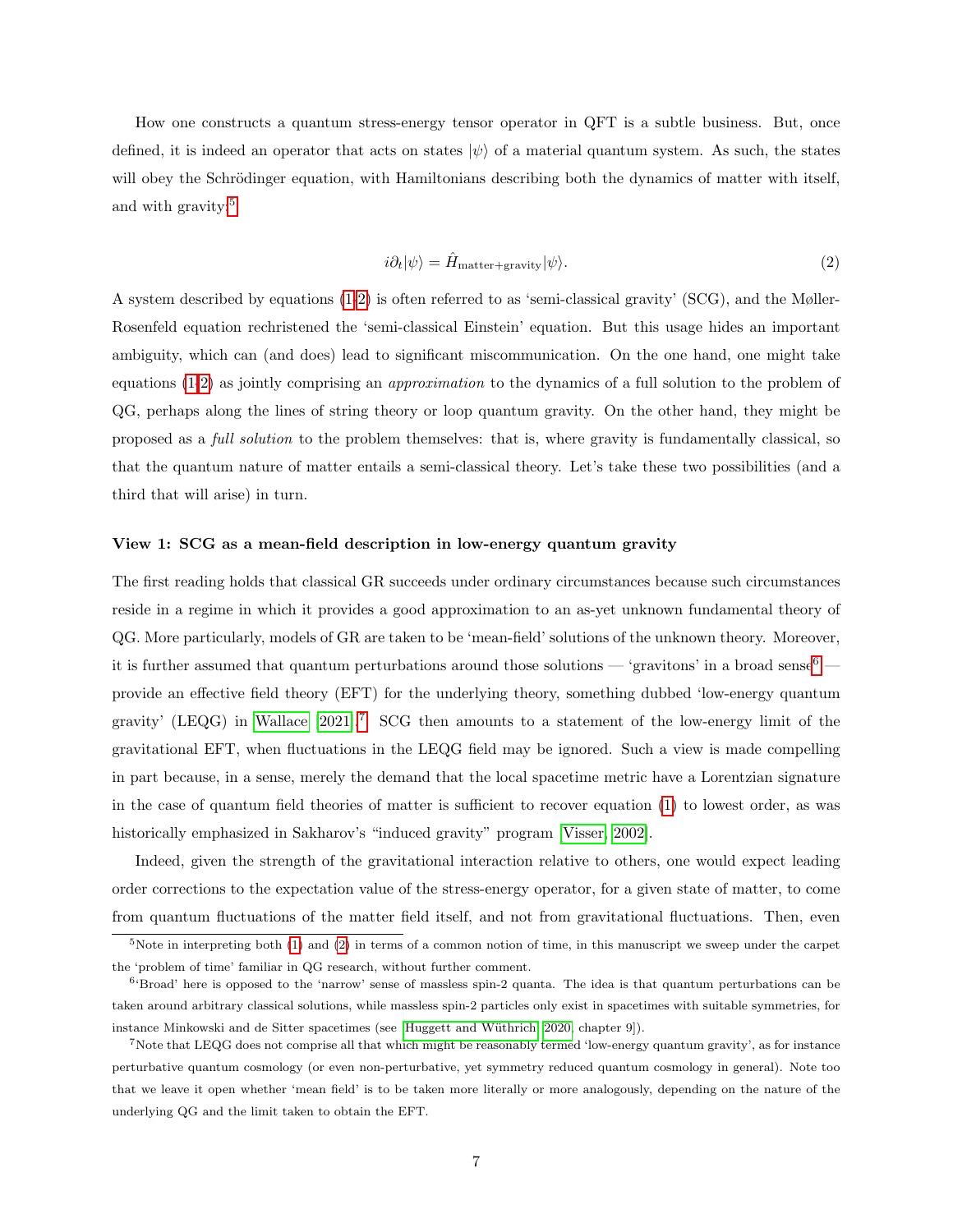though one expects deviations from classical gravity in the long-term because of the non-linear character of [\(1\)](#page-5-0), for short durations of time, it is sufficient to model such a system in terms of accumulating effects of backreaction by matter corrections on the spacetime curvature, which would otherwise determine the left-hand side of the equation. Such a modeling program is known as 'stochastic gravity', and has been successfully developed (see, e.g., [\[Hu and Verdaguer, 2008\]](#page-52-1)). As noted by [\[Wallace, 2021,](#page-54-3) p. 22-23], stochastic gravity may be derived from LEQG, indicating no tension between the present view of SCG and the expectation that stochastic noise due to the quantum nature of matter influences the effective classical description of gravity.

What is crucial to this view is that gravity is understood as fundamentally quantum in nature, and only effectively treated as classical, i.e. for the purposes of approximation. This approximation is summarized by the dictates of SCG, interpreted in terms of LEQG, perhaps improved with corrections from stochastic gravity.

#### View 2: SCG as a candidate fundamental theory of gravity

According to a second possible view, [\(1-](#page-5-0)[2\)](#page-6-1) constitute 'fundamental' equations of motion, not approximations. This view is not taken as a serious possibility by the QG community, yet there have long been efforts to rule it out definitively: [Huggett and Callender](#page-52-2) [\[2001\]](#page-52-2) critique theoretical arguments and also the experimental approach that we discuss below. Likely, that this view is not taken seriously in part reflects the fact that it is beset by mathematical difficulties. Namely, it is not clear that any spacetime and quantum field could simultaneously satisfy both equations. One can define a QFT satisfying [\(2\)](#page-6-1) in a given curved background spacetime (and perhaps solve the equations), but once one has likely its stress-energy will not satisfy [\(1\)](#page-5-0) in the background. One might then introduce a new background for which [\(1\)](#page-5-0) is satisfied, but now [\(2\)](#page-6-1) will likely not hold, and a new QFT must be defined. And so on. As we say, perhaps the equations can be solved simultaneously, perhaps the process described even converges on a solution (and perhaps merely approximately so), but it is far from sure.

Still, physicists are no strangers to mathematical difficulties in the course of theoretical research. Arguably, what is more conceptually troubling is the disunity involved in accepting that some parts of the world are classical while others are quantum even at the most fundamental level. Moreover, there are difficulties contemplating what even some basic physical models of such a theory would look like, beyond maybe the vacuum sector. For these reasons, in conjunction with the mathematical difficulties, it is perhaps not surprising that this view is given little credence by physicists. At the same time it is, for reasons to be explored later, considered worth eliminating as a live possibility.

Finally, it is not even clear that the equations [\(1-](#page-5-0)[2\)](#page-6-1) adequately capture what is claimed: a meshing together of classical gravity and quantum matter, as we currently understand them. Recall in view 1 that corrections due to matter fluctuations, as studied in stochastic gravity, plausibly are relevant to the gravitational properties of a classically gravitating quantum system, so that it is a virtue of that view that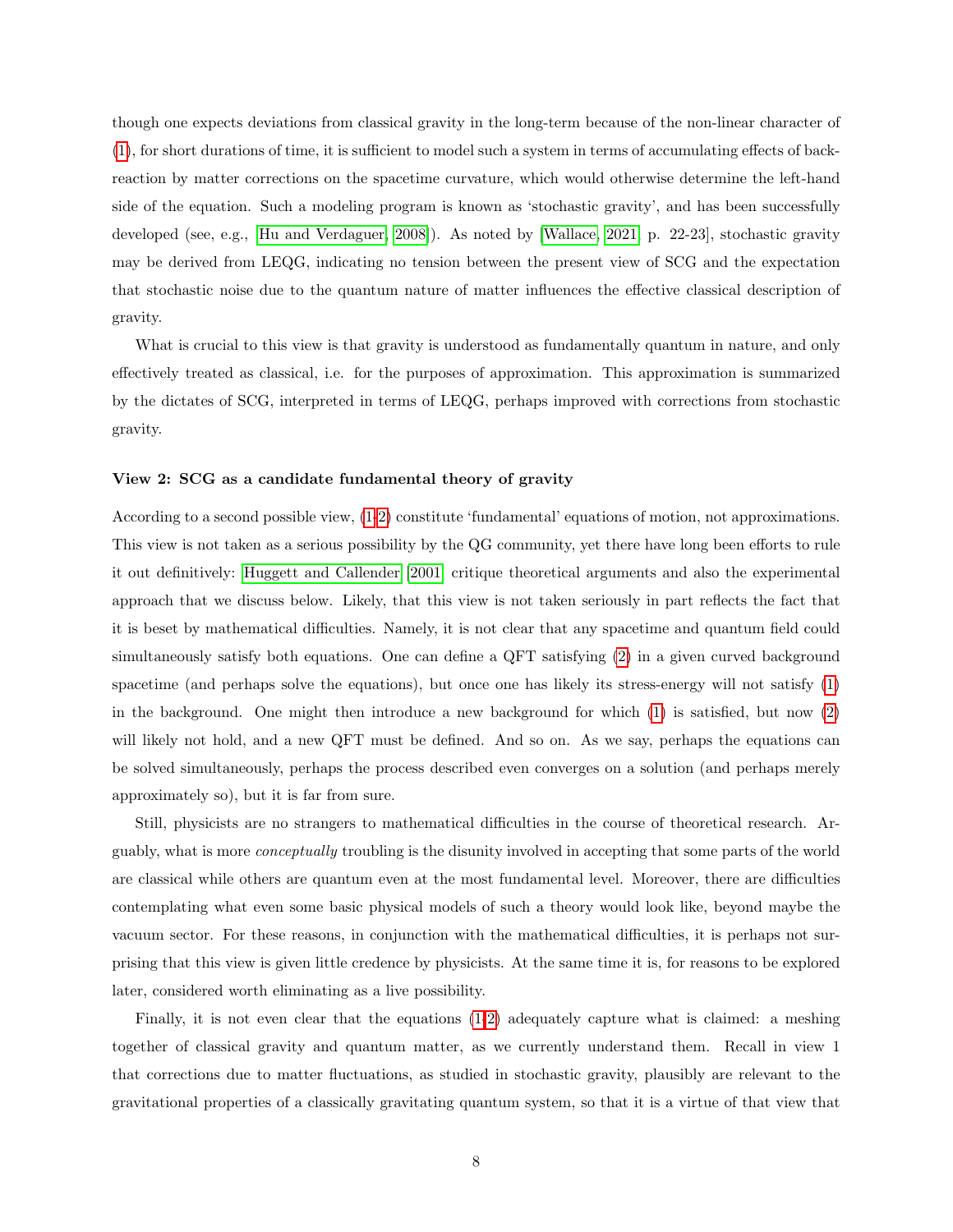LEQG recovers familiar stochastic gravity techniques. As just stated, view 2 categorically denies the role for any such corrections. The result is that there is rampant loss of physical information in coupling the material quantum system to gravity: after all, expectation values are insensitive to all higher-order correlators in the QFT.

#### View 3: SCG as a mean-field description of  $X$

Now, taking SCG as an approximation does not in itself commit one to it being an approximation to  $LEQG$ ; perhaps the low energy approximation to a fundamental theory of  $QG$  is not LEQG, but some other theory, so that SCG is a "mean field description" of that. Now, there are few serious advocates for such alternatives, but some have been mooted: for instance, [Carney et al.](#page-51-3) [\[2019\]](#page-51-3) discuss a toy model in which a mesoscopic 'ancilla' continuously weakly monitors the fluctuations in the microscopic quantum fields, feeding the inevitably noisy record of those fluctuations directly into a classical gravitational interaction channel.[8](#page-8-1) The point is not to advocate for a particular theory, but to demonstrate that one could remain *neutral* on the exact relationship between QG and SCG: accept that SCG approximates some theory  $X$ , which in turn approximates fundamental QG (or even something wilder), but take no stance on whether  $X$  is LEQG, or some theory in which gravity is classical, or some alternative, considered or unconsidered.

In the discussion so far, introducing view 3 may seem unmotivated; what is the point of singling out this particular epistemic stance? The vast majority of theorists seem to adopt view 1, for instance. One theme through much of the remainder of this article is that the differences across these three different views of SCG, given our current best physics, *really matters* to how we understand experiments in tabletop quantum gravity. Take for instance the Page and Geilker tabletop experiment to be presented below. We will show how the extremely strong interpretation of the experimental results given by the original authors, in contrast to the typically deflationary attitude found in response to those results, reflects the difference between SCG view 1 and SCG view 3, where each is understood as opposed to SCG view 2. Getting clear on this subject will go a long way toward clarifying the terms of the disagreement regarding the significance of the proposed GIE experiments.

## <span id="page-8-0"></span>3 Experimental prelude: quantum probes in two traditions

In the previous section, we explored three ways of understanding SCG, in the context of ongoing theoretical research regarding the problem of QG. Here, we discuss two experiments in the history of tabletop quantum gravity. As we will stress, the standard presentations of what is (or is not) accomplished in performing each

<span id="page-8-1"></span><sup>8</sup>A version of this model was first proposed and studied by Kafri, Milburn, and Taylor in a pair of articles [\[Kafri et al.,](#page-52-3) [2014,](#page-52-3) [2015\]](#page-52-4), and so is sometimes referred to as the KTM model. As elaborated in [\[Altamirano et al., 2018\]](#page-50-2), there are strong observational constraints on proposals for which gravity is fundamentally classical and meanwhile the pairwise gravitational interaction between macroscopic quantum sources is effectively Newtonian.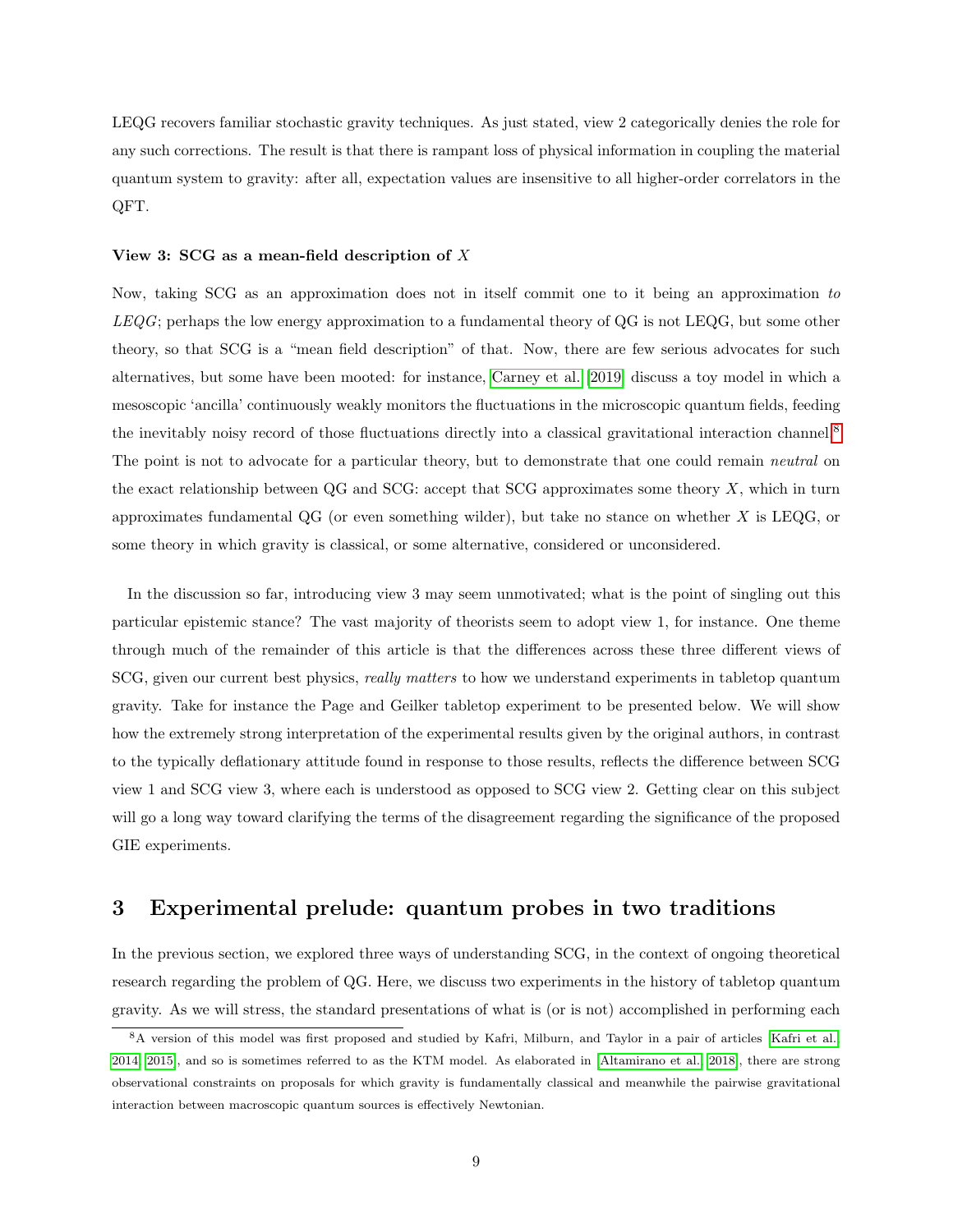of these respective experiments would seem to represent two different traditions in experimentation within the discipline, or two different ways of hoping to provide increasingly better empirical traction on the same problem. Following this section we will, in part, consider the new class of gravcat experiments by the lights of each of these traditions.

#### <span id="page-9-0"></span>3.1 COW

Consider first the COW experiment (named after Collela, Overhauser [\[1974\]](#page-53-2) and Werner [\[Colella et al.,](#page-51-4) [1975\]](#page-51-4)): neutrons pass through a beam splitter, and the different components of their wavefunction follow paths at different heights in the Earth's gravitational field, producing a relative phase shift between the components, which can be observed as interference on recombination. Our discussion of this scenario will largely be within NRQM, but it can also be modeled covariantly to little difference, as we shall briefly see. As with all the cases we discuss, the question of whether the effect is quantum is delicate.



<span id="page-9-1"></span>Figure 1: Schematic diagram of the COW neutron interferometry experiment.

The basic setup is shown in figure [1,](#page-9-1) with the Earth understood to be at the bottom of the diagram: the neutron beam enters from the source S at left, is split at A, with the two components following lower and upper paths and recombining at D, with interference due to any relative phase of the components observed at T.[9](#page-9-2) What shift should we predict?

Consider a non-relativistic description first: Let us suppose that the neutron beam is well-described by a plane wave,  $\psi(r, t) = Ce^{-i(pr-Et)/\hbar}$  as dictated by the Schrödinger equation, so that the phase is  $pr - ET$  in  $\hbar = 1$  units (here r is the distance along a path). Then one might suppose that the effect is the result of CD and AB being at different heights in the Earth's gravitational field, and hence corresponding to different gravitational potential energy (GPE) for each component along those path segments. But this would be a mistake. First, neutron energy is of course conserved, with changes in GPE cancelling with changes in kinetic energy (KE). (Note that in the gravcat experiments discussed later, the KE will be zero,

<span id="page-9-2"></span><sup>9</sup>The geometry of the actual experiment was a parallelogram, and the device could rotate about a horizontal axis in its plane, to change the relative heights of the paths and measure the change in phase shift.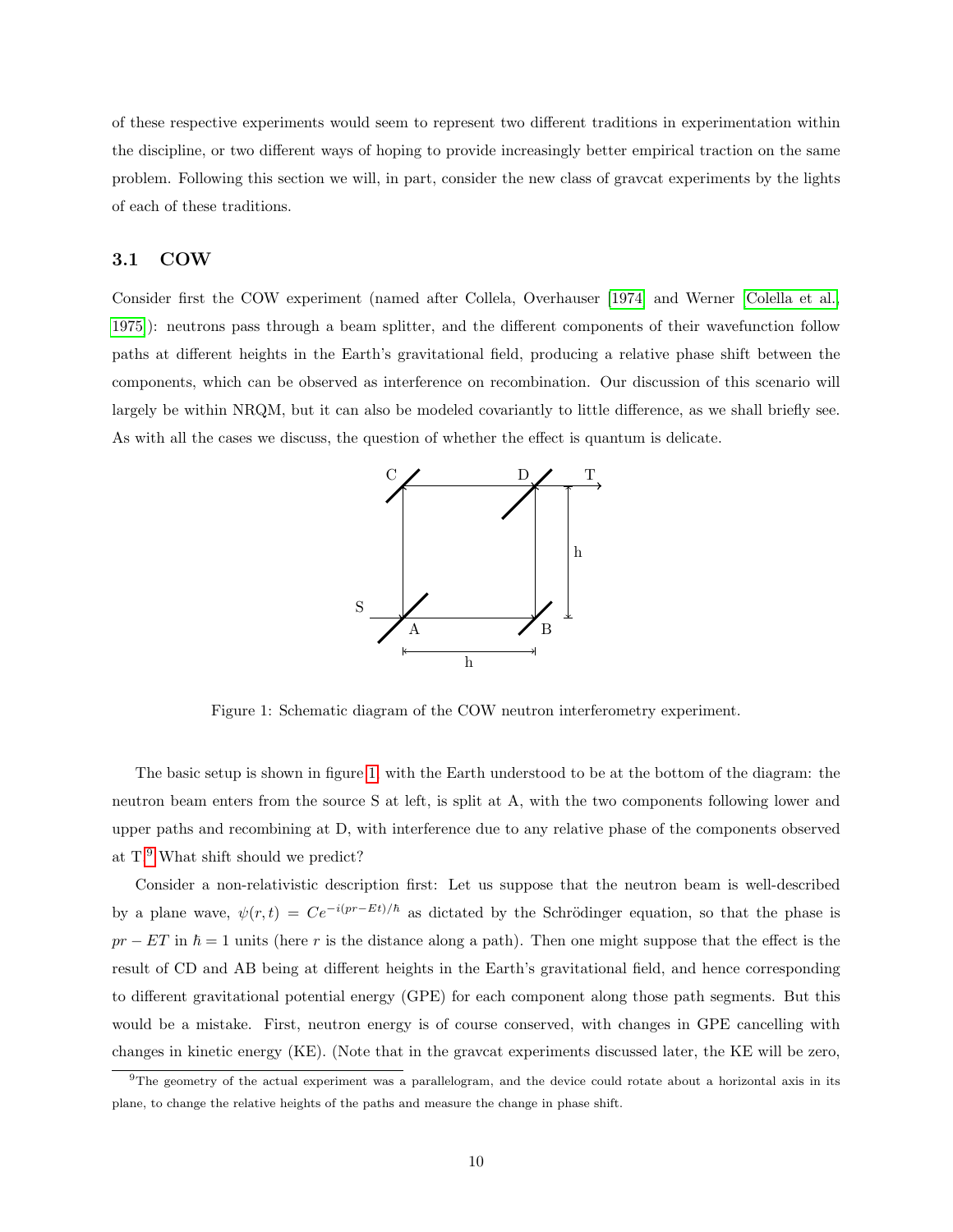and differences in GPE can affect the phase through the Et component.) Of course, a neutron will decelerate along AC and hence take longer to traverse CD than AB, and so the lower path ABD represents less time than the upper path ACD, even though the energy is the same along both. Does this lead to a phase shift of  $E \cdot (t_{ACD} - t_{ABD})$ ? No. Because the part of the wave reaching D along the upper path ACD takes an extra  $t_{ACD} - t_{ABD}$  to get there, it must have left S a time  $t_{ACD} - t_{ABD}$  earlier than the wave along lower path, in order for them to arrive simultaneously. Hence they would have been out of phase on emission by exactly  $-E \cdot (t_{ACD} - t_{ABD})$ , exactly canceling the difference picked up around the path.<sup>[10](#page-10-0)</sup> In other words, the Et part of the phase contributes no relative phase, and the whole observed effect is due to the pr part of the phase. Before we go on to calculate this quantity, note that when considering the deceleration of neutrons due to gravity, we have treated them as classical particles. Indeed, the entire calculation of kr will proceed in this way, with implications for the quantum nature of the phenomenon.

The original OW [Overhauser and Colella](#page-53-2) [\[1974\]](#page-53-2) prediction is based then on the lower momentum along CD than AB, because of gravitational deceleration along AC. Basic mechanics tells us that a particle of mass m and initial vertical speed u will have a final speed  $\sqrt{u^2 - 2gh}$  after traveling a distance h; or to first order in g, a speed of  $u - gh/u$ . Assuming that the reflection is perfect, the phase change along CD is thus  $m(u - gh/u)h$ , while that along AC is simply muh since no deceleration is involved. The momenta along the vertical legs should be the same, and so OW predict a relative phase shift of  $mgh^2/u$ , which is indeed observed.[11](#page-10-1)

However, since OW use classical particle considerations to calculate the motion of the neutron beam, they should do so consistently, for instance taking into account that paths will not be horizontal but parabolic as the neutrons fall during their flight: they reach the plates not at B and D, but slightly lower (see figure [5\)](#page-55-1). This perturbation affects the time, magnitude, and direction of the paths, and at first order so must be accounted for. OW reference this effect, but the analysis of Mannheim shows that they do not correctly compute it: indeed, he shows that there is no relative phase along the closed part of the paths! Instead, the particle considerations that OW invoke, when applied consistently, reveal a different source for the observed interference — which happens to agree with their original computation! (With hindsight, the coincidence is perhaps not a great surprise given that  $mgh^2/u$  is the natural dimensionless quantity in the problem.)<sup>[12](#page-10-2)</sup>

<span id="page-10-0"></span>The details of Mannheim's calculation are somewhat off the main line of this manuscript, though illustra-

<sup>&</sup>lt;sup>10</sup>This result is general. If two parts of a coherent wave travel along paths to a target T in different times, the resulting phase shift is exactly canceled by the time difference in emission. [Mannheim](#page-53-3) [\[1998\]](#page-53-3) nicely explains how this effect is necessary for understanding the familiar two-slit experiment.

<span id="page-10-1"></span><sup>11</sup>In fact the observed value was around 10% lower. The largest correction comes from deformation of the crystalline structure of the apparatus, which is carved from a single crystal of silicon. Once this is accounted for, other effects can be measured by further deviations from the prediction, including that due to the earth's rotation. See [Greenberger and Overhauser](#page-52-5) [\[1980\]](#page-52-5).

<span id="page-10-2"></span><sup>&</sup>lt;sup>12</sup>[Greenberger and Overhauser](#page-52-6) [\[1979\]](#page-52-6) show that under certain assumptions the effect of parabolic motion is (to lowest order) numerically equivalent to integrating the potential difference along the paths, and thereby also derive the same result. However, they do not take into account all the factors that Mannheim does: especially the change in momentum and reflection angle caused by parabolic motion. So they do not establish the full equivalence of their method and Mannheim's analysis.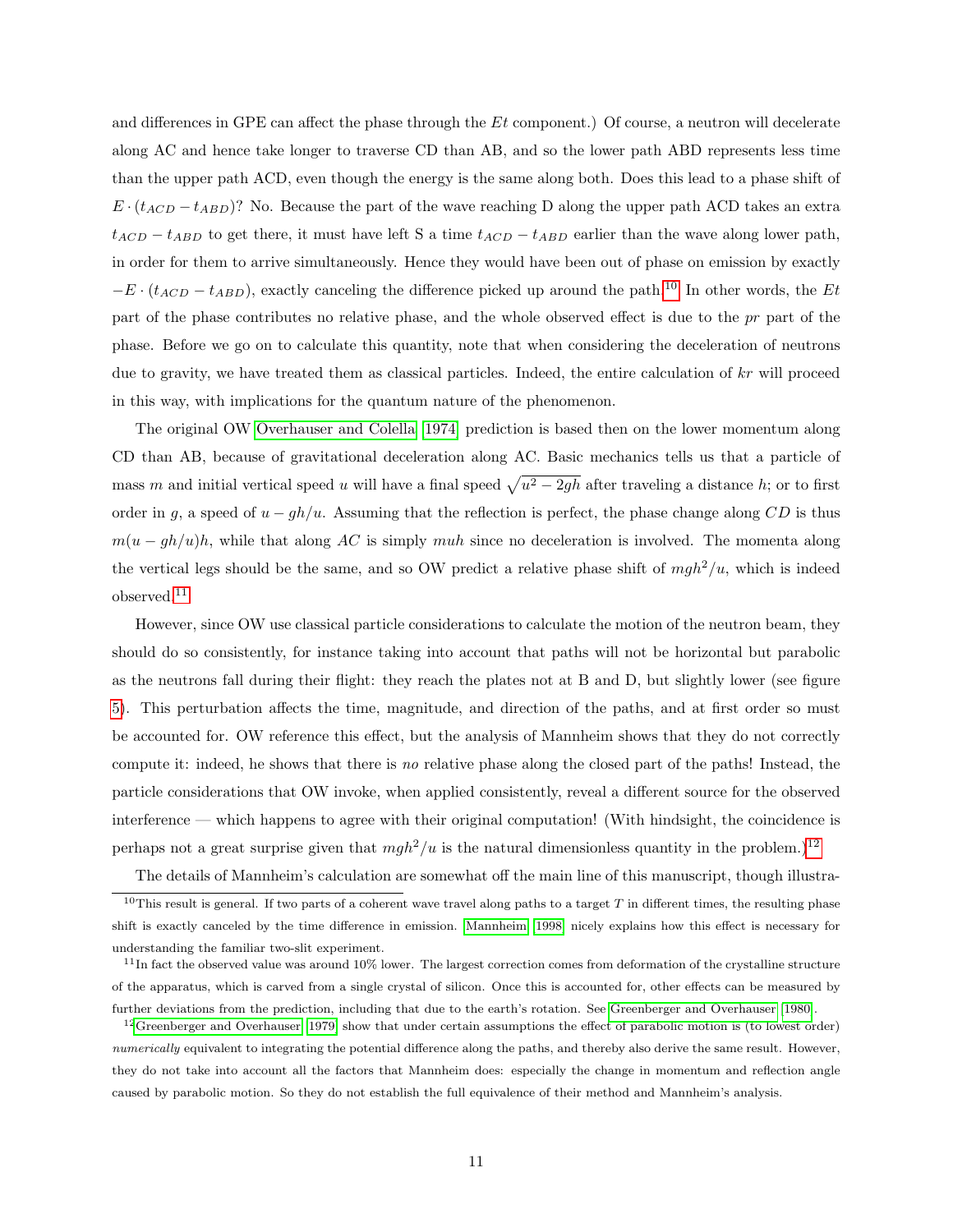tive of how one might theoretically reconcile classical gravity and quantum matter in such a situation: hence they are found in an appendix.<sup>[13](#page-11-0)</sup> The bottom line is, first, that there is no phase difference at all between a point on the splitter and the recombining screen along the two paths. However, second, a point on the wavefront at the splitter will not reach the same point on the recombining screen (see again figure [5\)](#page-55-1); rather, wavefront points that are slightly offset on the splitter reach the same point of recombination. Finally, since the splitter is not perpendicular to the neutron beam, such wavefront points will travel different distances to the splitter (see figure [6\)](#page-56-0), and so be out of phase, completely accounting for the effect!

One might thus conclude that the effect is not gravitational at all! But this would be too hasty: although the phase changes along the paths cancel, their explanations involve two quite different combinations of speed and trajectory shifts, and the Earth's gravity is the cause in both. Indeed, in the actual experiment, when the apparatus is rotated about a horizontal axis through its plane, so that the 'vertical' paths are no longer vertical, and the horizontal paths change their relative heights, the phase changes no longer cancel, and the observed relative phase changes.

As an aside to our main topic, we note that observing a phase shift  $mgh^2/u$  amounts to a measurement of the neutron mass, since the size of the experiment and the speed of the neutron are known. This is remarkable, because in the vicinity of the equivalence principle (EP) is the idea that it is impossible to measure the mass of a body using purely gravitational effects — but that is exactly what is accomplished by the COW experiment.<sup>[14](#page-11-1)</sup> Indeed, one might therefore worry that the experiment reveals an incompatibility between the EP and NRQM. However, reflection on the equation of motion, the Schrödinger equation, of course reveals the identity of gravitational and inertial mass that constitutes the Newtonian EP: the same mass m appears in the kinetic term that governs inertial motion, and in the potential term that determines the gravitational force. (The same points hold, mutatis mutandis, in a covariant analysis [\[Mannheim, 1998,](#page-53-3) p.  $57$ .)<sup>[15](#page-11-2)</sup> What though does the experiment show about the relation between Newtonian gravity and NRQM? Clearly the effect is quantum in the sense that in the  $\hbar \to 0$  limit the neutron is purely classical, and has no phase at all. Additionally, in Mannheim's analysis, the effect depends on the finite spatial (and temporal) spread of the wavefunction. However, our question regards the nature of the *interaction* of gravity with quantum matter, the neutrons in this case. So a more relevant consideration is that the GPE has no direct effect on the phase, as one might have naively thought: as we discussed, the energy is conserved (and the time from source to target is irrelevant) so we find no Et component of the phase. Moreover, the calculations of  $k$  and  $r$ , which do contribute to the phase, depend on purely classical properties of the neutrons: their trajectories determined by Newtonian mechanics in a constant gravitational field. So in that regard, gravity and matter are related purely classically in the experiment. (Note that all these considerations – except the

<span id="page-11-0"></span><sup>&</sup>lt;sup>13</sup>Those worried here about calling gravity 'classical' when it must appear as an operator to act on quantum matter may be reassured in this particular case by the following: in the covariant treatment of the experiment discussed below, there is an equivalent prediction in strictly classical optics.

<span id="page-11-2"></span><span id="page-11-1"></span><sup>14</sup>This point was made in [Okon and Callender](#page-53-4) [\[2011\]](#page-53-4).

<sup>15</sup>[Brown](#page-51-5) [\[1996\]](#page-51-5) considers other implications of the experiment, especially for the action-reaction principle.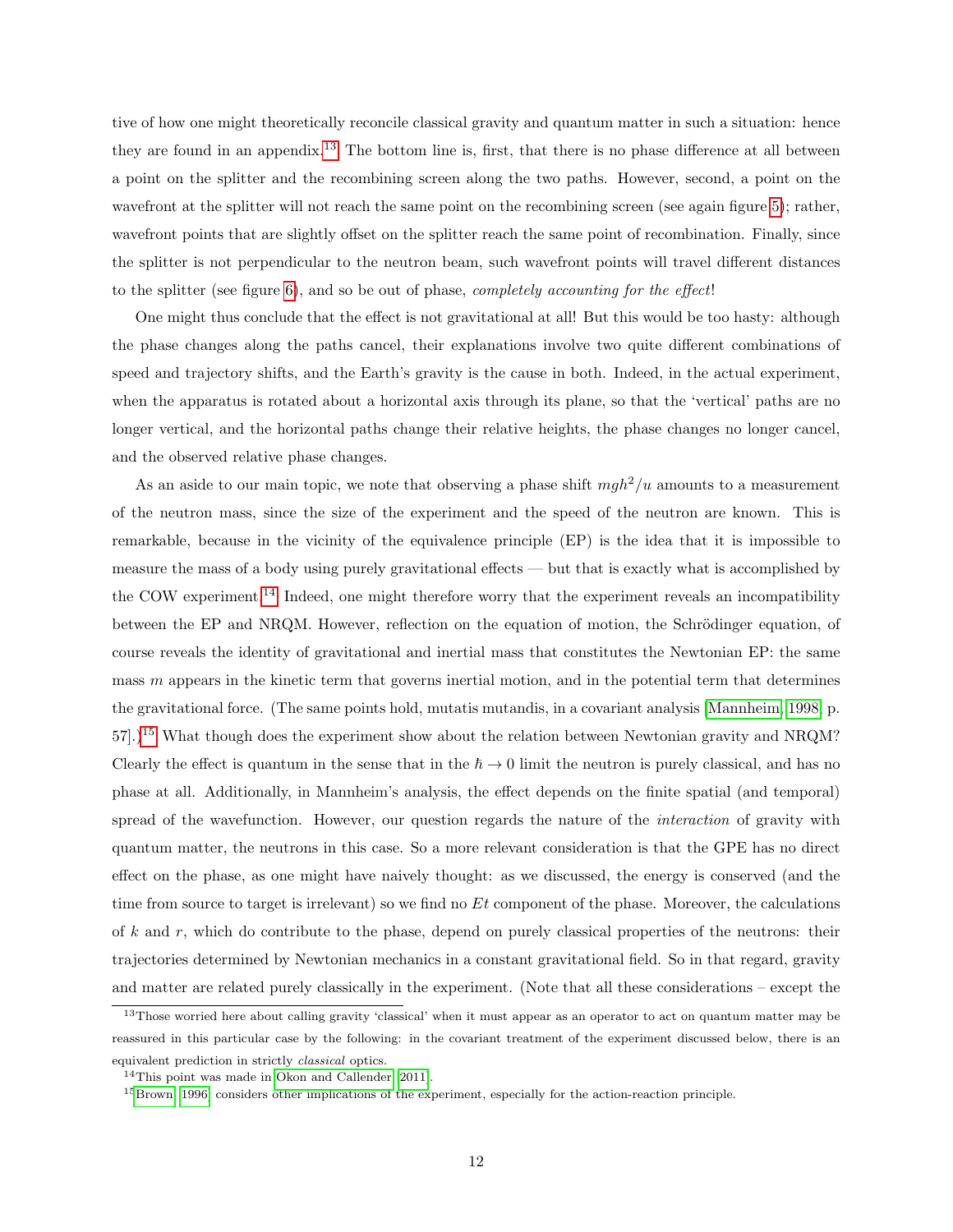finite spatial extent of the wavefunction – apply equally to OW's analysis.)

As we mentioned earlier, we have focused on a NRQM model of the experiment, in order to simplify a fairly complex situation. However, Mannheim also outlines a covariant model, which it is worth briefly discussing to see that it produces the same result, and also as a warm-up for later calculations. First, for the metric describing the Earth's gravitational field we use the weak field approximation to the Schwarzschild solution to the Einstein field equation:

<span id="page-12-1"></span>
$$
ds^2 = (1 + 2V(\vec{r})/c^2)dt^2 - d\vec{r}^2,
$$
\n(3)

where  $V(\vec{r})$  is the Newtonian potential, in this case  $-gx$  when the Earth is the source of the field. Timelike geodesics then satisfy  $\ddot{y} = \ddot{z} = 0$ ,  $\ddot{x} = g$ , so that in this approximation neutrons will follow the same paths that we computed in the Newtonian analysis. Moreover, treating the neutrons as excitations of a Klein-Gordon quantum field reveals that the phase change is again dependent on the momentum along each path. Hence over all, Mannheim's Newtonian calculation of neutron interference applies equally to the covariant treatment.

That said, the covariant situation is different, insofar as the effect also has an entirely classical realization, unlike a Newtonian analysis. This is because covariantly light will follow null geodesics, and not the straight and vertical paths expected in a Newtonian treatment. Remarkably, the very same considerations that apply to massive particles apply to massless classical waves: interference is predicted for a classical light beam COW experiment, for exactly the same reasons as for the quantum neutron experiment. Thus one can envision a gravitational Michelson-Morley experiment to observe the bending of light in the Earth's gravitational field![16](#page-12-0) Thus there is a purely classical realization of the effect covariantly, though not in the Newtonian treatment.

Since one expects the analogue of the COW experiment even in this classical system, it seems that the COW experiment's credentials as an observation of the quantum nature of gravity are at best weak. But looking at things in this way misses the main point of the experiment. Instead, one is interested in treating the gravitational interaction channel as opaque: to be studied with increasingly sophisticated quantum probes, in terms of the effects registered in those probes. In doing so, one hopes that physicists might develop good experimental *control* over the gravitational behaviors of material quantum systems that are increasingly poorly described as classical, providing new knowledge (a 'causal manipulation' kind of knowledge) that is relevant in the course of theoretical research on the problem of QG. So, for instance, one may study the dynamics of individual quantum probes isolated from their (known) quantum environments, but which are nonetheless subject to gravity for the duration.

<span id="page-12-0"></span><sup>16</sup>We thank Professor Mannheim for discussions of these matters. He reports that an apparatus with arms 1km long would be capable of measuring the effect: in stronger fields of course such an apparatus would only need shorter arms to measure the bending of light.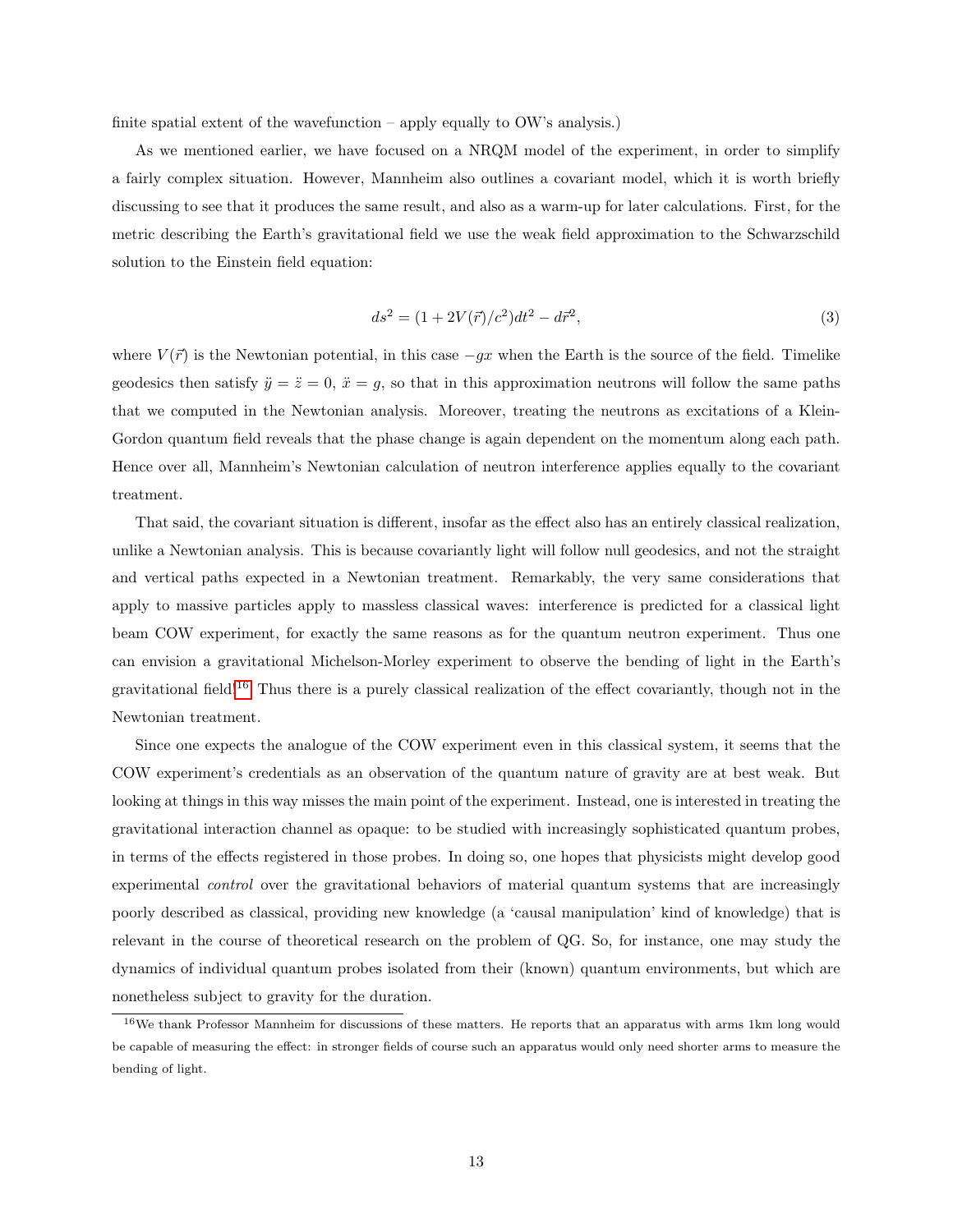#### <span id="page-13-0"></span>3.2 Page and Geilker

The second experiment is that conducted by [Page and Geilker](#page-53-5) [\[1981\]](#page-53-5), and reported as 'indirect evidence for quantum gravity'. So begins, in contrast with what we have just said about COW, the tradition of experiments in tabletop quantum gravity that claim to search for increasingly sophisticated witnesses of the underlying quantum nature of gravity.

The Page and Geilker experiment is a modification of the famous Cavendish experiment. In the original, two smaller test masses are placed on the ends of a hanging torsion balance, and a larger source mass is placed close to each, but on opposite sides of each end: the gravitational attraction between the test and source masses is thereby measured by the deflection of the balance. If the weights are placed in, say, position A in figure [2,](#page-13-1) then the balance will deflect counterclockwise. In the authors' modification, quantum mechanical radioactive decay is used to randomize between two classical configurations: the weights at A exerting a counterclockwise torque, and the weights at B a clockwise torque. Since radioactive decay is a quantum process, [Page and Geilker](#page-53-5) reason that in each run the weights will be in a superposition of classical positions A and B.



<span id="page-13-1"></span>Figure 2: Schematic diagram of the quantum Cavendish experiment from above. A and B represent the two possible locations of the weights; on each run the actual position is decided by the reading of a Geiger counter.

Of course, the expected position of the weights in such a state is between the two positions, co-located with the test masses, and so  $SCG$  — which depends on the expected distribution of matter — predicts that no net gravitational force is exerted on those test masses, and the torsion should vanish in every run. However, (unsurprisingly) in their experiment [Page and Geilker](#page-53-5) observed that the balance always deflected, with equal frequency in each direction: although SCG predicts the correct expected displacement, it is wildly incorrect with respect to the individual runs. (The observed result is of course compatible with an entirely different set-up, one in which the source weights are *randomly* prepared in each trial in just one of the two classical configurations. So if the experiment is to rule out SCG, it is crucial that the choice of position is determined quantum mechanically.)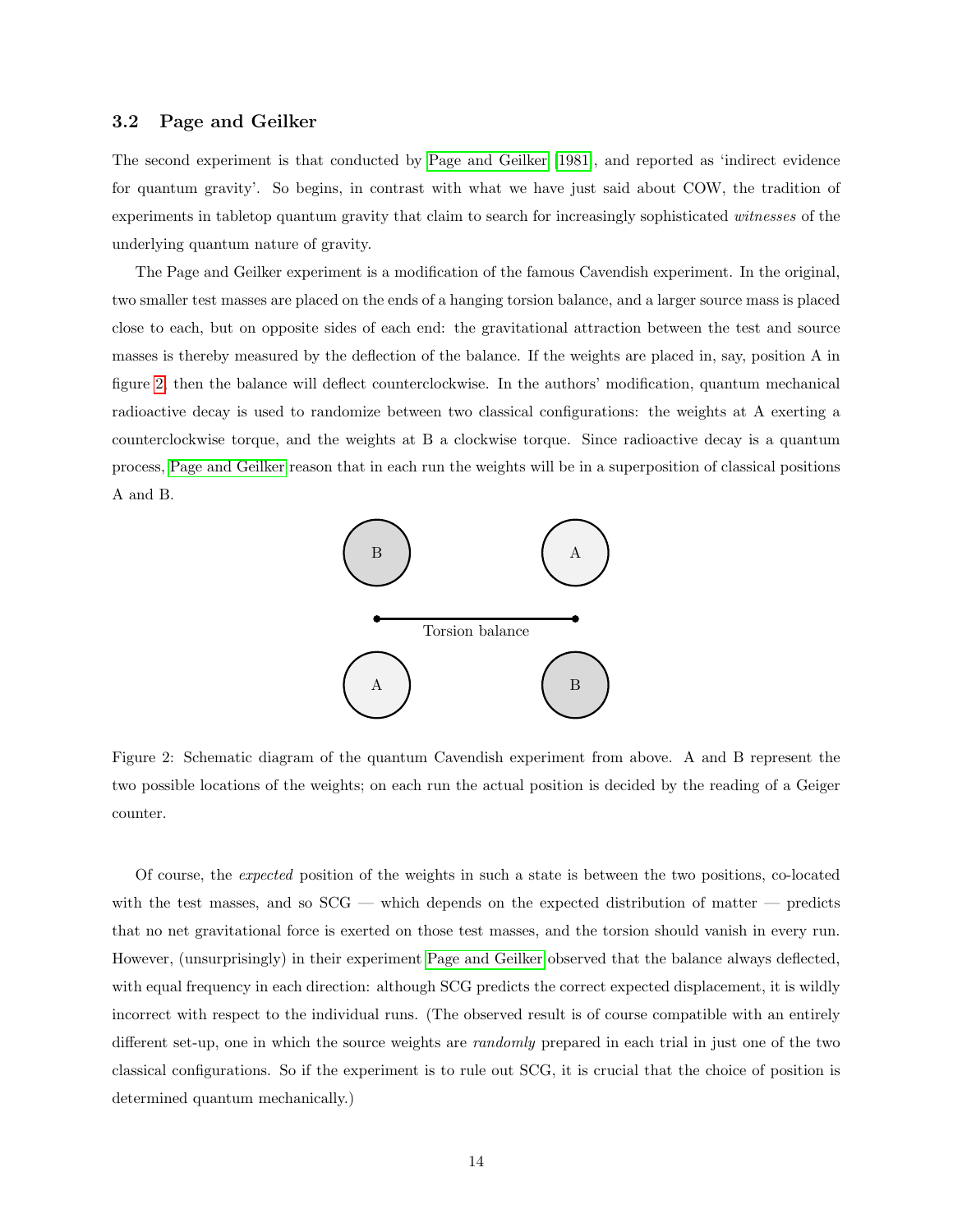In the first place, Page and Geilker intend that the experiment serve as a refutation of SCG, construed as a candidate fundamental theory of gravity, as in view 2. As such, the result is of course unsurprising — we do not expect macroscopic source mass positions to coherently superpose!<sup>[17](#page-14-0)</sup> (Thinking of our earlier discussion of the Møller-Rosenfeld equation specifically, we expect the torsion in any one run to depend on the position of the sources in that run, not their average position over a series of runs.) However, caution is merited. As the experiment depends on the outcomes of individual runs rather than a statistical average for an ensemble, one simply cannot interpret the experiment as a test of SCG without some answer to the 'measurement problem' in mind.[18](#page-14-1)

Indeed, Page and Geilker assume an Everettian interpretation of quantum mechanics (QM): the experiment is a massively open system — the sources are placed in position by a (human) experimenter who observes the outcome of the decay. Thus the A-placement and B-placement branches decohere, and the observed deflections come from a random sampling of the branches over an ensemble of experiments. Granted then, the experiment refutes SCG as a candidate fundamental theory, given an Everett interpretation.

Of course, standard interpretations of quantum mechanics predict the same outcome if SCG fails. As [\[Wallace, 2021,](#page-54-3) p.11-12] points out, if the interpretations use only unitary dynamics, then they will utilize the same decoherence argument as Everettians. While if an interpretation invokes some kind of collapse, real or ersatz, it will occur when the experimenter measures whether a decay occurred as part of the procedure, 'collapsing' the system into one of the branches. Thus, no one would plausibly expect a macroscopic superposition of the source masses in the experiment, so at the macroscopic scales relevant here, classical descriptions of (fundamentally) quantum physics suffice to capture, in each run, the gravitational dynamics of the experiment.

However, for this very reason, interpretations that go beyond unitary dynamics may also predict the same outcomes even if SCG is true. For example, since collapse interpretations such as that of Ghirardi, Rimini and Weber [\(1986\)](#page-51-6) entail a collapse once the decay (or its absence) is observed by the experimenter, they predict that the source masses are never in superposition: so the expected mass distribution is always either in position A or in position B. Similarly, a hidden variable theory, such as Bohm's, could trace a definite configuration to some uncontrollable — hence effectively random — epistemic uncertainty in the initial state, leading to 'effective collapse' [Dürr et al., 1992, §3.2]. In other words, the implications of Page and Geilker's experiment are sensitive to the interpretation of QM: according to the Everett interpretation it does serve to rule out SCG, while for collapse or hidden variables it may not do so. One would like to close such loopholes; the gravcat experiments to be discussed later would achieve this goal (and maybe rather

<span id="page-14-0"></span><sup>&</sup>lt;sup>17</sup>One might perhaps try to read the original conclusion of [Page and Geilker](#page-53-5) [\[1981\]](#page-53-5) as a refutation of SCG, understood on either SCG view 1 or SCG view 3, as providing an apt approximation scheme in the specific physical domain of the experiment. This is right, of course (as we will discuss presently), but it seems to us a stretch to imagine that this is what the authors had in mind.

<span id="page-14-1"></span><sup>18</sup>[Adlam](#page-50-3) [\[2022\]](#page-50-3) offers a nice discussion on how tabletop quantum gravity experiments relate to questions on interpretations of quantum mechanics, including the present experiment as well as the new GIE experiments discussed centrally below (which are, in fact, her focus as well).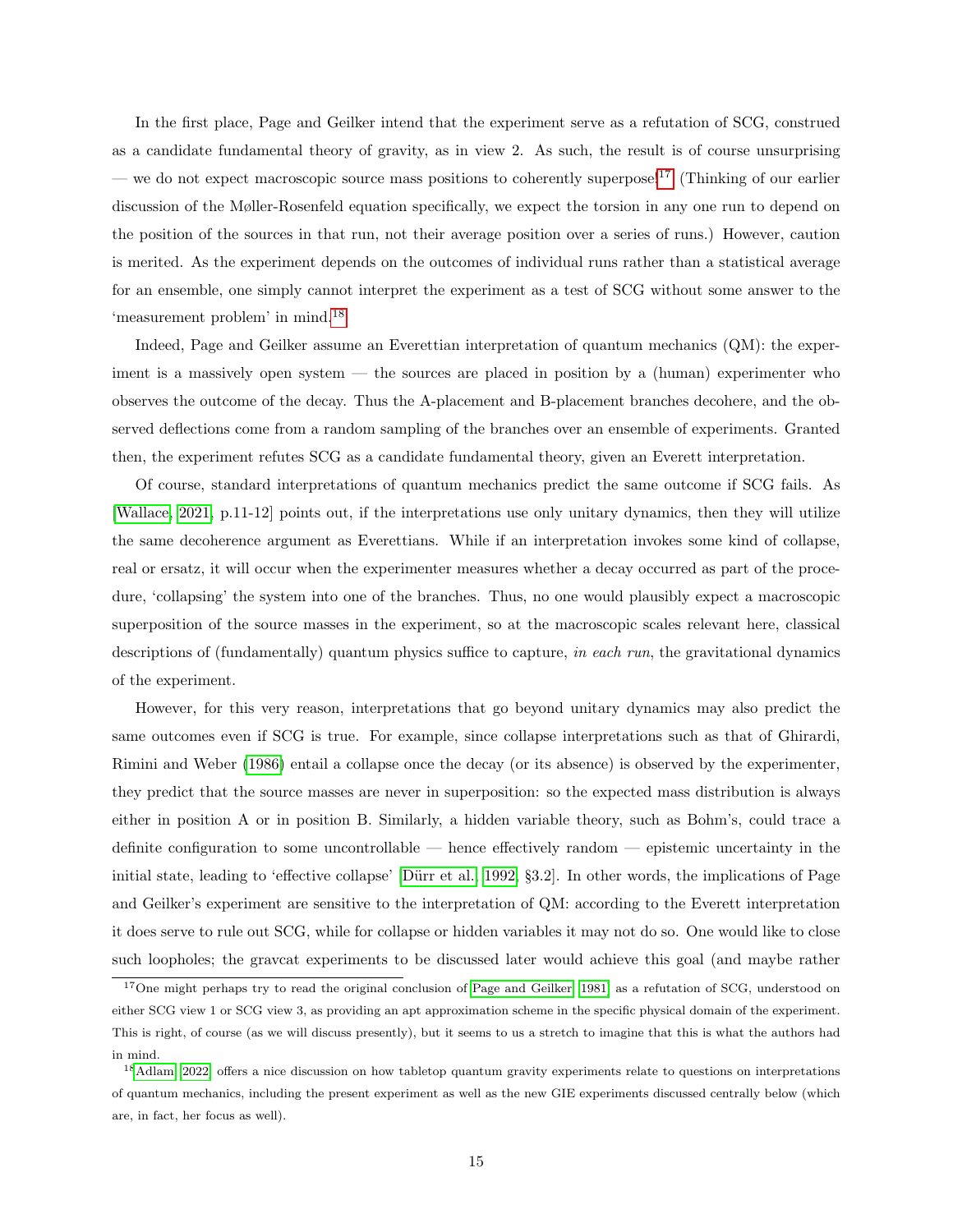more).[19](#page-15-1)

Page and Geilker not only take — according to their Everettian lights — the experiment to refute view 2 of SCG, they also take it to provide indirect evidence for the quantum nature of gravity. Rightly so: our posterior credence conditional on the evidence gathered gets spread across the remaining alternatives, including SCG view 1: SCG as a mean-field description in LEQG. Now as the present discussion showcases, whether this inference is apt depends at least in part on attitudes towards quantum measurement. But meanwhile, how seriously we take the refutation of view 2 to count as evidence for the quantum nature of gravity also depends on downplaying the possibility that mesoscopic processes can screen out microscopic effects of quantum matter in a macroscopic gravitational experiment, namely what is allowed on view 3. On this understanding of SCG, the observed classicality of the gravitational interaction within the individual runs of their experiment would not necessarily mean that gravity is fundamentally quantum. On the other hand, absent cause to think that nature conspires to keep gravity fundamentally not quantum, such a refutation of SCG does seem to point towards the authors' ultimate conclusion. But by the same token it is clear why many physicists' reactions to the experiment were not enthusiastic (even assuming the Everett interpretation). To the extent that the upshot of the experiment is to have in some sense produced indirect observational support for quantum gravity — to have 'witnessed' the underlying quantum nature of the gravitational state — the added value of performing the experiment depends rather sensitively on the prior plausibility one assigns to SCG view 1 over view 3. Namely, since the prior probability for view 2 is, in light of the experiment, redistributed over the other two views in proportion to their priors, unless one already takes view 1 to be considerably more probable than view 3, then the probability for quantized gravity could not increase significantly.[20](#page-15-2)

Thus, whether one already has a low prior for view 2, or has comparable priors for views 1 and view 3, or adopts a collapse interpretation of QM, one is indeed likely to agree with [Ballentine:](#page-50-4) indeed, "a less surprising experimental result has scarcely, if ever, been published."

## <span id="page-15-0"></span>4 Gravitationally Induced Entanglement experiments

The COW experiment, while showing that gravitational fields affect quantum matter, considers only the field of a classical source, the Earth. The Page and Geilker experiment claims to involve the gravitational fields of sources in quantum superposition (though decohered), but its interpretation as evidence of quantum gravity involves loaded assumptions. No wonder then, that many have looked for more clear cut demonstrations of

<span id="page-15-1"></span><sup>&</sup>lt;sup>19</sup>However, we concur with [Wallace](#page-54-3) [\[2021\]](#page-54-3) that physicists who claim that standard quantum dynamics is complete really should accept the Page and Geilker experiment as experimentally refuting view 2.

<span id="page-15-2"></span> $^{20}$ Note that, as defined, the support in theory space of views 1 and 3 respectively are not mutually disjoint, as view 3 was neutral where view 1 took a stand. To the extent that one might imagine the distribution of credences to be defined over theory space (i.e. rather than the set of the three views equipped with the counting measure), the above should not be read as asserting that the prior probability for view 2 is redistributed across views 1 and 3 relative to their priors, in the manner of a convex sum. But the general point goes through in either imagined case.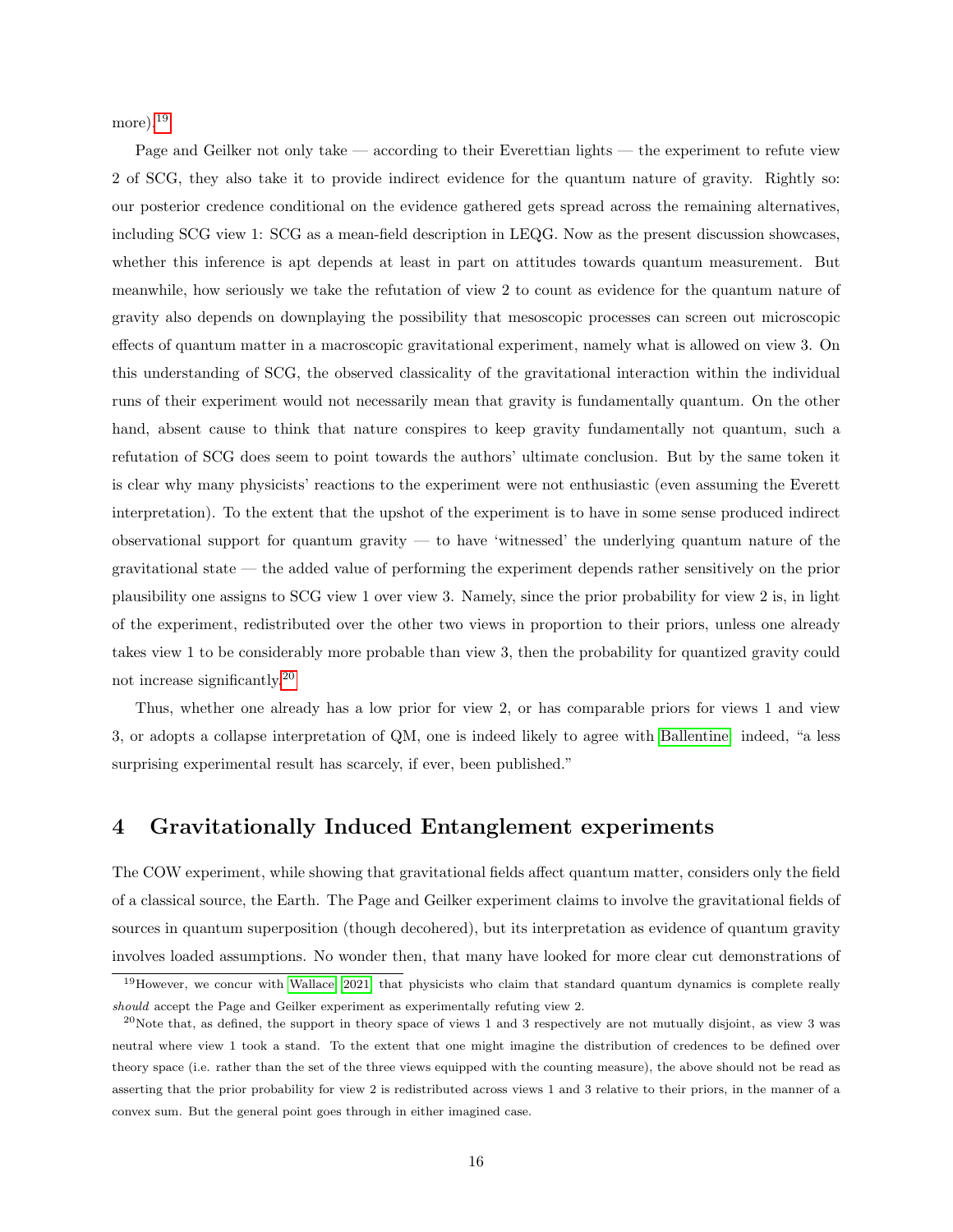the 'quantum nature of gravity'. And so we turn to the main object of this manuscript: recently proposed experiments that arguably can demonstrate the quantum nature of gravity, and thereby present as a new frontier in the witnessing tradition that began with Page and Geilker. $21$ 

#### <span id="page-16-0"></span>4.1 Direct or indirect?

In the following subsection, we will give a first account of these new 'tabletop' experiments. They centrally feature a 'gravitational Schrödinger cat', or 'gravcat' (as a neologism has it) — an uncharged object large enough to exert a gravitational force greater than any van der Waals forces, but small enough that it can be placed and preserved in a quantum superposition for long enough to interact with another gravcat and then have their entanglement measured. It has recently been proposed by Bose et al [\(2017\)](#page-51-2), and Marletto and Vedral [\(2017a\)](#page-53-6) that a pair of gravcats could be used to probe the quantum nature of gravity, in experiments that could in principle, and perhaps in practice within the next decade or so, be carried out on a lab bench (perhaps using  $10^{-14}$ kg diamonds). Describing what has become known as a 'GIE experiment',<sup>[22](#page-16-2)</sup> Marletto and Vedral write: "the entanglement between the positional degrees of freedom of the masses is an indirect witness of the quantization of the gravitational field." That is, the observation of the quantum nature of gravity would be rather *indirect*. Crucially then, such experiments are distinct from  $-$  but far easier than — direct observations of the quantum nature of gravity, e.g. from the observation of individual gravitons or their effects, for instance, some gravitational analogue of the photoelectric effect .[23](#page-16-3)

Let us clarify what we mean by the 'direct/indirect' distinction, as the literature appears to show some cross-talk in this regard. Namely, [Marletto and Vedral'](#page-53-6)s classification of the experiment as indirect (also [Carney et al.](#page-51-3) [\[2019\]](#page-51-3)) is at odds with the discussion found in the supplementary materials of [Bose et al.](#page-51-2) [\[2017\]](#page-51-2), where one reads: "it is fair to say that there are no feasible ideas yet to test [QG]'s quantum coherent behavior directly in a laboratory experiment. Here, we introduce an idea for such a test...". Likely, this clash is terminological. For instance, [\[Christodoulou and Rovelli, 2019,](#page-51-1) p. 65] cite both as supporting the same

<span id="page-16-1"></span><sup>&</sup>lt;sup>21</sup>[Wallace](#page-54-3) [\[2021\]](#page-54-3) points out that the explanation of cosmic microwave background (CMB) structure in terms of fluctuations in the inflaton field in the early universe requires gravity to be a quantum field (§6). One might consider this data to be a prior 'witness' of the quantum nature of gravity on this view. We note that this conclusion requires considerably more theoretical assumptions than the GIE experiment (leaving open a strong sense in which the GIE experiment aspires to be a prior witness after all): not only the standard theory of inflation, but also that classical gravity does not couple to higher order matter fluctuations. (That is, that stochastic gravity cannot equally explain the CMB data, as for instance argued in [Roura and](#page-54-5) [Verdaguer \[2008\]](#page-54-5).) So the GIE experiments would be an advance both by exploring a new regime, and by its relative theoretical neutrality. (Though as we noted, we will see it is not completely neutral by any means!)

<span id="page-16-2"></span> $22$ Names may not be entirely settled; GIE here stands for "Gravitationally Induced Entanglement". To emphasize the novelty, we may regard the COW experiment as a Gravitationally Induced Interference experiment.

<span id="page-16-3"></span><sup>&</sup>lt;sup>23</sup>Observing a strict analogue to photoelectric effect is fanciful: for the  $n = 2$  to  $n = 1$  hydrogen transition the electrical potential energy is 10eV, but the gravitational potential energy is 10−38eV, so while the former is readily observable, the later is not (to say the least!). More practical — but still impossible by many orders of magnitude — is the observation of Gravitationally Induced Decoherence of entangled systems (see [\[Carney et al., 2019,](#page-51-3) §3.2]), though arguably this too would be 'indirect' evidence.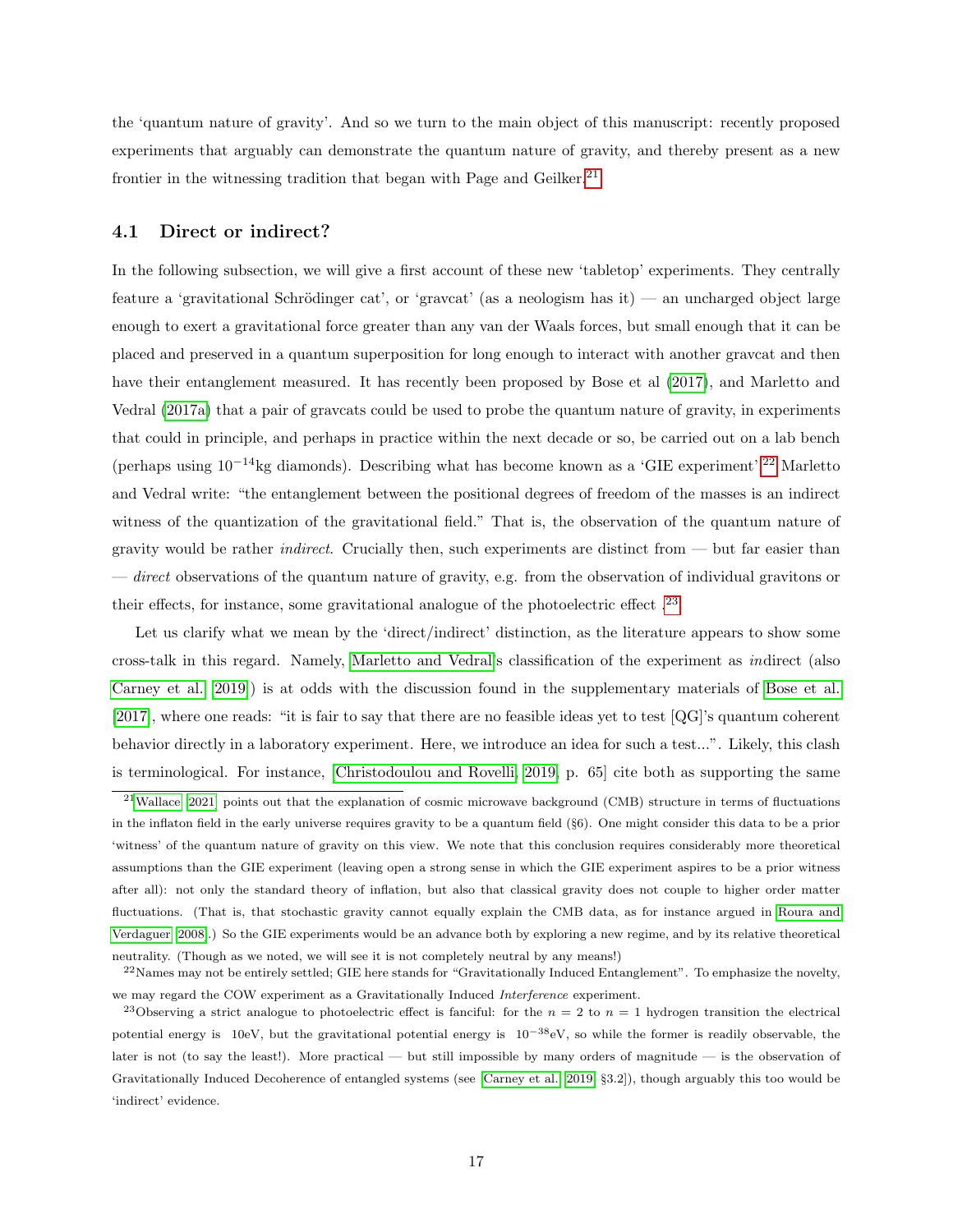conclusion: "As emphasised by Bose et al. and by Marletto and Vedral, the main reason for the interest of the experiment is precisely to provide *direct* evidence that gravity is quantised" (our emphasis).<sup>[24](#page-17-1)</sup>

So perhaps there is consistency across these claims, but there still seem to be some competing intuitions about how to draw a direct/indirect distinction, and how 'witnessing' might relate to them. The philosophical inclination is of course to attempt a precisification, but we have found that so doing does little to clarify the questions and debates we engage, so we will simply put aside all such questions by *stipulating* that these authors intend the experiment as an 'indirect witness' of the quantum nature of gravity. Doing so does not diminish the task at hand — namely, of evaluating the stakes of the new experiment from within the witness tradition. Even adopting this definition, we will soon see that there remains a substantive question of whether the experiment could witness any such thing as the quantum nature of gravity at all. (Indeed, in following subsections we will discuss different models one might have of the experiment on the basis of consideration of all the relevant fundamental physics, and how those different models might lead to different answers to this question, showing that it is not an unequivocal matter.)

We will return to the question of what to make of GIE experiments beyond witnessing in section [7.](#page-41-0) For now, with the previous discussion in mind, let us turn to a first, naive pass at the experiment itself, to get the basic ideas in hand.

#### <span id="page-17-0"></span>4.2 A naive account of the experiments

In the experiment, two identical gravcats are prepared in position superpositions along the x-axis. Let us say that the first graveat is the sum of gaussians located at  $-D \pm \Delta$ , while the second is a superposition of gaussians located at  $+D \pm \Delta$ ; let us set  $D \gtrsim \Delta$ . Given their macroscopic size, we can take the graveats to have no initial motion along the x-axis. Moreover, provided that the duration of the experiment is short, the gravcats will not have time to accelerate due to mutual gravitational attraction; they are effectively stationary. The arrangement is shown in figure [3,](#page-17-2) and is described by the following state (ignoring overall normalization):



<span id="page-17-2"></span>Figure 3: The two gravcat arrangement (the central packets are closer than shown).

<span id="page-17-3"></span>
$$
\Psi(0) = (|L\rangle + |R\rangle) \otimes (|L\rangle + |R\rangle) = |L\rangle \otimes |L\rangle + |L\rangle \otimes |R\rangle + |R\rangle \otimes |L\rangle + |R\rangle \otimes |R\rangle, \tag{4}
$$

<span id="page-17-1"></span> $^{24}$ Exactly what is the observed quantum gravitational system is not the same across their theoretical treatments: for Marletto and Vedral gravity is an information channel, for Bose et al a quantum field theory state, and for Christodoulou and and Rovelli a superposition of metric geometries. Of course, ultimately they all take these to be different representations of the same object.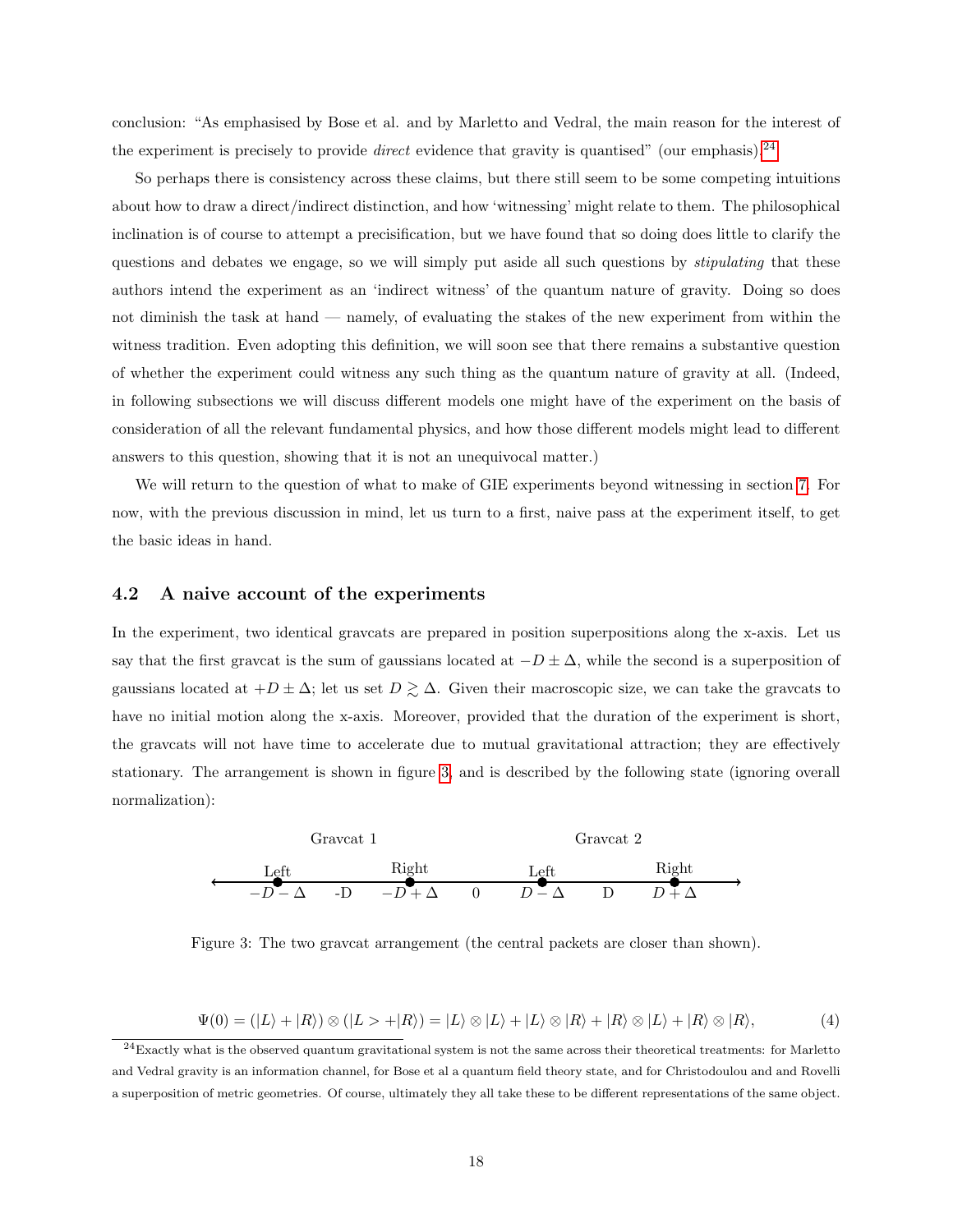with  $|L\rangle$  representing the left wavepacket of gravcat 1 in the first tensor product slot, and the left wavepacket of gravcat 2 in the second slot, and so on.

Because the distances between the packets of the two gravcats are different, different terms in [\(4\)](#page-17-3) will have different gravitational potential energy (GPE), and so will develop relative phases.<sup>[25](#page-18-0)</sup> For example, for  $|L\rangle \otimes |L\rangle$  the GPE will be  $Gm^2/2D$ , whilst for  $|L\rangle \otimes |R\rangle$  it will be  $Gm^2/(2D + 2\Delta)$ . Since the GPE is the only contribution to the energy (kinetic energy is zero), these different potentials will produce a different phase in each term according to the Schrödinger equation:  $\Phi(t) = e^{-iEt}\Phi(0)$  for energy eigenstates such as these (recalling that we set  $\hbar = 1$ ). By linearity then:

<span id="page-18-2"></span>
$$
\Psi(t) = e^{\frac{-iGm^2t}{2D}} |L\rangle \otimes |L\rangle + e^{\frac{-iGm^2t}{2D+2\Delta}} |L\rangle \otimes |R\rangle +
$$
  
\n
$$
e^{\frac{-iGm^2t}{2D-2\Delta}} |R\rangle \otimes |L\rangle + e^{\frac{-iGm^2t}{2D}} |R\rangle \otimes |R\rangle.
$$
\n(5)

Or, since  $D \approx \Delta$ , for short times  $(t \ll 2D/Gm^2)$ 

<span id="page-18-4"></span>
$$
\Psi(t) \approx |L\rangle \otimes |L\rangle + |L\rangle \otimes |R\rangle + e^{\frac{-iGm^2t}{\delta}}|R\rangle \otimes |L\rangle + |R\rangle \otimes |R\rangle, \tag{6}
$$

with  $\delta = 2(D - \Delta)$  the separation of the closest pair in [\(8\)](#page-18-1). This wavefunction does not factorize except for special values of  $t$  (and neither does the un-approximated wavefunction  $(5)$ ), and so the mutual gravitational attraction induces entanglement between the gravcats. It is this entanglement that is claimed to provide an indirect witness of the quantum nature of gravity.<sup>[26](#page-18-3)</sup> All of this is still beyond current technology, but not so far beyond that experimentalists aren't attempting to develop existing techniques to make such a measurement, or one along similar lines.

Now, given our description of the experiment, the claim that observing such entanglement witnesses the quantum nature of gravity should seem puzzling: after all, it appears that we simply appealed to classical

<span id="page-18-3"></span> $^{26}$ In a little more detail, [Bose et al.](#page-51-2) [\[2017\]](#page-51-2) propose that the gravcats have spin. Prior to the experiment they are in a state

$$
|X_1\rangle(|\uparrow\rangle + |\downarrow\rangle) \otimes |X_2\rangle(|\uparrow\rangle + |\downarrow\rangle),\tag{7}
$$

where  $X_1$  and  $X_2$  are the initial positions of the two graveats, and  $|\uparrow\rangle$  and  $|\downarrow\rangle$  positive and negative x-spin states. To prepare the state [\(4\)](#page-17-3) the gravcats are passed through a Stern-Gerlach device oriented along the x-axis, to produce

<span id="page-18-1"></span>
$$
(|L \uparrow\rangle + |R \downarrow\rangle) \otimes (|L \uparrow\rangle + |R \downarrow\rangle) = |L \uparrow\rangle \otimes |L \uparrow\rangle + |L \uparrow\rangle \otimes |R \downarrow\rangle + |R \downarrow\rangle \otimes |L \uparrow\rangle + |R \downarrow\rangle \otimes |R \downarrow\rangle. \tag{8}
$$

After gravitational entanglement is produced, the gravcats are passed back through the Stern-Gerlach device to yield

$$
|X_1 \uparrow\rangle \otimes |X_2 \uparrow\rangle + |X_1 \uparrow\rangle \otimes |X_2 \downarrow\rangle + e^{\frac{-iGm^2t}{\delta}} |X_1 \downarrow\rangle \otimes |X_2 \uparrow\rangle + |X_1 \downarrow\rangle \otimes |X_2 \downarrow\rangle, \tag{9}
$$

using the same approximation as [\(6\)](#page-18-4). This state exhibits spin entanglement between the gravcats, which could be observed by measurements of spin-correlations between the particles that violate Bell-type inequalities. Note that the gravcat interaction itself does not involve their spins, only their mutual gravitational attraction.

<span id="page-18-0"></span> $^{25}$ In this initial presentation of the experiment, we will continue to treat gravity as Newtonian, but we emphasize that [Bose](#page-51-2) [et al.](#page-51-2) [\[2017\]](#page-51-2), who we follow here, argue that the effect should be understood in terms of coherent states of a quantized relativistic field. We will discuss this point in §[5.2.2](#page-29-0) below.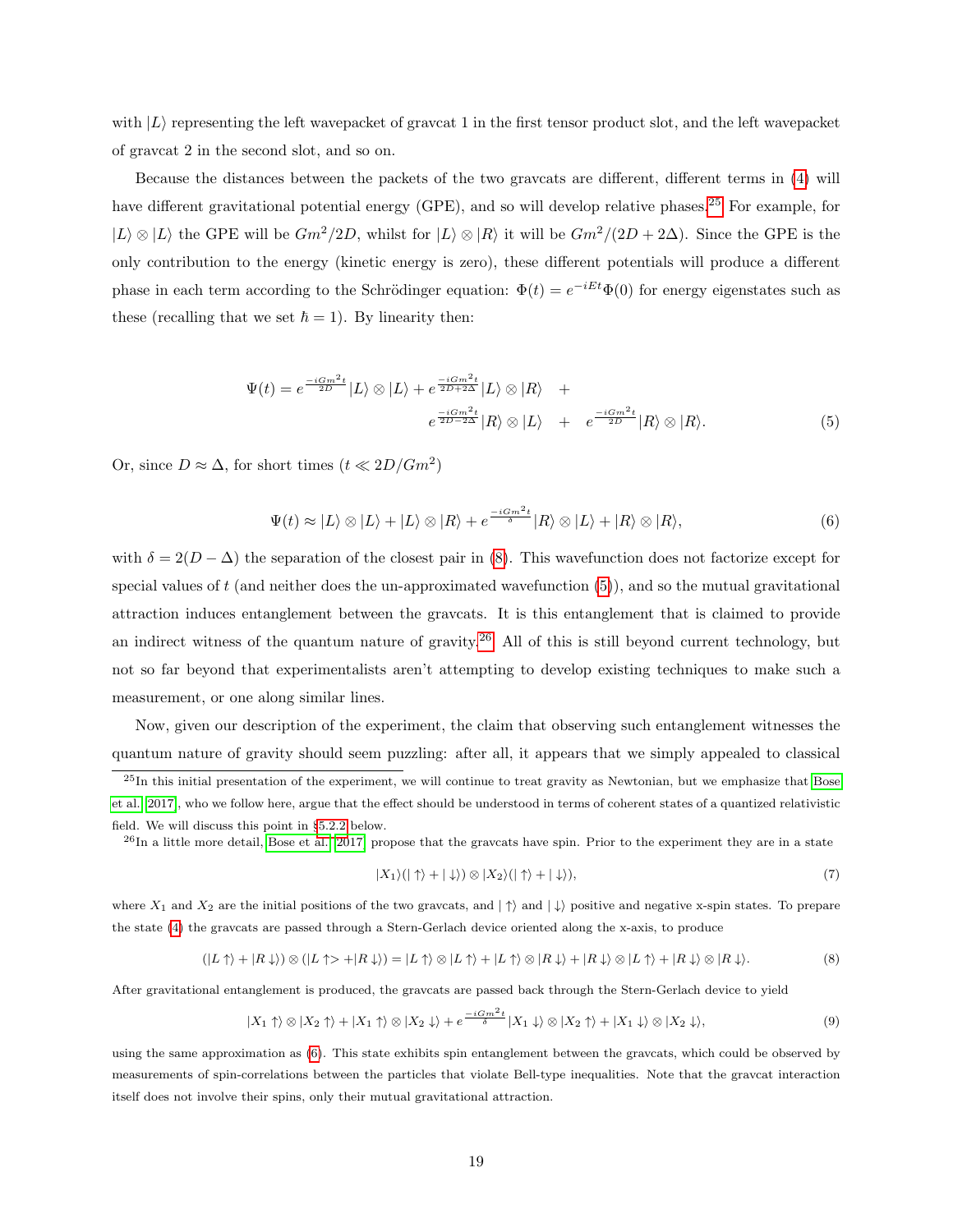gravity, just as in the COW experiment (whether by their lights or Mannheim's). Yet, [Colella et al.](#page-51-4) [\[1975\]](#page-51-4) did not claim that the neutron interference which was observed provided a witness of the 'quantum nature' of gravity<sup>[27](#page-19-0)</sup> — indeed, we even suggested that the experiment as self-described ultimately represents work in a different tradition of experiment, one that instead emphasizes control. How is the present appeal to classical gravity relevantly different? Of course in the COW experiment the source of the field was considered as classical, namely the Earth; while in the GIE experiment it is quantum, the gravcats themselves. But that seems a point about the gravcats, not gravity. (The same of course can be said of the sources in the Page and Geilker experiment, noting that gravcats remain in coherent superposition.)

Unpacking this issue is a major task of the remainder of the manuscript. We will see how different theoretical starting points can lead one to different conclusions. For instance, the naive analysis tacitly assumes a bipartite state of two gravcats, acting directly on each other, through an interaction Hamiltonian

<span id="page-19-2"></span>
$$
\hat{H} = \frac{Gm^2}{|\hat{x}_1 - \hat{x}_2|},\tag{10}
$$

in which gravity appears as a classical potential (except, of course, it is, formally, an operator).[28](#page-19-1) But the claim that the experiment would witness the quantum nature of gravity requires that it is something about the quantum nature of whatever the classical potential in [\(10\)](#page-19-2) actually describes that ultimately explains the predicted outcome. What we will now work out explicitly is that whether or not one takes this view namely, whether the ultimate explanation for the predicted outcome of the experiment concerns facts about an underlying gravitational field, or (just) the classical potential, fashioned into an operator — amounts to a metatheoretical choice of modeling framework, or 'paradigm' in a lite sense: no rational argument alone can make the proponent of one paradigm swap to the other.

To foreshadow: we will present two paradigms relative to which one can understand the gravcat experiments. The first paradigm starts from principles of our best current physics to vindicate the naive view: that is, it turns out not to be so naive after all. We shall see that there is at least one sense in which a non-local interaction may be seen to fall directly out of the fundamental field dynamics of GR, within the context of these gravcat experiments. In this paradigm then, gravcats do not seem to witness the quantum nature of gravity at all. The claim to witness comes within a second paradigm, spurred by nearly 200 years of physics, including relativity, telling us that bodies do not act at a distance on one another, but rather their interactions are mediated by fields (cf. [Hesse](#page-52-7) [\[2005\]](#page-52-7)). Exactly how to understand the gravitational field is of course equivocal, and indeed here it will mean different things: in some contexts it means the metric field of GR, in others the spin-2 massless field that appears in the linearization of GR on a Minkowski background. But at the simplest level, to treat gravity as itself a dynamical system responsible for mediating between

<span id="page-19-1"></span><span id="page-19-0"></span><sup>27</sup>Though [\[Greenberger and Overhauser, 1980,](#page-52-5) p. 76] makes a very weak claim in this direction.

<sup>28</sup>Of course in our scenario the kinetic term is ignored, because the particles are stationary. Indeed, no contributions to the Hamiltonian that depend only on the state of just one particle — for instance a potential in an external field — will affect entanglement, since they act only on one part of the tensor product. Only a term that depends on the state of both particles — a mutual potential — will produce entanglement.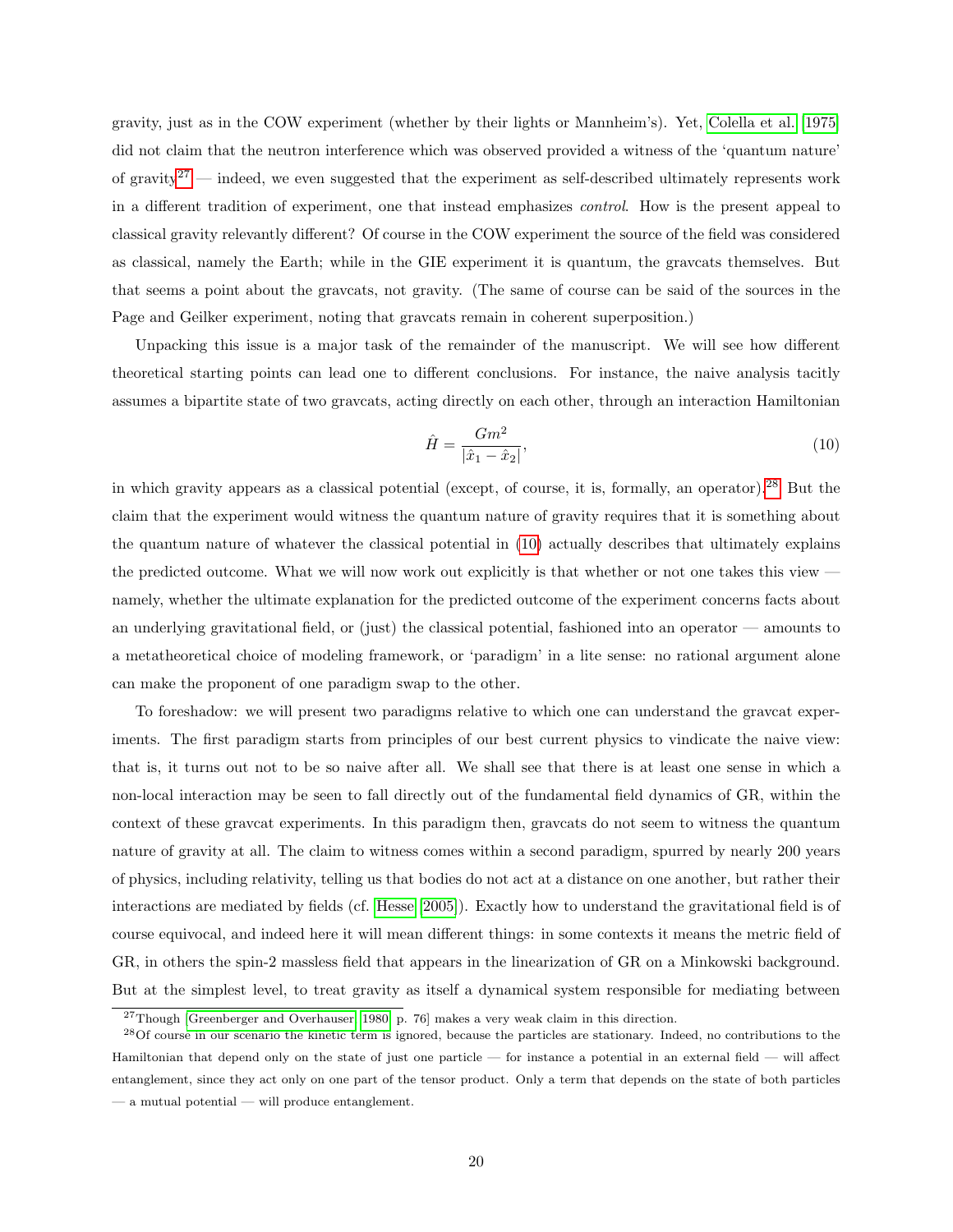bodies is to model the gravcat experiments as tripartite, rather than bipartite (as in the naive view), with the field joining the two gravcats in the labeling of the full quantum state.

However, before discussing further how claims that gravcats witness the quantum nature of gravity are dependent on the paradigm adhered to, we will briefly rehearse an uncontroversial yet significant consequence of the gravcat experiment: namely, that it would rule out semi-classical gravity, as understood on view 2 in §[2,](#page-4-0) and in a manner less dependent on the interpretation of QM than could be claimed by [Page and Geilker.](#page-53-5) (Though this is not to say that the experiment makes paying attention to interpretations of QM obsolete in tabletop quantum gravity. As [Adlam](#page-50-3) [\[2022\]](#page-50-3) argues at length, both achieving the hypothesized results and persistently failing to achieve them might be taken as relevant to the project of weighing the comparative merits of such interpretations on ultimately empirical grounds.)

#### <span id="page-20-0"></span>4.3 Ruling out semi-classical gravity

Quite simply, the observation of post-experiment gravcat entanglement would be in direct experimental conflict with semi-classical gravity, defined by the equations [\(1-](#page-5-0)[2\)](#page-6-1), taken as a fundamental theory of nature, because such an interaction cannot result in entanglement.[29](#page-20-1) Let us explain.

To simplify matters, let us work in the Newtonian limit of equation [1,](#page-5-0) in which the stress-energy of each gravcat is merely its mass density,  $m|\psi(x)|^2$ ; for each gravcat a mass density zero almost everywhere, but with equal small gaussian peaks at the locations of the two wavepackets. The effect of such a distribution is [Anastopoulos and Hu,  $2014$ ,  $\S1.2$ ]<sup>[30](#page-20-2)</sup> to introduce a potential into the Hamiltonian of the form:

<span id="page-20-3"></span>
$$
\hat{H}_{\text{gravity}} = -Gm^2 \int dx' \frac{|\psi(x)|^2}{|x - x'|}.\tag{11}
$$

Inserting this term into equation [\(2\)](#page-6-1) yields what is known as the 'Newton-Schrödinger equation'. This approach has often been criticized, and while not plausible, arguably has not been refuted empirically; hence it remains to date as a possible theory of quantum matter and classical gravity. However, we can readily see that witnessing entanglement in the proposed way would amount to direct empirical evidence against the theory.

Since graveats only interact gravitationally,  $\hat{H}_{\text{matter}}$  is merely the kinetic energy, which vanishes for stationary particles. Hence, assuming that the experiment does not last long enough for an appreciable change in velocity, equation [\(2\)](#page-6-1) will only introduce phases according to this gravitational potential, which we can see will not produce entanglement. Suppose that the potential, implicit in [\(11\)](#page-20-3), in which the left

<span id="page-20-1"></span> $^{29}$ Putting aside the controversial Page and Geilker experiment, we know of only one other observation claimed to show the same thing, namely the explanation of Cosmic Microwave Background structure in terms of fluctuations in the inflaton field, in that model of the early universe ([\[Wallace, 2021,](#page-54-3) §6]). We will return to this point in §[7.](#page-41-0)

<span id="page-20-2"></span> $30$ They take equation [\(1\)](#page-5-0) as effective; here we are taking it as fundamental, and thus their conceptual critique of the derivation does not apply. Note that [\[Hu and Verdaguer, 2020,](#page-52-8) §1.3] show that the Newton-Schrödinger equation does not arise in the combined weak field limit of GR and the non-relativistic limit of quantum field theory. Instead, what arises is the equation discussed in the next subsection under the label of 'Newtonian Model'.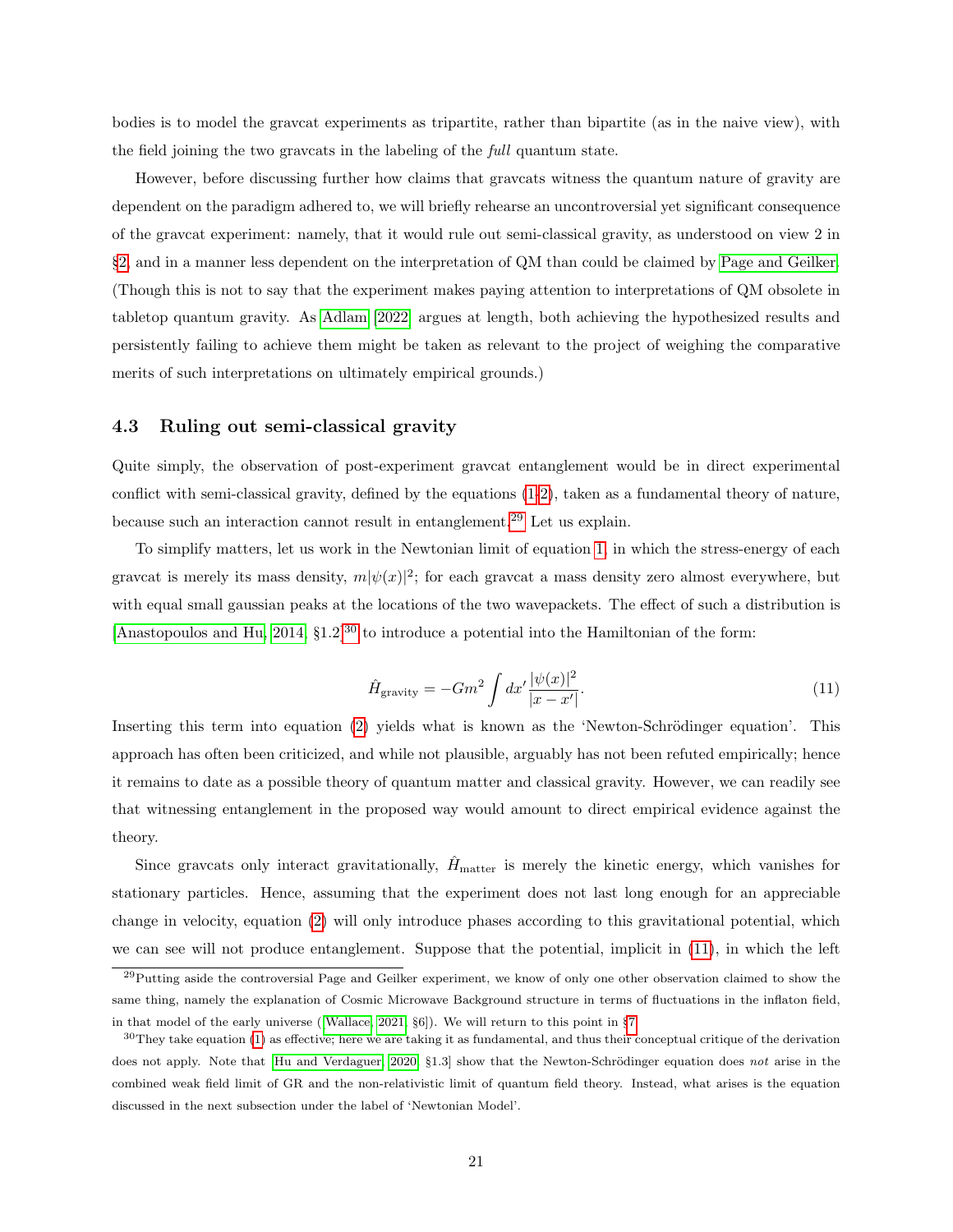packet of the first gravcat sits is  $V_{L1}$ , and then for an initial state  $|L\rangle$ , the time-dependent Schrödinger equation dictates that the state is given by:

$$
\psi_{L1} = e^{-iV_{L1}t} |L\rangle,\tag{12}
$$

and similarly for the other packets. Then, by linearity, if the initial state is again  $(4)$ , then the Schrödinger equation yields as the time-dependent state:

$$
\Psi(t) = e^{-iV_{L1}t}|L\rangle \otimes e^{-iV_{L2}t}|L\rangle + e^{-iV_{L1}t}|L\rangle \otimes e^{-iV_{R2}t}|R\rangle
$$
  
+ 
$$
e^{-iV_{R1}t}|R\rangle \otimes e^{-iV_{L2}t}|L\rangle + e^{-iV_{R1}t}|R\rangle \otimes e^{-iV_{R2}t}|R\rangle
$$
(13)  
= 
$$
(e^{-iV_{L1}t}|L\rangle + e^{-iV_{R1}t}|R\rangle) \otimes (e^{-iV_{L2}t}|L\rangle + e^{-iV_{R2}t}|R\rangle),
$$

so that the wavefunction factorizes, and there is no entanglement. The explanation is obvious: if there is no interaction potential, then the gravcats evolve independently, and their states will preserve factorization. Hence the tabletop experiments clearly offer an empirical test of the quantum nature of gravity in so far as they rule out a classical treatment in the form of SCG, if gravcat entanglement is observed. (Though of course SCG may remain a good effective theory in suitable situations).

That said, some puzzle remains about the enthusiasm of the community for carrying out the experiment. After all, it will require considerable effort and expense, and it is almost universally believed in the community that view 2 of SCG is in fact false; why go to all that trouble to confirm something to which you already ascribe a high degree of credence? We will return to this question in section [7.](#page-41-0)

## <span id="page-21-0"></span>5 Two paradigms from fundamental physics

In this subsection, we present the two competing paradigms (in the lite sense) which are, on our view, decisive for whether or not one takes the gravcat experiments to witness the quantum nature of gravity: we will first present the paradigm upon which the experimental set-up has to be modeled as bipartite — there is no witnessing of a quantum nature of gravity on this view; in the following subsection, we will then discuss the 'tripartite' paradigm, which does seem to support the claim that gravcat experiments witness the quantum nature of gravity.

#### <span id="page-21-1"></span>5.1 The Newtonian model

We have already seen that, on a naive view, the Hamiltonian  $(10)$  will produce entanglement, without assigning quantum states to the gravitational field. As we noted, such a view treats gravity as a direct, instantaneous interaction-at-a-distance; if one takes seriously finite relativistic propagation, and indeed the dynamical nature of the gravitational field in GR, then such an interaction cannot be allowed strictly speaking. But one might come at things from a particular, rather different starting point, and conclude that the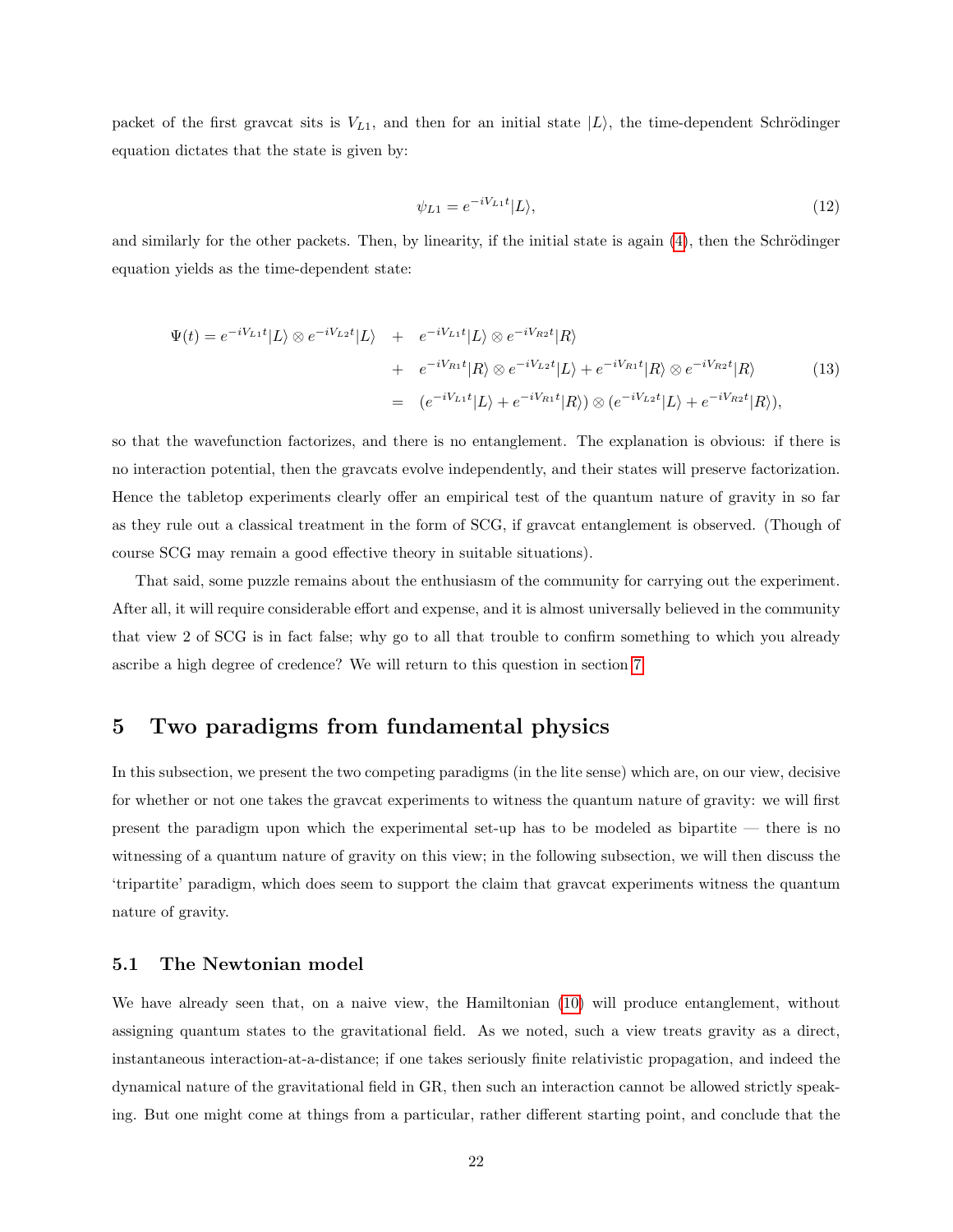naive view is vindicated. Here, the thought is that the treatment of Newtonian gravity as a direct, instantaneous action-at-a-distance interaction, as on the naive view, is merely an apt stand-in for the 'true' (more on this below) physical degrees of freedom, given that the experiment is assumed to take place entirely in the Newtonian regime. Specifically, [\[Anastopoulos and Hu, 2014,](#page-50-1) §3.1] starts with the GR action for a scalar field

$$
S[g,\phi] = \frac{1}{8\pi G} \int dx^4 \sqrt{-g} \Big( R - \frac{1}{2} (\nabla \phi)^2 - \frac{1}{2} m^2 \phi^2 \Big), \tag{14}
$$

where R is the Ricci scalar, and  $\nabla$  the covariant derivative. They take a 3+1 Minkowski background, assume linear perturbations, and work in the Hamiltonian framework — all the while imposing standard gauge constraints — to obtain the Hamiltonian

$$
H = \frac{1}{2} \int d\mathbf{r} (\pi_{\phi}^{2} + (\nabla \phi)^{2} + m^{2} \phi^{2}) - G \int d\mathbf{r} \int d\mathbf{r}' \frac{\epsilon(\mathbf{r}) \epsilon(\mathbf{r}')}{|\mathbf{r} - \mathbf{r}'|} + \dots
$$
\n(15)

where  $\pi_{\phi}$  is the canonical field momentum and  $\epsilon(\mathbf{r})$  is the energy density of the field. The first term represents the field action in Minkowski spacetime. The second will yield the Newtonian potential once the Newtonian limit is taken, but at this stage of the analysis represents a first-class gauge constraint, namely Gauss' law; as such it only describes gauge degrees of freedom. Finally, note that the higher-order terms indicated by ellipses include the contribution to the Hamiltonian from the transverse-traceless components of the gravitational field, which are negligible in the derivation of the interference effect (though not absent from a full description of the experiment, as we discuss shortly). It is the quantization of these omitted components that yields gravitational quanta, gravitons in this approach.

Following [Anastopoulos and Hu](#page-50-1) [\[2014\]](#page-50-1), we extract two points from this discussion. The first is simply that the derivation of [\(10\)](#page-19-2) just rehearsed provides a justification for treating gravity as an immediate interaction between gravcats in the proposed experiments: the Newtonian model is simply what is obtained from standard quantization procedures applied to GR with scalar fields, which is itself a strategy well motivated by the success of GR and QFT. The more interesting second point, however, is that it provides us with an analysis of the nature of the degrees of freedom at play: in particular, as the direct Newtonian interaction results, in the limit, from the Gauss law gauge constraint, it is found to be only associated to a gauge degree of freedom of GR's gravitational field. In other words, assuming a  $3 + 1$ ' framework for GR, one views the Newtonian interaction as encoding no 'true degree of freedom' of the gravitational field: i.e., no dynamically propagating parts of the field, as opposed to constraints. [\[Anastopoulos et al., 2021,](#page-50-5) Section 6.1] put the idea quite starkly: "Our analysis shows that, *according to GR*, the two parts of a quantum bipartite system that interact gravitationally in the Newtonian regime do so without an intermediate degree of freedom" (emphasis in original).

However, one must be cautious with this use of the locution 'true degrees of freedom' (especially 'true'!): it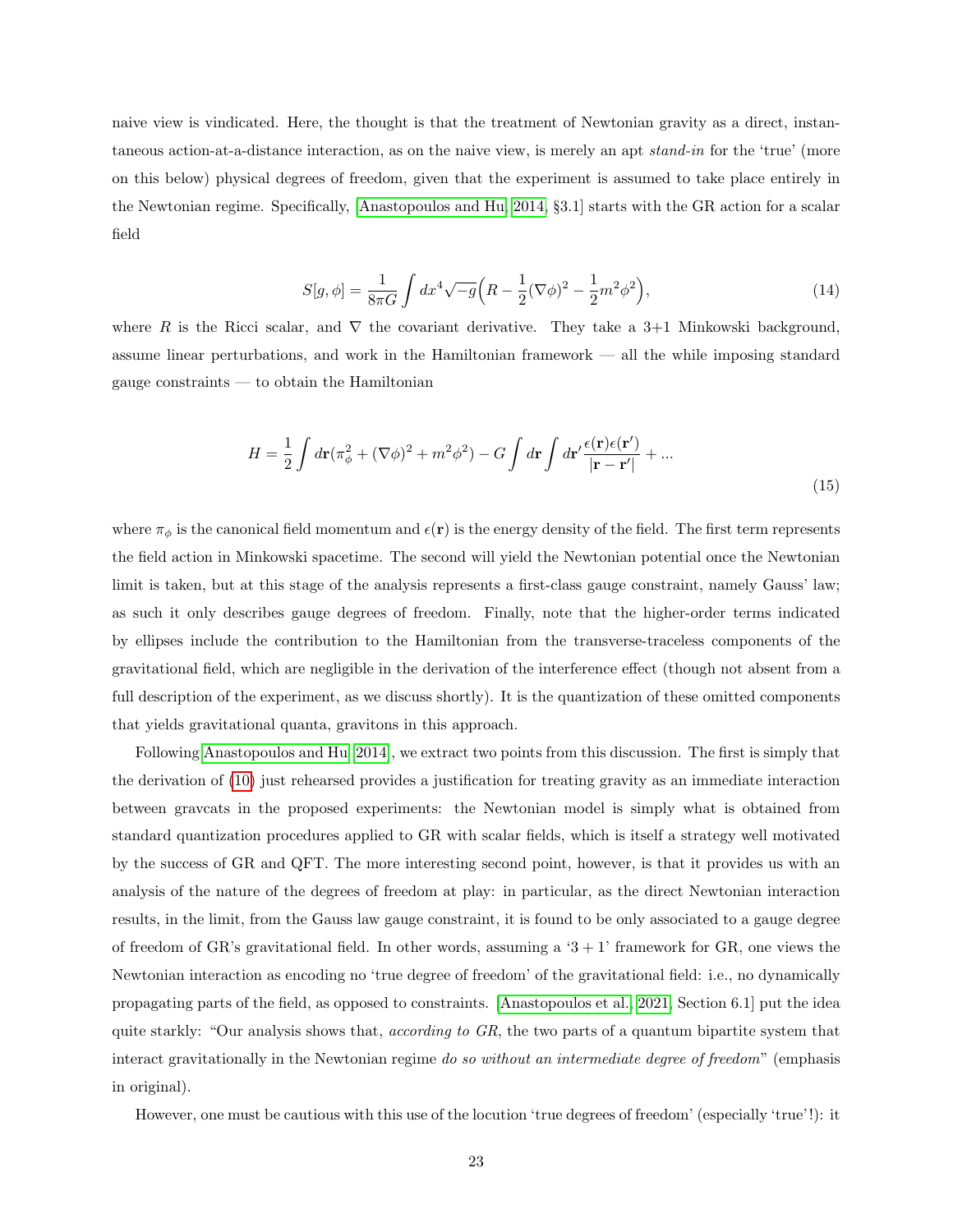is a standard, well-defined notion in gauge theory, but carries significant, potentially unwarranted, ontological connotations. For instance, since indeed the Newtonian potential is a gauge constraint in  $3 + 1$  gravity, and so not dynamically propagating, it is by definition not a true degree of freedom. But do we say on that basis that Newtonian gravity — which after all was our best theory of the gravitational field before relativity — was 'unreal' or 'unphysical'? Such a view seems implausible, though one could envision it having defenders.<sup>[31](#page-23-1)</sup> In an abundance of such caution, to avoid conflation of a technical term with an ontological concept, we will simply avoid talk of '(true) degrees of freedom' in the following, except on a couple of occasions in which we are specifically referring back to this discussion. Indeed, in the paradigm to which we now turn, one simply does not proceed in analyzing the experiments by means of the interpretational tools used in gauge theories.

Now, as [\[Marletto and Vedral, 2019,](#page-53-7) Question 5] point out, it is not correct that the static Newtonian potential suffices for a full description of a GIE-type experiment. Our treatment focuses on the stage of the experiment in which superposed gravcats interact gravitationally while remaining (approximately) stationary. However, as we clarified in footnote [26,](#page-18-3) before that stage they must evolve into superposition, and after that stage they must evolve out of superposition. During those phases, because the packets are moving, the static field no longer suffices to describe the gravitational interaction, and graviton modes are involved. This is true even though the motion is slow (as it must be, to avoid emitting gravitons, which would destroy gravcat entanglement, as discussed in §[6\)](#page-35-0). While we are sympathetic to this point, we would also note that it is insufficient grounds for an ensuing argument on its pitch: that the Newtonian model is ill-suited, so that the GIE experiment indisputably witnesses QG (according to the tripartite analysis discussed shortly). For no one doubts that any available analysis involves some idealization of the situation; certainly this is true of the interaction stage. So the proponent of the Newtonian model paradigm could take the attitude that we should idealize the prior and posterior stages as involving no interaction at all. The issue, that is, becomes one of which idealizations to make, which is arguably a matter of theoretical perspective, which in turn is precisely what is under contention. Of course, if the experiments become sufficiently sensitive that one cannot idealize in this way, then the issue will become empirical. But in that case one would be in the regime in which one is witnessing gravitons, precisely the benchmark for positive claims of witness that proponents of the Newtonian model paradigm advocate. (Moreover, by measuring that effect one would have moved beyond the GIE experiment.)

#### <span id="page-23-0"></span>5.2 Tripartite models

Notwithstanding the derivation of the non-local interaction term in the Newtonian model in a gauge theoretic approach GR, there is another view that insists on gravity, in the light of GR, as mediating interactions between massive systems such as the gravcats: specifically, the Hamiltonian should contain no interaction term directly between gravcats, but only interactions between the gravcats and an third 'gravity' subsys-

<span id="page-23-1"></span> $31$ In particular: although we note that dynamical degrees of freedom — in the gauge theoretic sense — become quantum states on quantization, constraints become operators, as we have seen.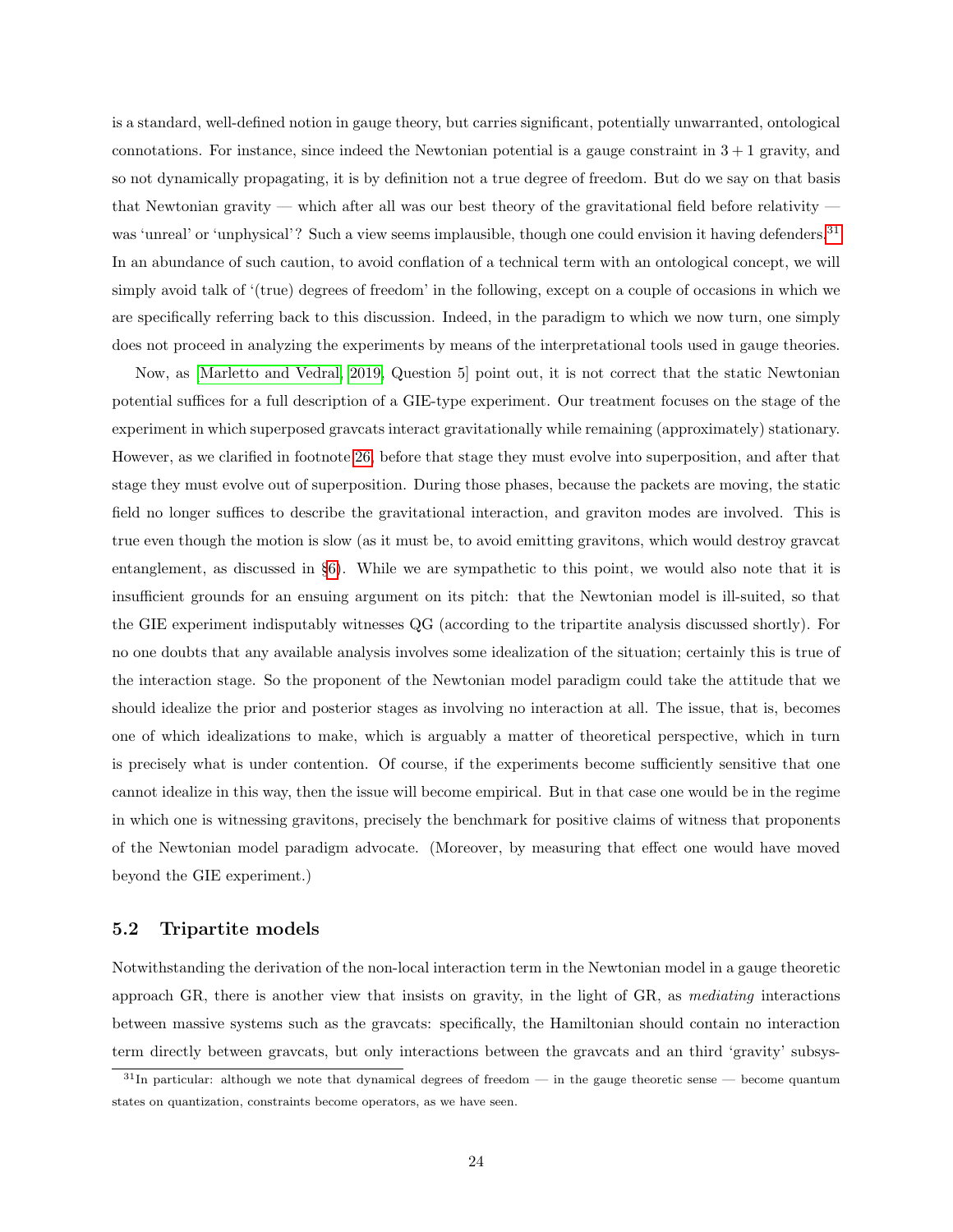tem. Sometimes this assumption is called 'locality' since it can be secured by insisting that gravitational interactions propagate at a finite velocity. However, because considerations of causal connectibility will be relevant in the next subsection, and because the assumption could hold even if the gravcats were spatially coincident (or if effects propagated instantaneously), we will avoid that terminology. What matters here is that the only interaction terms are those defined between gravcat and gravity subsystems.

Under these assumptions, the state of the system after splitting is in fact not [\(4\)](#page-17-3), but

<span id="page-24-2"></span>
$$
|L\rangle \otimes |\gamma_{LL}\rangle \otimes |L\rangle + |L\rangle \otimes |\gamma_{LR}\rangle \otimes |R\rangle + |R\rangle \otimes |\gamma_{RL}\rangle \otimes |L\rangle + |R\rangle \otimes |\gamma_{RR}\rangle \otimes |R\rangle. \tag{16}
$$

 $|\gamma_{XY}\rangle$  represents the gravity subsystem for a pair of graveats located at X and Y, respectively, so each gravitational state is that appropriate to the graveat positions in the corresponding term. After  $t$  the state is not [\(6\)](#page-18-4) but

$$
|L\rangle \otimes |\gamma_{LL}\rangle \otimes |L\rangle + |L\rangle \otimes |\gamma_{LR}\rangle \otimes |R\rangle + e^{\frac{-iGm^2t}{\delta}}|R\rangle \otimes |\gamma_{RL}\rangle \otimes |L\rangle + |R\rangle \otimes |\gamma_{RR}\rangle \otimes |R\rangle^{.32} \tag{18}
$$

The key thing to recognize is that in states [\(16\)](#page-24-2) and [\(17\)](#page-24-3) the gravity subsystem is in a superposition of classical gravitational states. This is of course because the gravcats are in a spatial superposition and the gravity subsystem couples to the wavepackets through the Hamiltonian.[33](#page-24-4) Thus in this model, the gravity subsystem exhibits a quantum nature, in the sense of superposing classical states.

Note that in all of the above, we have nowhere helped ourselves to the fact that GR (or, generally, knowledge that gravity is a mediator) would seem to push us into thinking of gravity as an distinct subsystem. But might there be some way to produce gravcat entanglement without treating the gravity subsystem as quantum, just by helping ourselves to such a further assumption? We already saw in §[4.3](#page-20-0) that if we treat gravity as classical in the most natural way, by invoking SCG view 2 (so taking SCG as a candidate fundamental theory of gravity) then we should expect no entanglement in the gravcat experiment. However, we will now see that this result can be generalized to the conclusion that no classical mediator can produce entanglement between quantum systems with no direct interaction.

#### <span id="page-24-0"></span>5.2.1 Quantum and information theoretic considerations

In this section we present two results, showing from general quantum mechanical and general information theoretic considerations, respectively, that interactions with a classical mediator cannot lead to entanglement between two systems. Of course, the very setup of two local subsystems and mediating subsystems means

<span id="page-24-3"></span>
$$
\left( |X \uparrow\rangle \otimes |Y \uparrow\rangle + |X \uparrow\rangle \otimes |Y \downarrow\rangle + e^{\frac{-iGm^2t}{\delta}} |X \downarrow\rangle \otimes |Y \uparrow\rangle + |X \downarrow\rangle \otimes |Y \downarrow\rangle \right) \otimes |\gamma_{XY}\rangle. \tag{18}
$$

<span id="page-24-1"></span><sup>&</sup>lt;sup>32</sup>And (see footnote [26\)](#page-18-3) at the end of the process, after passing back through the Stern-Gerlach device the full state can be written

<span id="page-24-4"></span> $33T$ o keep things general, we will not specify a Hamiltonian, but given our assumptions it must have the following effect: there is a continuous evolution, not only of the gravcats, but also of the gravity subsystem. Moreover we assume in this experiment that time scales are long compared to  $D/c$ .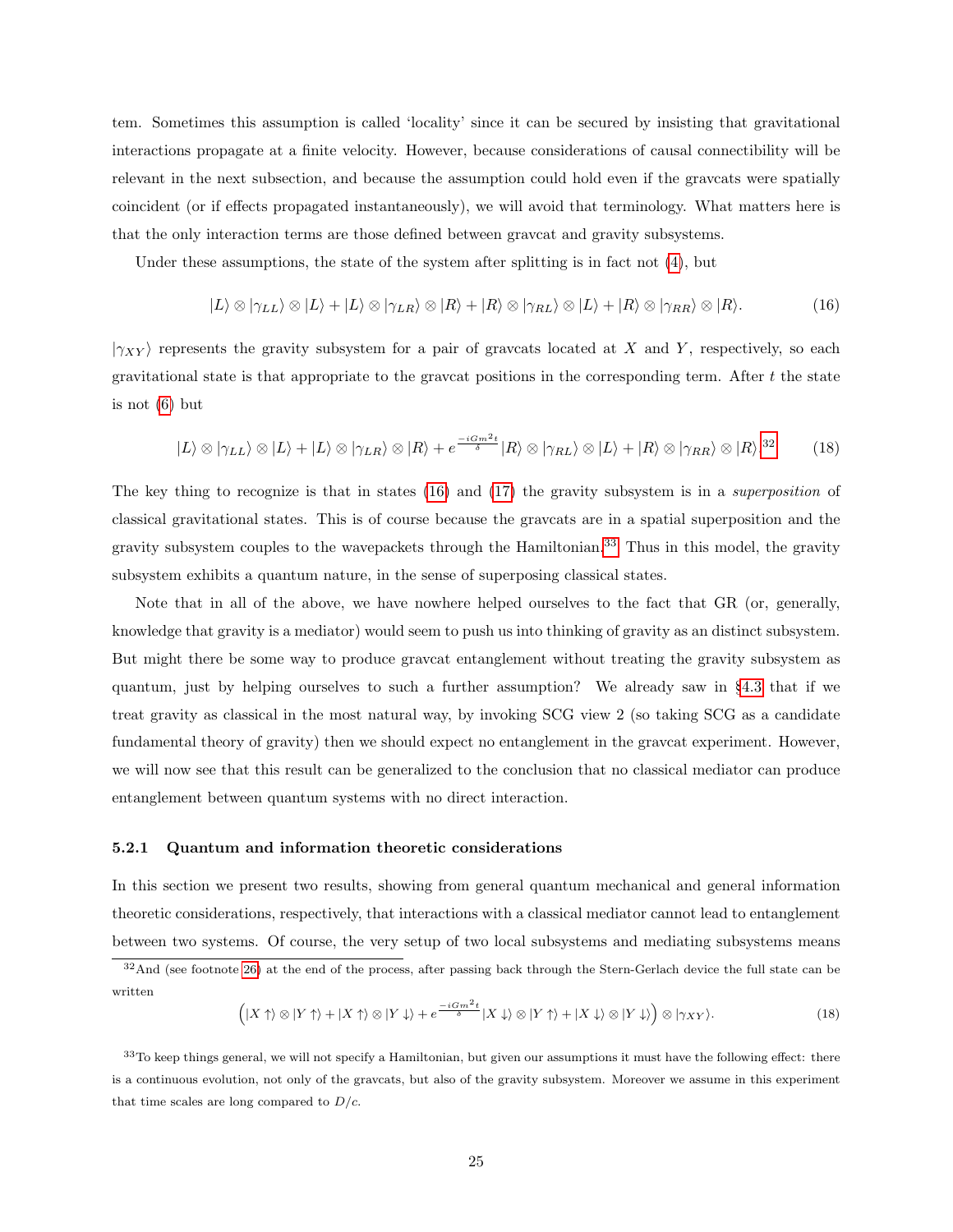that the tripartite paradigm is assumed from the beginning, so these results cannot settle the tripartite-Newtonian question. What they can do is show why the observation of entanglement in a GIE experiment means that the tripartite system must have a quantum mediator  $\sim$  or rather, as we shall see, that the mediator not be classical. First then, a proof in quantum theoretic terms.<sup>[34](#page-25-0)</sup> We will assume the simplest kind of system, in which the subsystems are 2-dimensional, but as [Marletto and Vedral](#page-53-6) [\[2017a\]](#page-53-6) discuss, the extension to N-dimensional systems seems straight-forward, and thence to quantum fields in the Fock representation (although this claim has recently been challenged: [\[Anastopoulos and Hu, 2022,](#page-50-6) §2]).

1. Suppose that  $\mathcal{H}_2$  is a 2-dimensional Hilbert space, and consider the three bit system  $\mathcal{H}_2 \otimes \mathcal{H}_2 \otimes \mathcal{H}_2$ . We make two assumptions. (a) Let the first and last slots describe qubits that interact 'locally': the Hamiltonian  $H = H_{12} \otimes I + I \otimes H_{23}$ . And (b) Let the second slot represent a classical bit: the only observable for this subsystem is  $\sigma_z$  (and the identity I).

From (a) and (b) we have

$$
H_{12} = A \otimes I + B \otimes \sigma_z \tag{19}
$$

$$
H_{23} = I \otimes C + \sigma_z \otimes D \tag{20}
$$

assuming that the Hamiltonian is an observable. It follows that

$$
[H_{12} \otimes I, I \otimes H_{23}] = 0 \tag{21}
$$

As the two terms in the Hamiltonian H commute, the unitary operator describing the time translations factorizes, i.e.,

$$
e^{-iHt} = e^{i(H_{12} \otimes I + I \otimes H_{23})t} = e^{-iH_{12} \otimes It} \cdot e^{-I \otimes H_{23}t}.
$$
\n(22)

That is, since the two factors commute, we can treat the evolution as an interaction first between one of the qubits and the bit, and then between the other qubit and the bit, in either order.

2. So let the tripartite system start in a fully factorizable pure state, Ψ, and apply the unitary evolution:

$$
e^{-iHt}|\Psi\rangle = e^{-iH_{12}\otimes It} \cdot e^{-I\otimes H_{23}t}|\psi_1\rangle \otimes |\psi_2\rangle \otimes |\psi_3\rangle
$$
  
= 
$$
e^{-iH_{12}\otimes It}|\psi_1\rangle \otimes \sum_{j=0}^1 \alpha_j|\chi_j\rangle \otimes |\phi_j\rangle,
$$
 (23)

<span id="page-25-0"></span><sup>34</sup>We thank Richard DeJong, who provided the outline of the following proof, which differs from the original proof in by [Marletto and Vedral](#page-53-6) [\[2017a\]](#page-53-6) (though was inspired by it, and by a conversation with Marletto).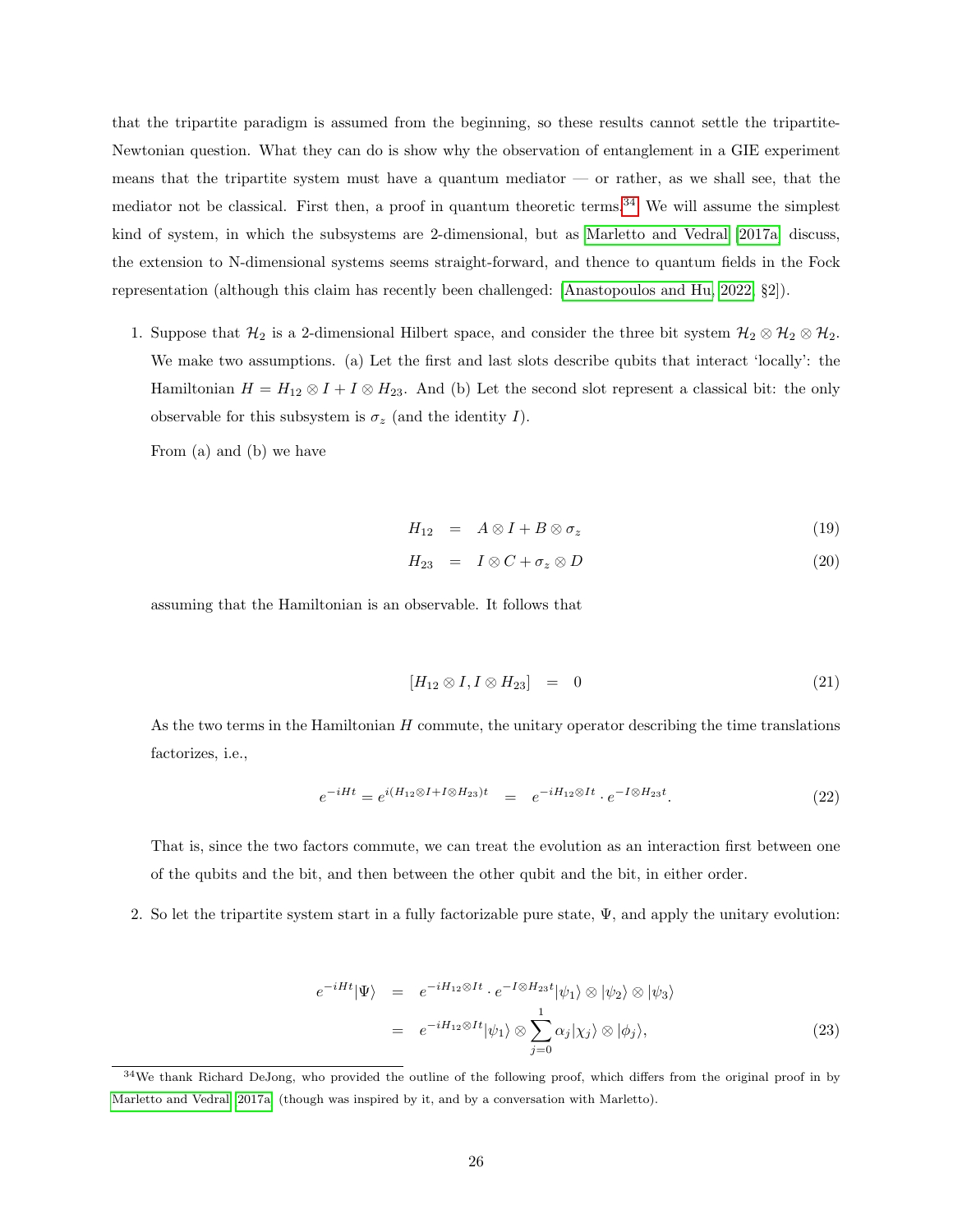where in the last step we have used the fact that any pure bipartite state has a Schmidt decomposition<sup>[35](#page-26-0)</sup>, in which the  $|\chi_j\rangle$  and  $|\phi_j\rangle$  are orthonormal bases for their Hilbert spaces. Now, since the bit is classical (B), there is only one orthonormal basis for the mediating subsystem, namely  $\{|0\rangle, |1\rangle\}$ , respectively, the -1 and +1 eigenstates of  $\sigma_z$ . Hence we can continue

<span id="page-26-1"></span>
$$
=e^{-iH_{12}\otimes It}|\psi_1\rangle\otimes\sum_{j=0}^1\alpha_j|j\rangle\otimes|\phi_j\rangle.
$$
\n(24)

3. Since (B) the only observables on the bit are (multiples of) the identity and  $\sigma_z$ , there is a superselection rule: all observables on the system commute with  $I \otimes \sigma_z \otimes I$ . In particular, restricting attention to the bipartite 2-3 subsystem, the most general form of an observable is  $I \otimes A + \sigma_z \otimes B$ , and it is straightforward to verify that this commutes with  $\sigma_z \otimes I$ . As a result (which can also be readily checked), the pure state  $\sum_{j=0}^1 \alpha_j |j\rangle \otimes |\phi_j\rangle$  is indistinguishable from the mixture  $\sum_{j=0}^1 |\alpha_j|^2 |j\rangle\langle j| \otimes |\phi_j\rangle\langle\phi_j|$ : the expectation values of the states agree for all observables of the general form.

Therefore we can replace the pure state in [\(24\)](#page-26-1) with a physically equivalent density matrix,

$$
|\psi_1\rangle \otimes \sum_{j=0}^1 \alpha_j |j\rangle \otimes |\phi_j\rangle \to |\psi_1\rangle \langle \psi_1| \otimes \sum_{j=0}^1 |\alpha_j|^2 |j\rangle \langle j| \otimes |\phi_j\rangle \langle \phi_j|.
$$
 (25)

This state is separable between 2 and 3 (and indeed between 1): in general, any density matrix of the form  $\sum_j |c_j|^2 \rho_j^a \otimes \rho_j^b$  can be expressed as a mixture of factorizable pure states. In short, by rewriting the state in this way, we have made manifest the absence of entanglement between 2 and 3, ultimately a consequence of the classical nature of the bit.

4. Now, it should be clear that since 3 and 2 are not entangled, then – even if 2 were quantum – an interaction between 1 and 2 alone cannot not entangle 1 and 3! (Of course, if 2 and 3 were entangled, that entanglement could be 'exchanged' between 2 and 1.) But for completeness we will show this to be the case. So consider the interaction between 1 and 2, producing the state

$$
e^{-iH_{12}\otimes It}|\psi_1\rangle\langle\psi_1|\otimes\sum_{j=0}^1|\alpha_j|^2|j\rangle\langle j|\otimes|\phi_j\rangle\langle\phi_j|e^{+iH_{12}\otimes It}
$$

$$
=\sum_{j=0}^1|\alpha_j|^2e^{-iH_{12}t}|\psi_1\rangle\langle\psi_1|\otimes|j\rangle\langle j|e^{+iH_{12}t}\otimes|\phi_j\rangle\langle\phi_j|.
$$
(26)

This state is a mixture of pure states in which the 1-2 subsystem factorizes with the 3 subsystem; hence it is separable between the two qubits. (Of course, by appeal to the classicality of the bit, we can as before show that it is also separable between the 1 and 2 subsystems.)

<span id="page-26-0"></span><sup>35</sup>See [Nielsen and Chuang](#page-53-8) [\[2002\]](#page-53-8), section 2.5.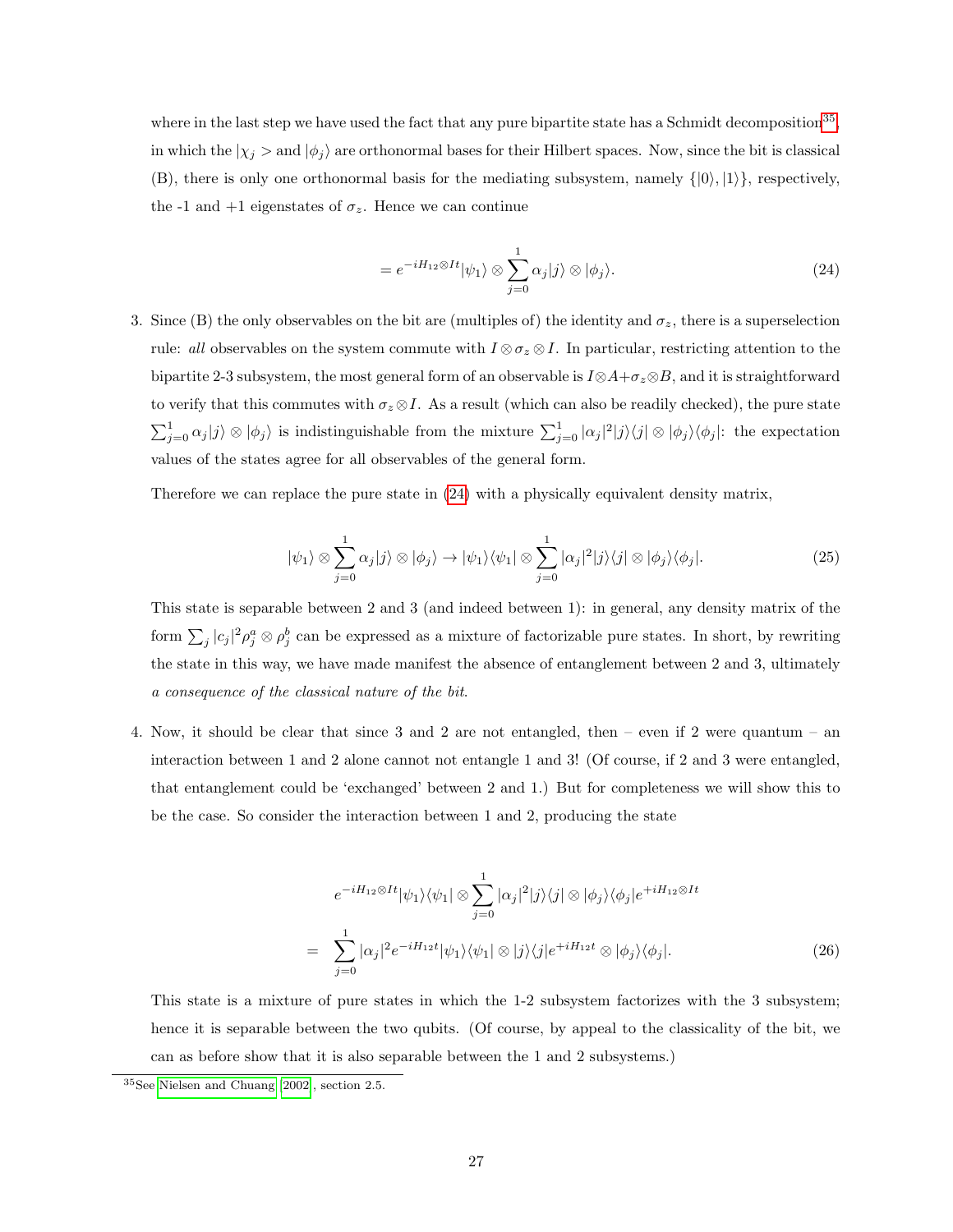Thus we have shown using the standard assumptions of QM, the locality of the qubits (a), that no entanglement can arise between the qubits, given the classicality of the bit as expressed by (b). The argument generalizes to higher dimensional  $H$ , and (as MV note) to fields (given a Fock representation), and hence to the GIE experiment.  $\blacksquare$ 

Now, as we noted in step 3, there is a superselection rule, so that the bit state is always a mixture of  $\sigma_z = \pm 1$  states. But (since we assume the Hamiltonian to be an observable), the superselection rule implies a selection rule. That is,

$$
[I \otimes \sigma_z \otimes I, H] = 0 \tag{27}
$$

$$
\Rightarrow [I \otimes \sigma_z \otimes I, e^{iHt}] = 0, \qquad (28)
$$

so that the value of the bit is a constant. Thus not only is the bit a mixture of  $+1$  and  $-1$   $\sigma_z$  states, it is a constant mixture. In other words, in this framework, the qubits have no effect on the bit, although the bit state does affect the final states of the qubits. The one-way nature of the interaction seems to refute the claim that the bit mediates any interaction between the qubits, after all – so it is no surprise that no entanglement arises between them!

Of course, if entanglement occurs between local systems, as is expected in the GIE experiment, then the mediator is not classical, (b) or its equivalent for the system in question fails, and there are no selection or superselection rules; the mediator is (typically) neither mixed nor frozen. Moreover, in SCG the evolution is not only quantum, since the Møller-Rosenfeld equation governs the evolution of the mediating gravitational field, so again the field will not be frozen (though it will not be in a quantum superposition).

Still, this situation makes one wonder whether the quantum framework is actually apt for representing a classical bit in the first place. Perhaps the conclusion that the mediator cannot be classical depends on adopting a hobbled description for it. One would like to see the same result in a broader setting that doesn't already suppose the quantum framework. Moreover, the proof assumes in Step 1 that the Hamiltonian is an observable, and one might somehow question that assumption. For these and other reasons it is worth sketching an alternative, more general information theoretic result.

[Marletto and Vedral](#page-53-9) [\[2020\]](#page-53-9) uses the general information theoretic framework of 'constructor theory' [\[Deutsch and Marletto, 2015\]](#page-51-8) to prove that if interactions with a mediating subsystem produce entanglement between mutually isolated systems, then the mediator cannot be classical. Both the exact statement of the theorem and its proof rely on some new and unfamiliar machinery, so we will just sketch some central ideas to give a feeling for the result; for details the reader is referred to the original papers.<sup>[36](#page-27-0)</sup>

<span id="page-27-0"></span>Constructor theory works at a very high level of generality, in which various subsystems are posited, each

<sup>&</sup>lt;sup>36</sup>A theorem with analogous conclusions has also been given in the framework of generalized probability theory [\(Galley et al.](#page-51-9) [\[2020\]](#page-51-9)). We focus on the constructor theory result for definiteness, but stress that the availability of similar results in other frameworks indicates the generality of the underlying argument.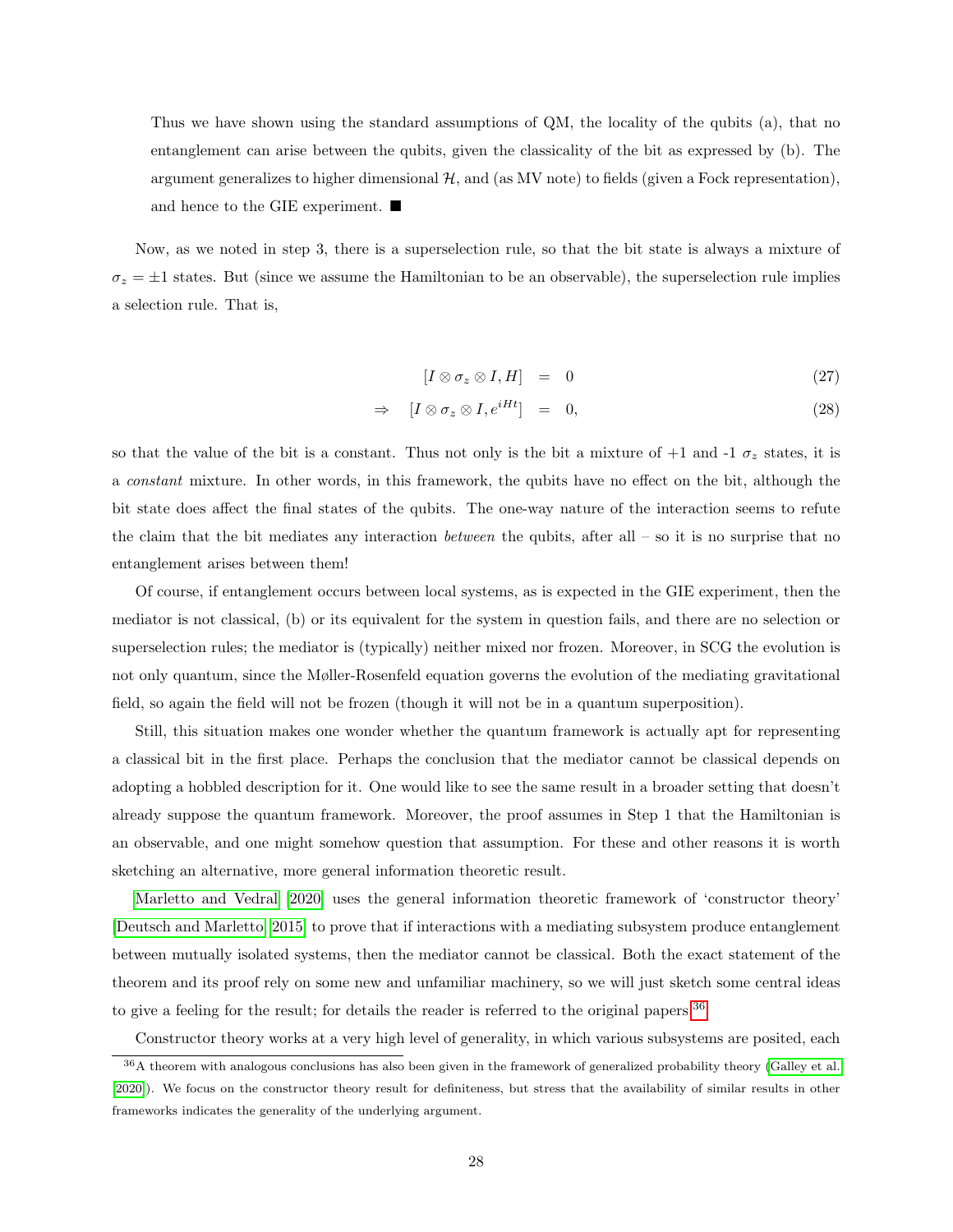with some set of mutually exclusive states  $s_i$ , thought of as providing a full description of the subsystem. In addition, state transitions for individual and composite systems — 'tasks' —  $[s_i \rightarrow s_j]$  are specified as possible or impossible. For instance, suppose we have a subsystem S with states  $\{0, 1, y, z\}$  (the numerals and letters should be understood here simply as state labels). If we think extensionally, then sets of states correspond to determinables (or 'variables' in constructor theory) and individual states to their determinate values ('attributes').<sup>[37](#page-28-0)</sup> Let us suppose then that  $B = \{0, 1\}$  (for 'bit') is one variable, with attributes 0 and 1 (so that B is for 'bit'); and that  $X = \{y, z\}$  is another.

Simplifying considerably (but hopefully harmlessly for present purposes), let us say that a variable  ${x_1, x_2, \ldots, x_n}$  of a system is an 'observable' when there is a second system — the measuring apparatus — with states  $\{s_r, s_1, \ldots, s_n\}$ , and a possible task that for any  $1 \leq i \leq n$  has the effect  $[(x_i, s_r) \to (x_i, s_i)]$ . That is,  $s_r$  is the apparatus ready state, the  $s_i$  are its various possible meter readings, correlated with states of the subsystem, so that the task amounts to a non-destructive measurement of the variable (the state of the measured subsystem is unchanged).

To continue our example, let us thus further suppose that  $B$  and  $X$  are both observables. In that case we have a further choice: their union may or may not also be an observable — in describing a system, we choose whether or not the necessary process is possible. If  $\{0, 1, y, z\}$  is an observable, then S is simply a classical system, with a 4-dimensional state space. But if it is not an observable, then the situation is like that in a qubit, in which B and X are incompatible observables,  $\sigma_z$  and  $\sigma_x$  say, which cannot be observed simultaneously. Broadly speaking then, this situation abstracts the notion of 'complementarity' without assuming the quantum formalism. So we see that constructor theory can accommodate classical and quantum on an equal footing; the general framework of states and tasks is neutral between them, and the difference arises only from which tasks are possible. (Of course, quantum is also distinguished from classical by the capacity for entanglement, beyond any classical statistical correlation, and this distinction too can be represented.) Moreover, the generality of the framework allows for possibilities between the fully classical and the fully quantum (and indeed possibilities orthogonal to that distinction); in particular, the generalizations of complementarity and entanglement, while clearly non-classical, do not by themselves entail the full quantum formalism.

Suppose then two mutually isolated qubits (or 'superinformation media', as they are represented in constructor theory), which can each interact with a mediating subsystem: of course, this state of affairs is cashed out in terms of which two subsystem tasks are and are not possible. Then, Marletto and Vedral show, if initially separable qubits end up entangled, then the mediator must be non-classical, possessing complementary variables, and entangling with the qubits, in their generalized senses.<sup>[38](#page-28-1)</sup> Thus, given the

<span id="page-28-0"></span><sup>&</sup>lt;sup>37</sup>Since in general one wants to allow for degenerate states, properly speaking attributes are sets of states, and variables are sets of disjoint attributes. In our examples we will simplify the notation by ignoring this extra structure.

<span id="page-28-1"></span><sup>&</sup>lt;sup>38</sup>We note that the theorem requires the union of the complementary variables not only to be unobservable in the sense we gave, but to not even be measureable by a destructive measurement that changes the state of the mediator. Nor is it required that both the variables be observables; one of them could similarly be 'hidden'; in other words, since it is complementary to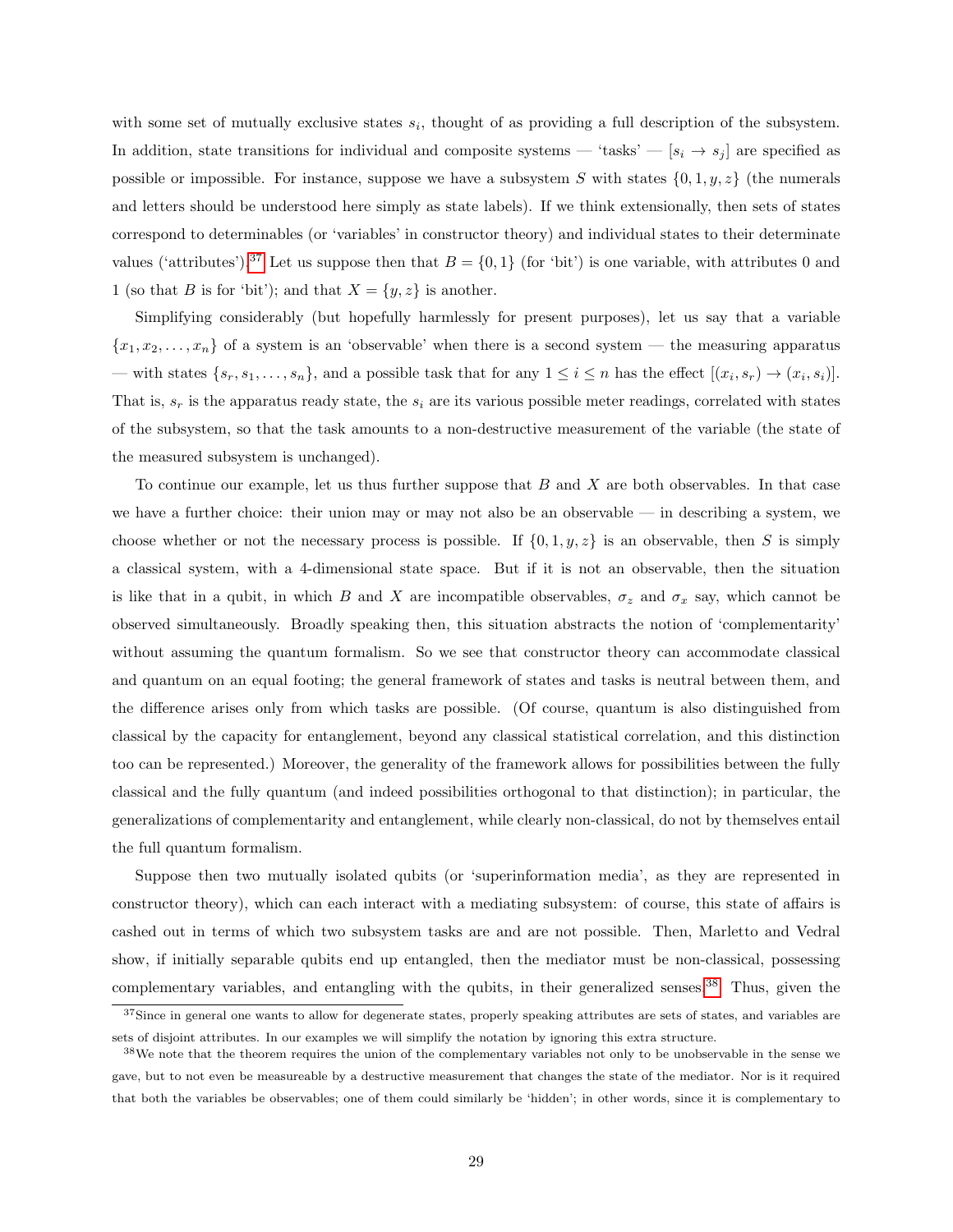tripartite model, we again conclude that a positive result in the GIE experiment would witness non-classical behavior of gravity. In this framework we don't shoehorn a classical system into QM, and there is no requirement that the mediator be static if classical.

Note that strictly the theorem shows that mediating entanglement requires a non-classical mediator, not that it requires a quantum one: indeed non-classical, non-quantum models accounting for entanglement mediation exist [\(Marletto and Vedral](#page-53-7) [\[2019\]](#page-53-7) refers to [Hall and Reginatto](#page-52-9) [\[2018\]](#page-52-9)). In this regard Marletto and Vedral reasonably compare their result with Bell's theorem: in that case too, experiment can only show that a system is non-classical, not that it is quantum.

Finally, now that we have seen how entanglement mediation rules out classicality, we should note that GIE experiments also bear on gravitational collapse theories (often associated with Diósi [\[1989\]](#page-51-10), [Penrose](#page-54-6) [\[1994\]](#page-54-6)). Such proposals fall in the tripartite camp, but claim that the gravitational field 'abhors' a superposition, and so induces a collapse whenever it deviates from a classical state (by a prescribed amount), and thus is essentially always classical. Here the implication of observing entanglement is more equivocal then for SCG: As [Bose et al.](#page-51-2) [\[2017\]](#page-51-2) put it, such theories imply 'the breakdown of quantum mechanics itself at scales macroscopic enough to produce prominent gravitational effects' (1, our emphasis). The question of course is what counts as 'prominent'. On the one hand, by Penrose's estimates, the proposed experiment, with gravcats of  $10^{-14}$ kg separated by  $100\mu$ m, the gravitational collapse time should be of the order of a second, which would be fast enough for the classicality of the field to affect any observed entanglement. And so it seems it is a 'prominent' effect, so the quantum state collapses, and no entanglement will be observed. However, on the other hand, should entanglement be observed, the theories do have a tunable parameter, which could be set to prevent collapse in the currently envisioned GIE experiments, although they would place a new bound on them. But so doing is to accept that the experiment witnesses a quantum superposition of the gravitational field, which is at least against the spirit of Penrose's position, and quite possibly falls afoul of the very arguments by which he motivates it.

#### <span id="page-29-0"></span>5.2.2 The quantum description of gravity

In this subsection we elaborate further on the quantum description of the 'gravity' subsystem in these experiments, within the tripartite view.

Now, if one wishes to model the experiment according to the tripartite models paradigm, which explicitly views gravity as a physical subsystem on a par with the gravcats, then it is of course natural to start with GR: our current best physical theory of gravity after all does theorize gravity as a dynamical system with a non-trivial vacuum sector. So, within the tripartite models paradigm, GR itself would seem to justify the assumption in [\(16\)](#page-24-2) that we have a tripartite system, something that seems ad hoc in Newtonian gravity proper. And indeed, this is the starting point that theorists have generally taken, in a couple of different ways.

the other variable, it could be a non-classical hidden variable.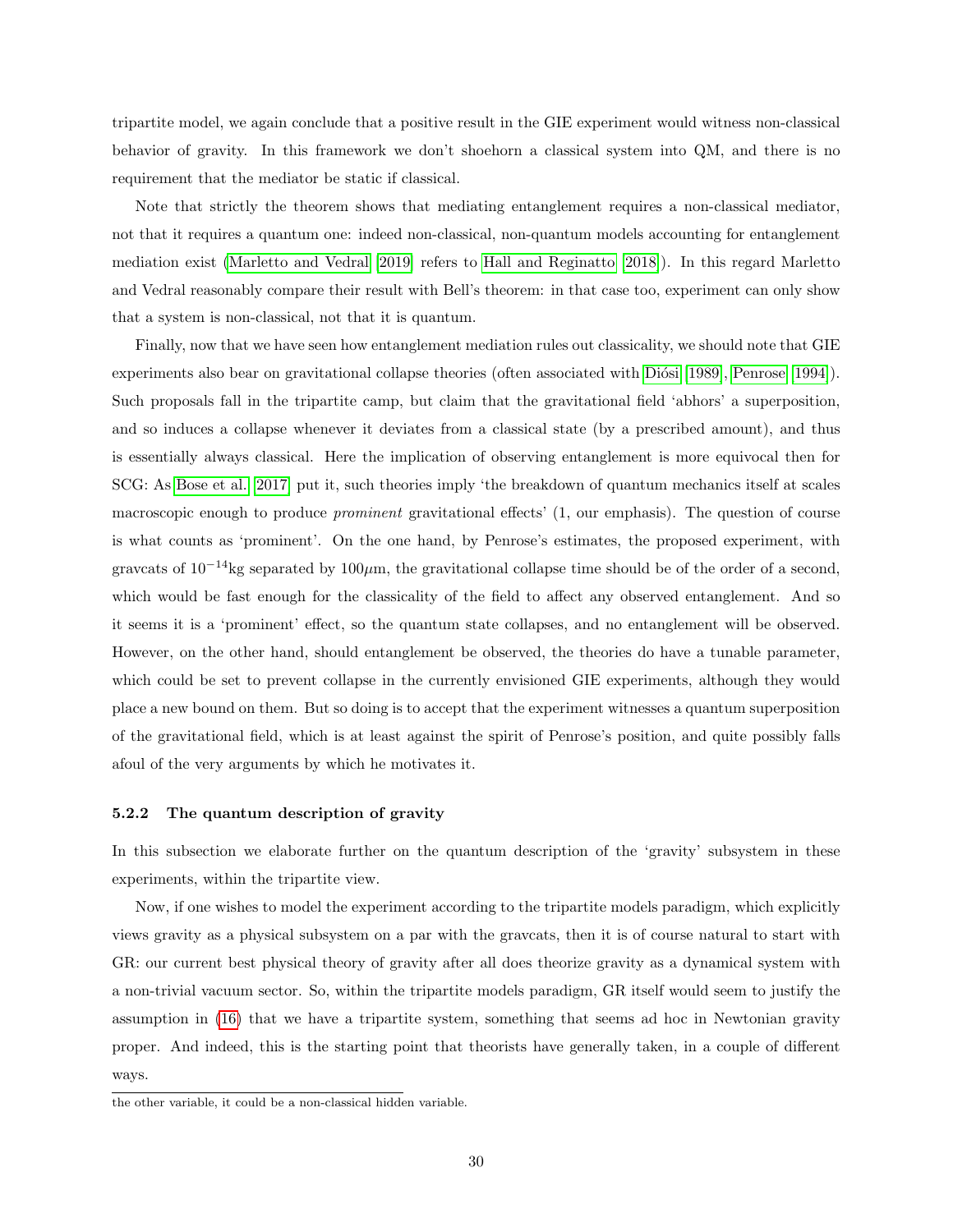For instance, the Supplementary Materials to [Bose et al.](#page-51-2) [\[2017\]](#page-51-2) derives the phases of the various terms in the gravcat superposition by quantizing linearized GR: Briefly, one again starts by representing the classical GR gravitational field as linear perturbations in a 3+1 Minkowski background, using the stationary approximation for the graveats, but in a choice of gauge in which only the  $h_{00}$  components of the field are relevant, and then quantizes them.<sup>[39](#page-30-0)</sup> The experiment can then be modeled in terms of an interaction between localized mass excitations, mediated by coherent states of the modes of the  $h_{00}$  field.<sup>[40](#page-30-1)</sup> The appropriate Hamiltonian has been solved, and introduces the same phases as predicted by the Newtonian potential.

Another approach is taken by [Christodoulou and Rovelli](#page-51-1) [\[2019\]](#page-51-1), who model the experiment using quantum superpositions of the metric field, locating the experimental effect as a consequence of superpositions of gravitational redshifts (thus arguably also highlighting the role of general covariance in GR). Of course, from a quantum field theory perspective these are presumably superpositions of coherent states of the perturbatively quantized (linearized) gravitational field, but in their presentation they are simply treated as quantum states labeled by classical geometries. Starting classically, again assuming that the gravcats are heavy enough, and the duration short enough that they remain (approximately) stationary during the experiment, the metric field due to a body of mass  $m$  and radius  $R$  can be approximated by

$$
ds^2 = (1 - 2\phi(\vec{x}))dt^2 - d\vec{x}^2.
$$
\n(29)

Outside the body,  $\phi(\vec{x}) = Gm/r$  is just the Newtonian potential; while inside the body one takes  $\phi(\vec{x}) =$  $Gm/R$ , a constant. (Compared with [\[3\]](#page-12-1) we now set  $c = 1$  and consider the interior as well as exterior field.) As always, we are in the regime of linearized gravity, so that for a pair of gravcats, the classical geometry will be the sum of two such solutions. It is then straight-forward to calculate the proper time elapsed along the worldline of (a point in) one grave at a distance  $\delta \gg R$  from another:

<span id="page-30-2"></span>
$$
\tau = \int_0^T ds = \int_0^T \sqrt{1 - 2Gm/R - Gm/\delta} \, dt \approx T \cdot (1 - Gm/R - Gm/\delta),\tag{30}
$$

showing the usual GR time dilation effect of a nearby mass. If  $d \gg R$ , most of the effect will come from the mass of the gravcat itself, but we also see that there is a contribution dependent on the distance to the other gravcat.

Thus, the components of the superposition [\(4\)](#page-17-3), corresponding to different gravcat separations, correspond to different metrics, and hence different proper times. Now assuming that the (classical) gravitational field

<span id="page-30-0"></span><sup>&</sup>lt;sup>39</sup>Attentive readers will note that the order of operations here is (partly) opposite to the approach to quantization taken by [Anastopoulos and Hu](#page-50-1) [\[2014\]](#page-50-1), presented in a previous section. From a rigorous point of view, it is indeed a good question how much the operations of quantization and gauge fixing commute. (For the framework of geometric quantization, commutation has been conjectured — known under the 'Guillemin-Sternberg conjecture' — and proven in particular cases. See [nLab authors](#page-53-10) [\[2021\]](#page-53-10).) Our sense is that, likely, little that is relevant to our concerns hangs on the fact that the different parties involved take constraints and quantize in different orders.

<span id="page-30-1"></span><sup>&</sup>lt;sup>40</sup>As discussed in Huggett and Wüthrich [\[2020\]](#page-52-0), coherent states are often taken to represent classical states of quantum fields. Note that what are usually called gravitons are associated with other components of the  $h$  field.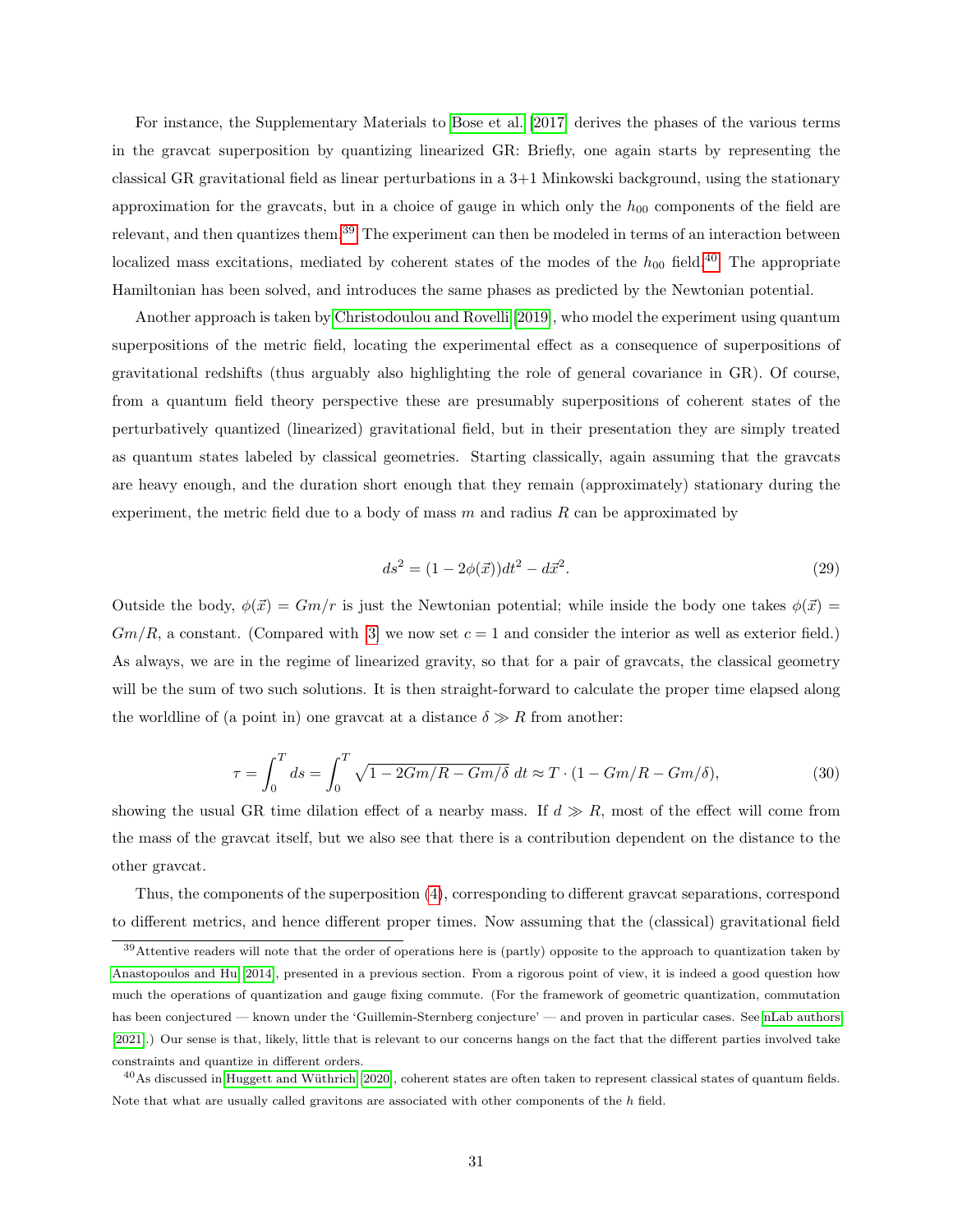labels what is actually some coherent state in a quantum treatment of gravity, which can superpose, the full state is therefore [\(16\)](#page-24-2), with  $|\gamma_{LR}\rangle$  etc describing different states of the metric field of GR. And thus the different terms of the superposition are associated with different proper times and will develop relative phases (relative to a common lab time, T). In particular, a grave t pair has a phase  $e^{-im\tau}$  from its mass energy, or (ignoring a common phase)  $e^{-iGm^2T/\delta}$  from [\(30\)](#page-30-2) — the very phase one expects [\(6\)](#page-18-4) from the Newtonian potential, but now seen to be a relativistic redshift effect. Thus the very same relative phase between the components of the gravcat superposition, and ultimately the very same entanglement, is predicted by treating metric states as superposable quantum states (to leading order).

Both of these treatments, which in different ways 'quantize' the metric field of GR, treat gravity as a physical object, which naturally should be treated as a third subsystem in addition to the gravcats, and which *then* must be quantum (or at least non-classical) by the general quantum and information theoretic arguments, if the gravcats become entangled as expected. Thus, from this point of view, the derivation of the effect by appeal to the Newtonian potential with which we presented it on the naive first pass is an approximate heuristic. (Recall for contrast that the analysis by Anastopoulos and Hu in §[5](#page-21-0) — or rather their interpretation thereof in favor of the Newtonian model view — explicitly renders the Newtonian potential as uninformative of the physical parts of the gravitational field!)

A word of caution: because modeling the system in this way involved an appeal to GR, it is tempting to think that the finite speed of propagation of the gravitational interaction in GR is necessary and sufficient for the system to be tripartite. But while a finite propagation speed seems to require that the system be tripartite, we would nonetheless now like to stress that it is by no means necessary. This point can be seen clearly by adopting a geometrized formulation of Newtonian gravity: Newton-Cartan theory.[41](#page-31-0) In fact, as we demonstrate in the appendix, whereas the gravitational redshift effect noted in [Christodoulou and Rovelli](#page-51-1) [\[2019\]](#page-51-1) is specific to their relativistic setting, the surrounding argument — namely, that a superposition of spacetime geometries demonstrates the quantum nature of gravity — is not. In particular, one can perform an independently motivated analysis of the gravcat experiment in the framework of Newton-Cartan theory, which is analogous to their relativistic analysis: in both, gravcat pairs develop different phase factors with respect to different, superposed, spacetime geometries, leading to entanglement. Again, all that is important is the decision to treat gravity as a mediating subsystem, a decision whose subsequent execution proceeds analogously across both theoretical contexts.

Moreover, this example emphasizes that the mediating subsystem need not be a dynamically propagating field for the entanglement theorems to apply, and hence for the GIE experiment to witness quantum gravity. (Note that there exists a quantum treatment of gravity formulated according to Newton-Cartan theory [\[Christian, 1997\]](#page-51-11).) In other words, even though the theorems entail that a successful GIE experiment

<span id="page-31-0"></span><sup>&</sup>lt;sup>41</sup>There is a robust philosophical tradition of moving to the geometrized Newton-Cartan theory, in order to more sharply compare the features of Newtonian gravitation with the features specific to its relativistic successor theory: e.g. [\[Malament,](#page-53-11) [2012,](#page-53-11) ch. 4][,Malament](#page-53-12) [\[1995\]](#page-53-12)[,Weatherall](#page-54-7) [\[2014\]](#page-54-7).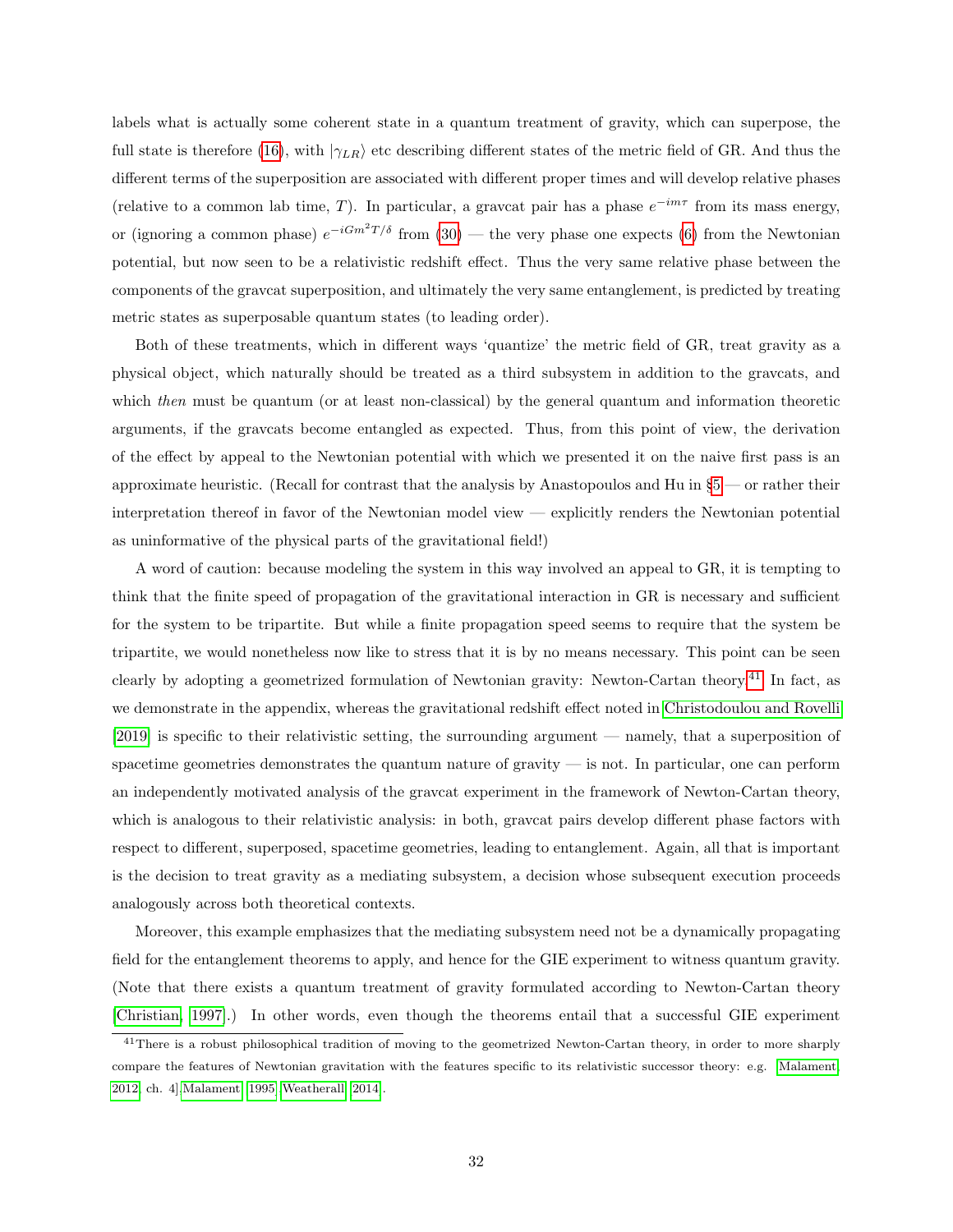witnesses the non-classical nature of gravity, it does not, without further assumptions, witness perturbatively quantized linearized gravity. Of course, it is possible that these further assumptions are supplied by the concurrent commitment to GR in the background of an analysis of the Newtonian-regime experiment. This is a point we will discuss in §[6,](#page-35-0) in the context of a thought experiment that has been analyzed by [Belenchia](#page-50-7) [et al.](#page-50-7) [\[2018\]](#page-50-7). (A related point — that the GIE experiments may be interpreted as a degenerate case of a local, retarded GIE protocol where corrections due to retardation/causality considerations are negligible will be discussed shortly.)

#### <span id="page-32-0"></span>5.3 Why 'paradigms' ?

At this point, we should justify our description of the Newtonian and tripartite (kind of) models not just as models, but as paradigms. First, by this term we do not mean to bundle together the multiple senses and aspects described in [Kuhn](#page-52-10) [\[1962\]](#page-52-10). Rather, we specifically mean that the models reflect choices of theoretical standpoints between which rational argument alone cannot adjudicate. Importantly, both models are motivated from the joint methodological principle that the theory of Newtonian gravity, as relevant in the naive description of the GIE experimental setup, should be interpreted from the viewpoint of our best theory of gravity — where all recognize this theory to be GR. Rational indeterminacy arose because each model picks out different aspects of GR as central: in one case it is the lesson that gravity is non-instantly propagated, in the other case the nature of the Newtonian limit. And while proponents of both models can be brought to understand the analysis of the other, they will fail to see the complete relevance it has for the other — the degrees of freedom analysis on when to call putative gravitational systems physical is simply mutually exclusive from viewing the gravitational field as propagating and vice versa. Hopefully the preceding discussion makes clear these competing theoretical stances, why they are both reasonable, yet incompatible: exactly the situation in which we are willing to speak of 'paradigms'.

One might still worry that there is some argument that we have missed, relying on deeper principles agreed to by the partisans of both paradigms, which would after all rationally require one group to abandon their commitments, leading to the collapse of our talk of paradigms. Presentations of this work $^{42}$  $^{42}$  $^{42}$  have indeed encountered such resistance to calling the positions 'paradigms' in our sense, some rehearsing considerations already discussed, and some raising new arguments to be considered here. It is worth noting, however, that while those arguing against paradigm talk have done so on the basis that one of the models is *clearly* the right one, they have not agreed about which one in fact is the right one. So this datum is at least compatible with the thesis that our interlocutors are in fact adopting different paradigms in our sense! Nonetheless, we do take their arguments seriously, and indeed addressing them will help clarify our claim.

Objection: By denying gravity the status of a causal field, the Newtonian model is committed to such an unreasonable refusal of physical background knowledge that it is disqualified as sensible physical theorizing

<span id="page-32-1"></span> $42$ For instance to audiences at the Center for Philosophy of Science at the University of Pittsburgh, and the Rotman Institute at Western University.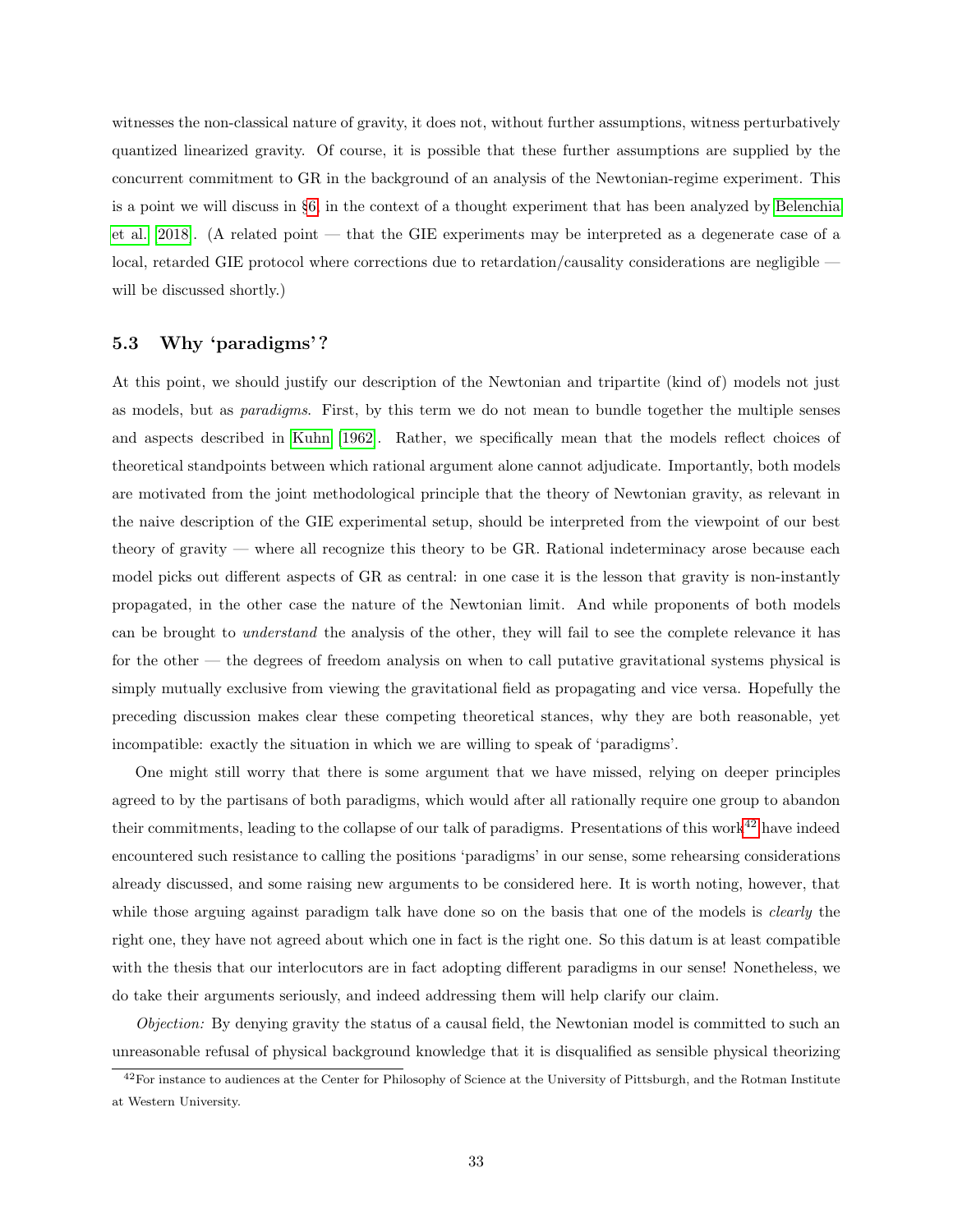by any paradigm-independent standard of modern physics.

Reply: The Newtonian model does take into account physical background knowledge — arguably, just the same knowledge (it just weighs the relevance of the analysis given in §[5.1](#page-21-1) completely differently). Indeed, that the Newtonian model takes into account the same physical background knowledge is emphasized, ironically, in a recent article by [Christodoulou et al.](#page-51-12) [\[2022\]](#page-51-12). In the article, which is intended to reinforce that GIE experiments indicate quantum superposition of spacetimes, the authors distinguish a 'slow-motion' approximation (sources moving at non-relativistic speeds), where the gravitational interaction is still local (i.e. causal), and a 'near-field approximation' (sources are much closer together than time elapsed through the experiment, in natural units). The 'Newtonian limit' that reproduces the naive model, claim the authors, denotes the overlapping regime where both approximations are satisfied. Now, as they show, in the slowmotion, not near-field approximation regime, locality considerations show up as corrections between the employ of laboratory time function (as in the Newtonian limit) and a retarded time function. But, setting up retarded GIE experiments in the slow-motion, not near-field regime is "not realistic for the foreseeable future" and seeing the effects of slow-motion correction terms to the Newtonian limit analysis of the GIE experiments is "unlikely reachable" (p. 4). Thus, although there are retarded GIE protocols that they point to on a further horizon of experimentation (p. 5) that, given physical background knowledge, would preclude a Newtonian model description, the GIE experiments under scrutiny here do not: precisely because they are in the Newtonian limit regime of our fundamental gravitational physics.<sup>[43](#page-33-0)</sup>

To appreciate further that proponents of both paradigms deal with the same kind of background knowledge — but simply weigh it differently — it is perhaps helpful to draw a connection to a similar case: the EFT/renormalizability paradigm distinction regarding QFTs. In the traditional renormalizability paradigm, non-renormalizable theories as such are seen as defective; renormalizable theories, being well-defined, thereby vindicate non-renormalizable theories derived from them in low-energy limits. In contrast, in the EFT paradigm, a theory is seen as effectively independent from underlying theories, and renormalizability drops out as a criterion. Now, both views acknowledge a joint background knowledge of decoupling theorems: statements about how the physics of one theory in the QFT framework is effectively decoupled from the other. Nevertheless, it is only the EFT view which sufficiently weighs these kind of arguments for re-thinking what we mean by a well-defined theory: that based on such decoupling theorems (1) non-renormalizable theories can count as effectively renormalizable, and (2) renormalizable theories are replaceable by non-renormalizable theories for any regime of validity. As a consequence, the confirmation of theory A through testing a theory B that reduces to A will be significantly higher in the renormalizability paradigm then in the EFT paradigm.

Objection: Both paradigms take GR as their starting point, thus accepting that gravity is well-described by a dynamical classical field in the appropriate limit. What then is the state of this field supposed to be if we

<span id="page-33-0"></span><sup>&</sup>lt;sup>43</sup>Note the main point of their article is ultimately to develop the physical picture of superposition of spacetimes in GIE experiments: "The physical picture arising from the analysis is that information travels in the quantum superposition of field wavefronts: the mechanism that propagates the quantum information with the speed of light is a quantum superposition of macroscopically distinct dynamical field configurations" (p. 5).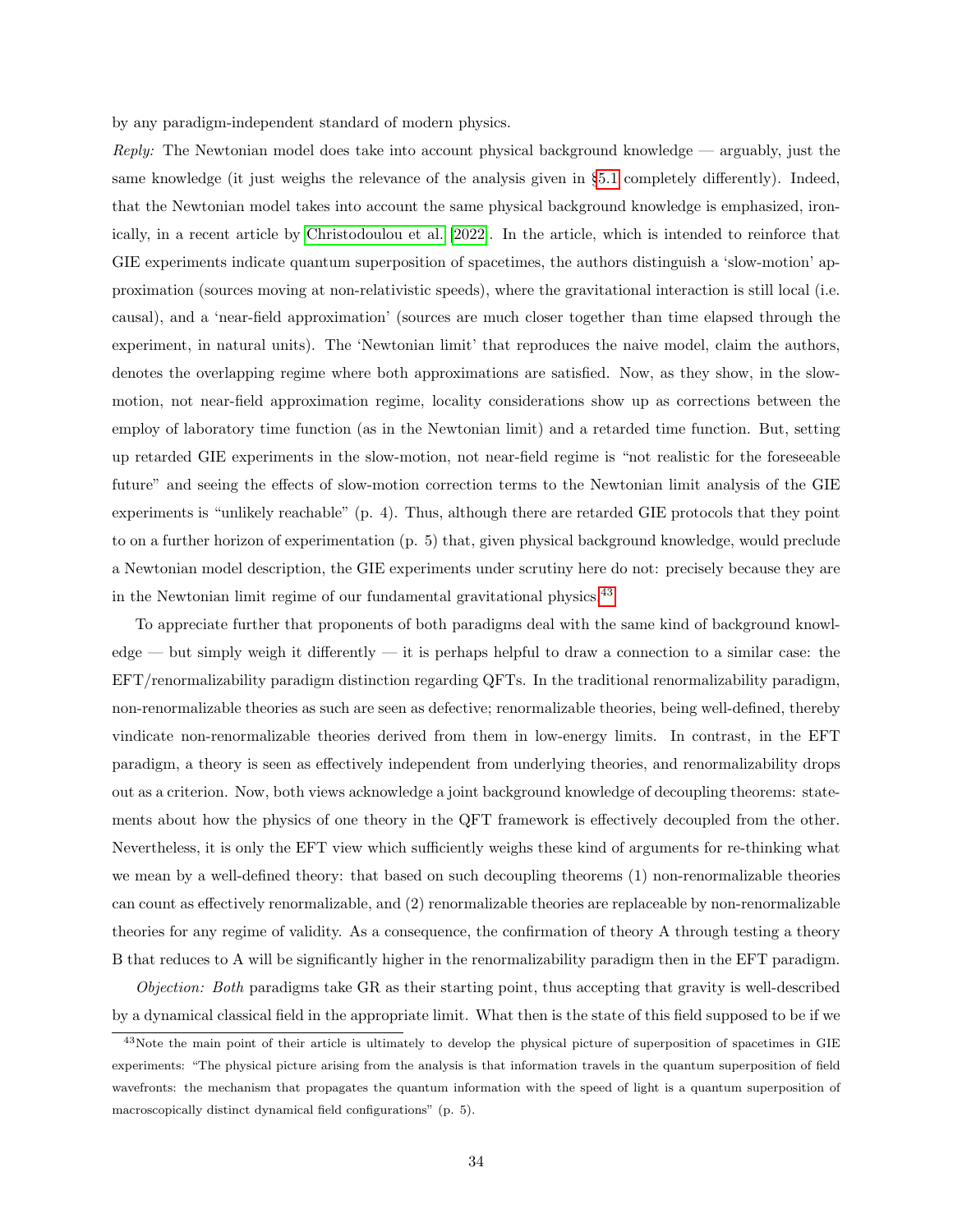have superposed gravcats, and their consequent observable entanglement? The general information theoretic theorems show that it cannot be a classical state if the interaction is mediated by gravity in the appropriate sense, and no other mechanism in which gravity remains in a classical field state has been proposed (if any be possible). Doesn't then entanglement require a quantum superposition according to the tenets of both paradigms?[44](#page-34-0)

Reply: First, one might accept GR in its regime, but not accept that gravity is a 'field' (broadly speaking), classical or quantum, more fundamentally. One might have a specific alternative theory in mind (gravity as ancilla, perhaps), but more likely, one might simply be neutral on the topic. That would be an unusual stance for a theorist, but would be less implausible for an experimentalist, whose goal of probing the quantum  $+$ gravity regime requires only very broad theoretical commitments, as opposed to a more specific package of causal lore. Either way one could resist the objection, because one is not committed to any field state at all.

One might question whether the derivation of the Newtonian model in §[5.1](#page-21-1) is undermined by this position. After all, one can certainly motivate such a derivation as an implementation of LEQG. However, as we primed the reader in §[2](#page-4-0) one could also motivate it simply as a minimal way to combine central insights from a conflicted corpus that includes GR and QFT.

Most theorists, however, seem to accept the EFT approach to QG, and thus that 'really' gravity is a field, and so a third subsystem as conceived in the tripartite approach. Isn't such a person thus bound to accept that paradigm, and conclude that gravcat entanglement would witness a non-classical state of the field? This thought leads to the second reply: 'yes and no'. The 'really' provides important wiggle room, because it could mean '(more) fundamentally'; in which case yes, in a more complete physical description, gravity is in a superposition, but also perhaps no, in the model most apt for the experiment, gravity is not represented as quantum, and hence such behavior is not witnessed. That is, the dichotomy between Newtonian and tripartite paradigms need not be one concerning the fundamental nature of gravity, but one concerned with the best model of a specific situation, and hence where one sets the bar for experimental observation of quantum behavior.

Now, that one has admitted that, in a full description, gravity is necessarily quantum is surely a good reason to accept the tripartite model, which represents that fact. However, there are also reasons not to. First, one could adhere to the maxim that empirically equivalent models that include fewer details are to be preferred, on the thought that extra details are superfluous. And one could apply such a maxim to prefer the Newtonian model. Second, while rejecting the idea that only the so-called 'true' degrees of freedom are physical, that the Newtonian potential merely represents a constraint surely has some import; that it would be artificial to replace it with a dynamical subsystem, perhaps. That is, the very possibility of the Newtonian model (including, remember, its derivation) shows that gravity is not playing the role of a dynamical subsystem in the experiment. Finally, the person we are considering can articulate clearly the kind of experiment in which they would agree that the quantum nature of gravity was observed, one in which

<span id="page-34-0"></span><sup>44</sup>This objection is our rendering of a point put to us forcefully and patiently by Carlo Rovelli.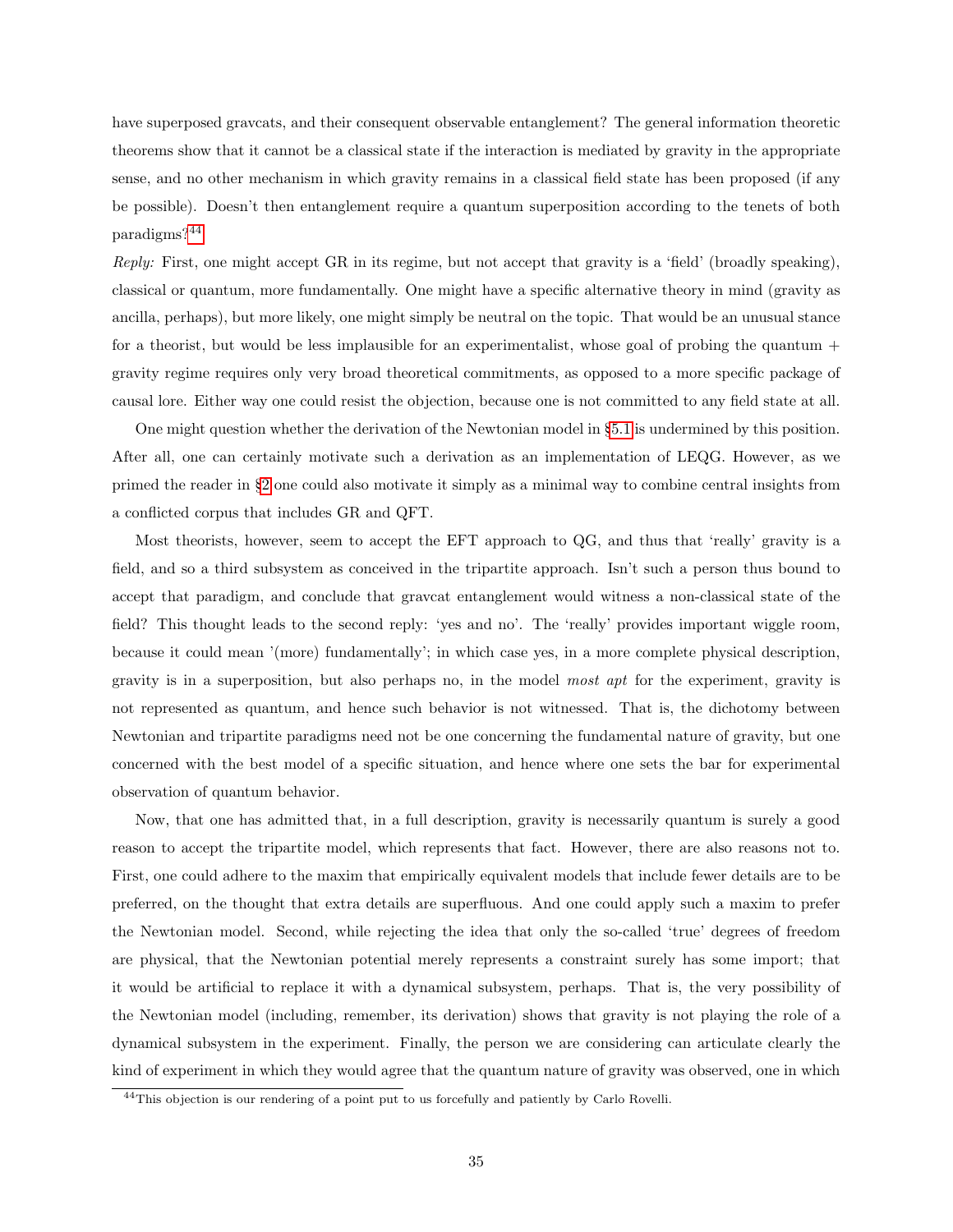no mere potential could do the job: for instance, the kind of graviton decoherence experiment that we have mentioned, as well as perhaps the retarded GIE protocols discussed by [Christodoulou et al.](#page-51-12) [\[2022\]](#page-51-12) that were referenced above.

And yet, 'really' the interaction *must* be quantum (or at least non-classical). We emphasize that we do not offer these arguments as decisive. Quite the contrary, our point is that there are compelling arguments on both sides, yet the considerations are not of the kind that can be settled empirically, or by more fundamental principles. They rather 'influence decisions without specifying what those decisions must be' ([\[Kuhn, 1977,](#page-52-11) 362]). Which is why we describe the positions as 'paradigms'.

Objection: The analysis given in §[5.1](#page-21-1) leading to the Newtonian model paradigm depends on a specific choice of gauge (that is, the ADM gauge). But conclusions about the quantum nature of gravity ought to be gauge-independent; put another way, the conclusion that gravity is classical depends on an arbitrary choice. Reply: There is nothing per se inappropriate about fixing a gauge to construct a model; one does it all the time. And that is exactly what is done here, as a means to take the Newtonian limit, as one must to describe the GIE experiment.[45](#page-35-1) (In line with the previous reply, one can of course agree that 'really' the field is quantum, yet it is most appropriate to construct a gauge fixed model with gauge-relative observables.)

## <span id="page-35-0"></span>6 Witnessing gravitational quanta?

Instead of a practical experiment (though see the end of the section) [Belenchia et al.](#page-50-7) [\[2018\]](#page-50-7) have proposed a thought experiment, in which gravity putatively has to be treated as quantized mediator in order to avoid a paradox. As that (thought) experiment has been taken as a point to favor actually modeling the GIE experiment from a tripartite paradigm (for instance, parts of the introduction of [Belenchia et al.](#page-50-7) [\[2018\]](#page-50-7) can be interpreted to this effect), we clarify why it indeed has no role in removing the clash between bipartite and tripartite proponent. (In fact, we take this analysis as a nice display of how our previously introduced distinction between the two modeling paradigms can do real work.)

Let us first critically rehearse the proposal behind [Belenchia et al.](#page-50-7) [\[2018\]](#page-50-7). (In line with all previous instances of quantum gravity experiments, we shall discuss this (thought) experiment in a self-contained manner as well.) To start, consider two observers, Alice and Bob, a distance D apart. Assume that Alice has already used a Stern-Gerlach apparatus oriented along the z-axis to prepare a massive particle with positive x-spin in a state

<span id="page-35-2"></span>
$$
\frac{1}{\sqrt{2}}(|L\rangle_A | \uparrow \rangle_A + |R\rangle_A | \downarrow \rangle_A),\tag{31}
$$

where L, R denote the left and right of Alice, a distance  $\delta \ll D$  apart. (Assume further that the state preparation was adiabatic: slow enough that it does not become entangled with relevant fields by emitting

<span id="page-35-1"></span><sup>45</sup>A completely gauge-independent version of the analysis has been put forward in [\[Anastopoulos et al., 2021,](#page-50-5) §3], dismissing such concerns. But note: even this more general analysis can only identify the Newtonian potential as the relevant constraint remaining in the non-relativistic limit upon restricting to the ADM gauge. We do not see this as a bug, but rather as a feature of the analysis.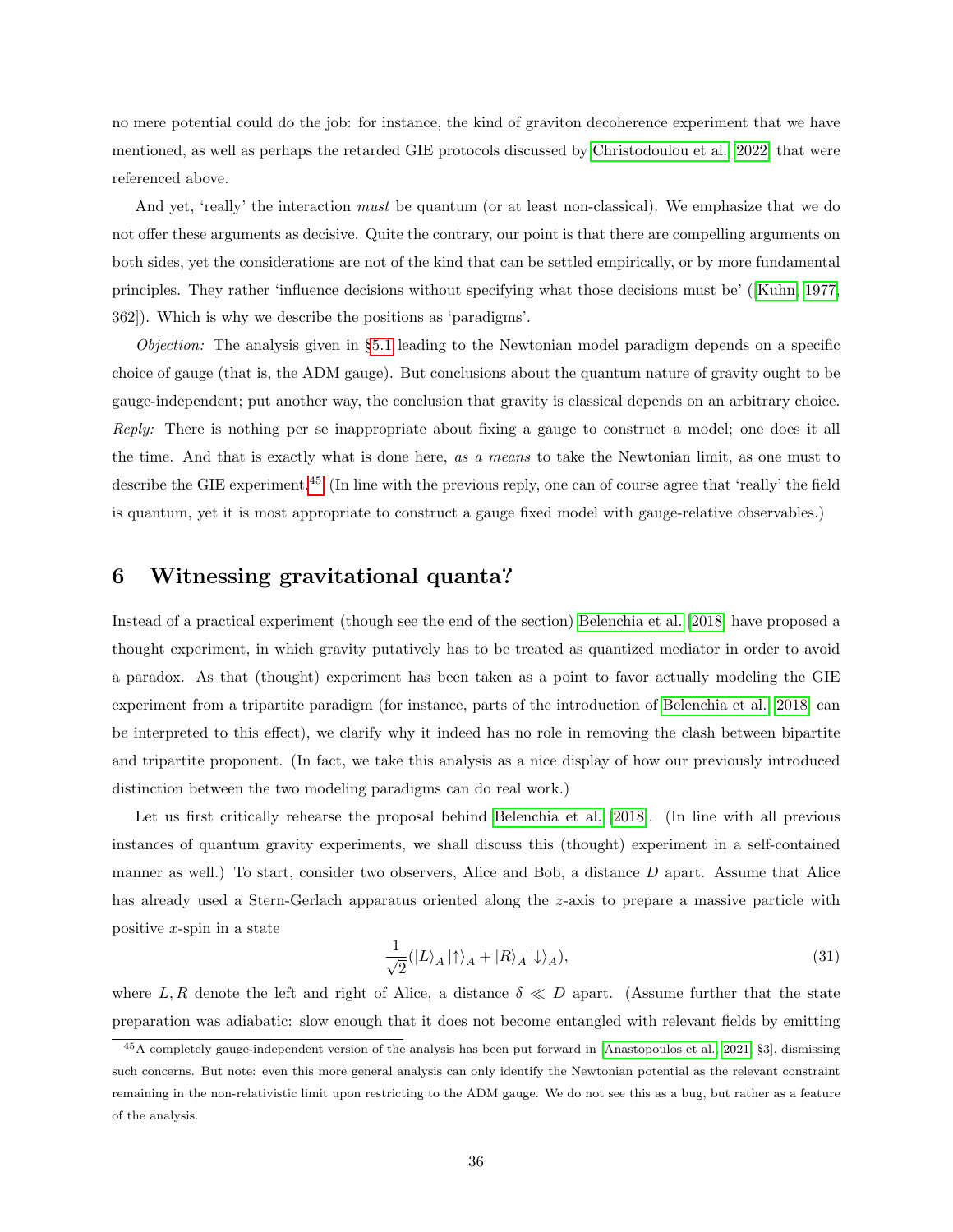radiation.) Now suppose that Bob has placed a massive particle into a trap, such that the particle effectively registers no effect of outside systems. In these circumstances, were Alice to pass her system (again adiabatically) through a "reversed" Stern-Gerlach apparatus, recombining left and right packets of [\(31\)](#page-35-2) at a single location, then since the particle has remained free of entanglement with other systems, the two spin states would interfere, producing a final state of positive x-spin. Let us suppose that she indeed completes this task in a time  $T_A > 0$  in the lab frame.



Figure 4: Arrangement of the Gedankenexperiment of [Belenchia et al.](#page-50-7) [\[2018\]](#page-50-7), (figure 1).

But consider what happens if instead, for a time  $T_B > 0$ , Bob lets his particle leave the trap and thereby experience the gravitational field of Alice's particle. Because the two packets are at different distances D and  $D - \delta$  from Bob's particle, associated with different gravitational forces on Bob's particle, the two particles will entangle: the right (left) packet of Alice's particle becomes correlated with a packet of Bob's slightly more (less) deflected to the left. There then *seems* to arise a clash between 'complementarity' and causality, if Alice and Bob are spacelike separated (i.e.,  $T_A, T_B < D$ , since  $c = 1$ ). It seems, that is, that the entanglement of Alice and Bob's particles caused by their interaction entails that the two packets of [\(31\)](#page-35-2) will no longer interfere, and Alice would no longer find a positive x-spin state after passing her system through the "reversed" Stern-Gerlach apparatus.<sup>[46](#page-36-0)</sup> But this would mean that Bob's release of his particle from the trap — which only lasted  $T_B < D$  — would have had a faster-than-light effect on Alice's system. Apparently, by deciding whether or not to release his particle, Bob could transmit a bit of data to Alice superluminally, violating causality. If, conversely, Alice's system still did exhibit interference, observed as a final x-spin state, then we could conclude that it remained in a superposition  $(31)$  of both left and right

<span id="page-36-0"></span> $46$ Note that such an observation will be statistical in nature: that the final state is positive x-spin up requires observing all spin up outcomes in an ensemble of particles prepared by multiple runs of the experiment. Now, even unreliable, probabilistic signaling would violate causality, but this would still require more than a single run of the experiment: a single positive x-spin measurement gives no information about whether Alice's particle is in such a state or in the mixture of  $|\uparrow\rangle$  and  $|\downarrow\rangle$  expected if it entangles with Bob's particle. To maintain the strictest constraints on causality, Alice and Bob should remain spacelike for the whole series of runs; but if we put to one side the possibility of past runs influencing the outcomes of future runs, we only require that Alice and Bob remain spacelike during each run, as assumed here.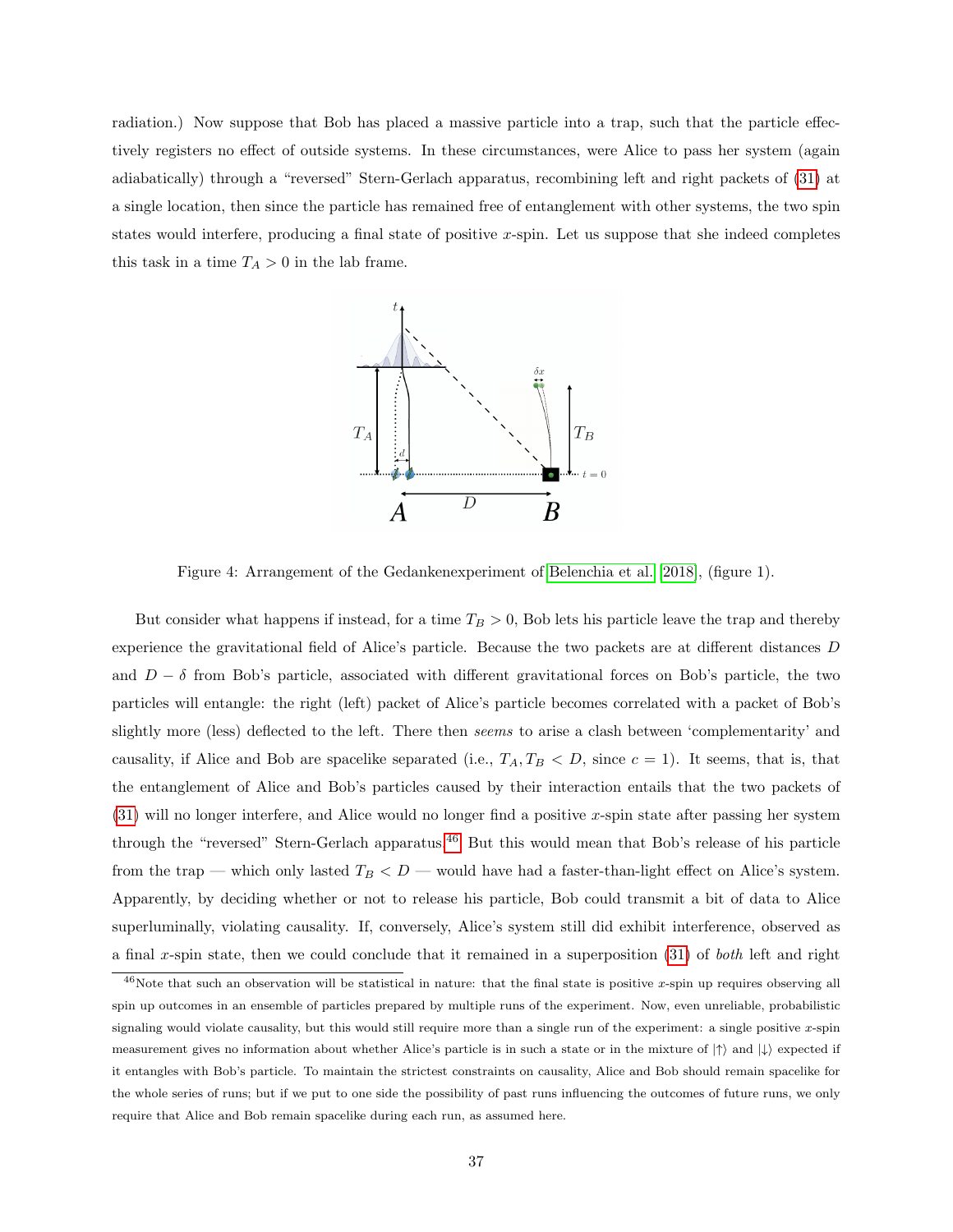packets during the experiment; yet Bob could measure the deflection of his particle to determine which one of the two paths Alice's particle actually took — violating 'complementarity'!

Fortunately (for orthodoxy), as [Belenchia et al.](#page-50-7) [\[2018\]](#page-50-7) show, the apparent clash can be dissolved if the following two more subtle requirements are integrated into the modeling:

Minimum length requirement (MLR): distances in a QG context can only be resolved up to some 'Planck length'  $L_p$ . Belenchia et al argue for this by appealing to the (dominant term of the) vacuum fluctuations of the Riemannian curvature, averaged in a spacetime region of radius R: its correlation function of the (linearized) tensor has a dominant term of form  $L_P / R^3$ ; integrating the geodesic equation over time R yields an estimated fluctuation in the relative position of two bodies of form  $\delta x \sim L_P$ . However, note that there is not only one possible argument that Planck length is a minimal distance in QG (as discussed further below), and that the particular value of the Planck length does not do much work in any case.

This requirement can be coupled with the fact that the spatial displacement of Alice's wavepackets leads to an effective (static) quadrupole moment (the dominant gravitational effect since gravity features no dipole radiation). Since the gravitational field difference associated to the effective gravitational quadrupole  $Q_A$  is  $Q_A/D^4$ , using  $m_B\ddot{x} = F_{\text{Newton}}$  it can be estimated that Bob's particle of mass  $m_B$ will have been displaced by an amount  $\frac{Q_A}{D^4}T_B^2$  after time  $T_B$ .<sup>[47](#page-37-0)</sup> But MLR means that this distance has to be greater than  $L_P$  for Bob to resolve the path of Alice's particle: that is, it follows that for Bob to obtain 'which-path' information about Alice's particle, we must have  $\frac{Q_A}{D^4}T_B^2 > L_P$ , or  $Q_A T_B^2 > D^4$  in  $L_P = 1$  units — what we dub the MLR — fulfilled.

Quantized radiation requirement (QRR): when Alice recombines the wavepackets of her particle during time  $T_A$ , gravitational radiation is emitted in quanta of frequency  $f \sim 1/T_A$ . Now, the total energy radiated is given as  $E \sim \left(\frac{Q_A}{T_A^3}\right)$  $\int_{0}^{2} T_A^{48}$  $\int_{0}^{2} T_A^{48}$  $\int_{0}^{2} T_A^{48}$  Given the standard de Broglie energy-frequency relation  $E = Nf$ , it follows that the number of quanta emitted will be  $N \sim (\frac{Q_A}{T_A^2})^2$ . However, if any quanta at all are emitted, then Alice's particle will become entangled with the gravitational field, and coherence will again be lost: so we must have  $N < 1$  if she observes interference. In other words, the requirement  $Q_A < T_A^2$  — the QRR — needs to be fulfilled if Alice's particle is to remain in a pure state. (This inequality is so dubbed because of the derivation presented here, but note that later we will ask whether the QRR could be derived without the assumption of quantized gravitational radiation.)<sup>[49](#page-37-2)</sup>

<span id="page-37-1"></span><span id="page-37-0"></span><sup>&</sup>lt;sup>47</sup>Using the integration estimate  $\ddot{x} \sim \delta x T_B^2$ .

<sup>48</sup>See [Rovenchak and Krynytskyi \[2018\]](#page-54-8), section 3, for a derivation of this quadrupole formula. Note that this radiation is in the form of physical, transverse gravitons. In contrast, the quadrupole field relevant to the MLR is due to the gauge, Gaussian part of the field.

<span id="page-37-2"></span><sup>49</sup>In principle this radiation could also be measured by Bob at a lightlike separation for its emission, further entangling with him. However, he could not also obtain which-path information, since that would collapse Alice's particle into a single packet, preventing recombination, the source of this radiation.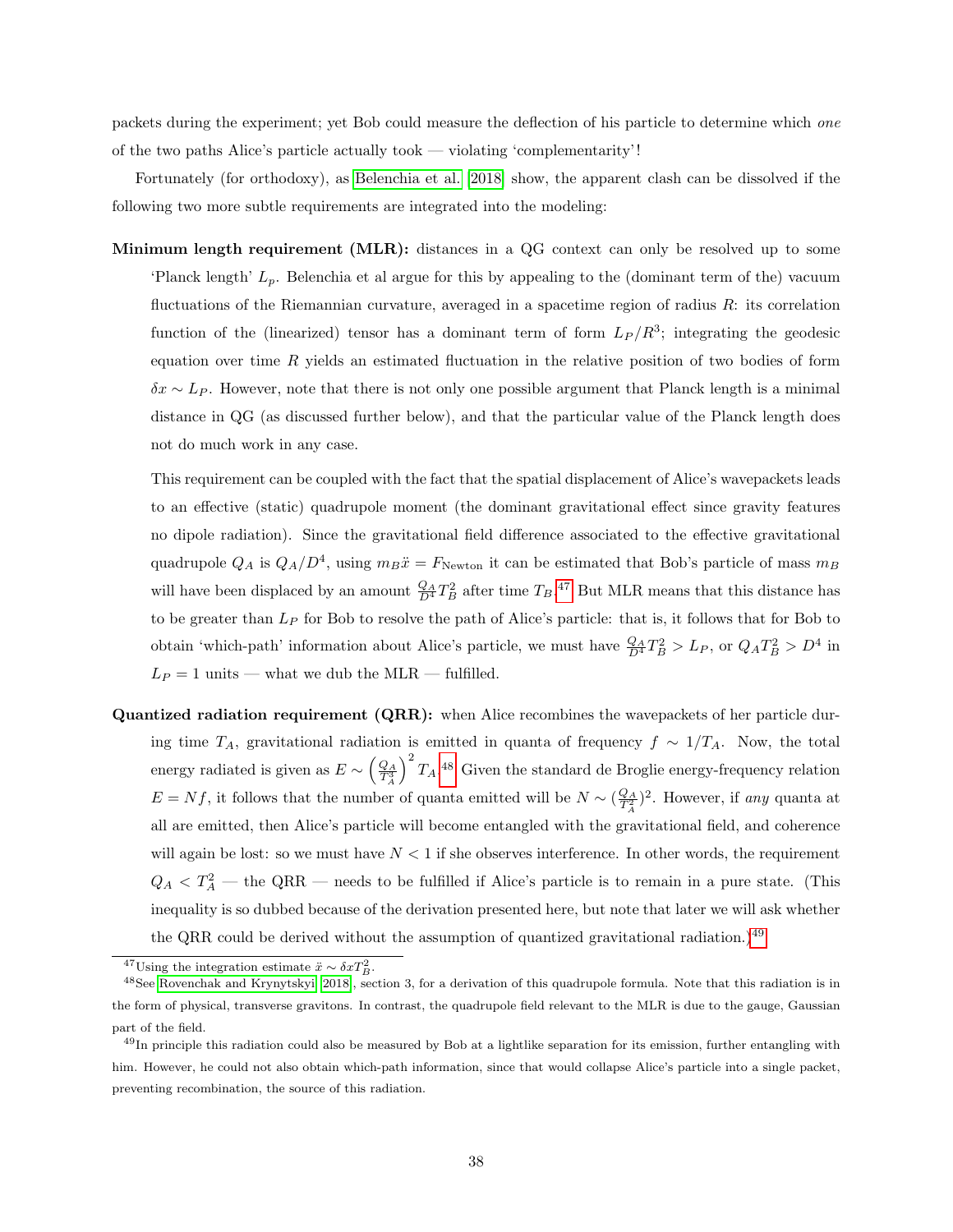If the localization and radiation requirements are appropriately taken into account, it can easily be shown that there is indeed no paradox, i.e. no clash between causality (no superluminal signalling) and complementarity. Consider two cases:

- $Q_A < T_A^2$ : The QRR is explicitly fulfilled so that Alice can recohere her packets, but the MLR is not fulfilled and Bob cannot measure the path taken by Alice's particle: in order for Alice and Bob's procedures to be spacelike  $T_A, T_B \leq D$ , so  $T_A^2 T_B^2 \leq D^4$ , and in the current case  $Q_A T_B^2 \leq D^4$ , contrary to the MLR. Since it is impossible for both Alice and Bob to perform their procedures, causality and complementarity will not clash.
- $T_A^2 < Q_A$ : The QRR is explicitly violated so that Alice's particle is entangled with the gravitational radiation emitted when Alice attempts to recohere her particle, thwarting that attempt. On the other hand, for a suitably large value of  $Q_A$  it is perfectly possible for the MLR to be satisfied, <sup>[50](#page-38-0)</sup> Again, since we do not have both which-path information, and recoherence, there is no clash of causality and complementarity.

To sum up, successful completion of the experiment requires that both MLR and QRR are satisfied, but as the analysis of [Belenchia et al.](#page-50-7) [\[2018\]](#page-50-7) shows, on the assumption of perturbatively quantized linearized gravity — which we will call the 'graviton hypothesis' — they cannot be simultaneously satisfied. But if the successful completion of the experiment is thus ruled out, then no clash between causality and complementarity arises. However, the analysis in fact only shows that the graviton hypothesis is sufficient to avoid the clash of causality and complementarity, not that it is necessary (as some of their statements suggest).<sup>[51](#page-38-1)</sup> But could the case for MLR and QRR really be made without appeal to gravitons? Clearly, this question (in particular with regard to QRR which concerns transverse, i.e. dynamically propagating, gravitons) is important in evaluating the role this thought experiment can play in defending a claim that the gravcat experiments supply a tabletop witness of the quantum nature of gravity.

On MLR: The derivation of the MLR à la Belenchia et al. operates via a minimal length argument that adheres to vacuum fluctuations. Notably, though, there are a number of arguments for a minimal length (see [Hossenfelder](#page-52-12) [\[2013\]](#page-52-12)), many of which do not make recourse to a quantization of gravity at all. Consider for instance the estimate on distance measurement limitations originally going back to [Salecker and Wigner](#page-54-9) [\[1997\]](#page-54-9) (here presented following [Hossenfelder](#page-52-12) [\[2013\]](#page-52-12), section 3.1.3): if the position of a non-relativistic clock is known up to  $\Delta x$ , then by the Heisenberg uncertainty relation its velocity can only be known up to  $\Delta v = \frac{1}{2M\Delta x}$ . Say the clock is a light clock, and time is measured by a

<span id="page-38-0"></span><sup>&</sup>lt;sup>50</sup> Concretely, for the MLR to be fulfilled we need to have  $Q_A T_B^2/D^4 > 1$ . Given that  $0 < T_B^2/D^2 < 1$ , the MLR can only be fulfilled if and only if  $Q_A > D^2$  (notably  $D^2 > T_A^2$ ). So, actual fulfillment of MLR requires  $Q_A$  to be larger than  $D^2$  (and not just larger than  $T_A^2$ ).

<span id="page-38-1"></span> $51$  [Avila et al.](#page-50-8) [\[2022\]](#page-50-8) argue that the assumption of quanta is not even sufficient to evade paradox: under the assumption that there is not one particle trap on Bob's side but a sufficiently high number  $N$  of particles traps, one can obtain decoherence arbitrarily fast by releasing all particles at once — even if the release of a single particle would not lead to decoherence. We leave aside whether their modification leads to some distinctively new paradox that would require further strategies to resolve.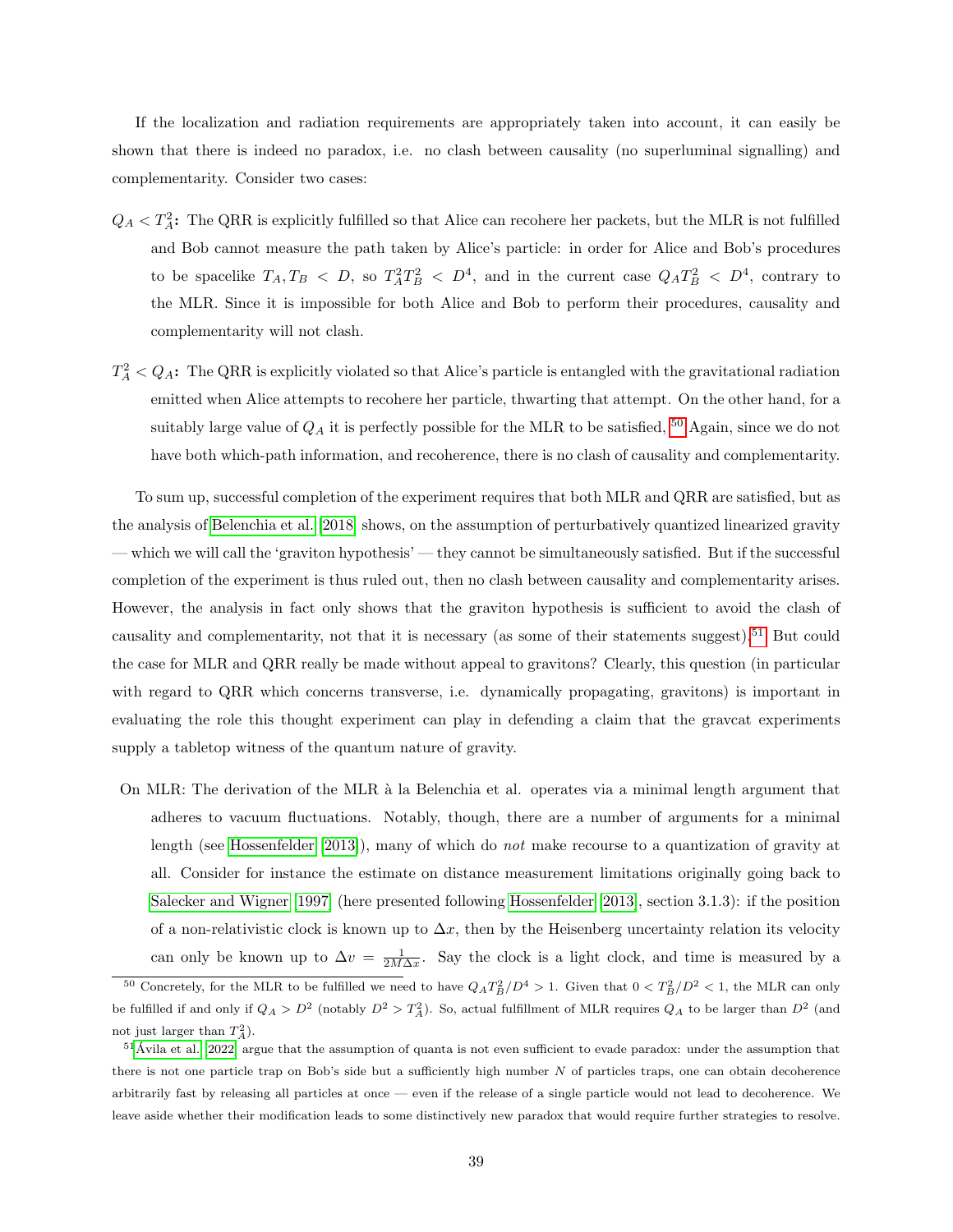photon going back and forth between two mirrors separated by the distance D. Within one clock period  $T = 2D$  (c is set to 1 again), the clock thus has an uncertainty in position of  $\Delta x + \frac{T}{2M\Delta x}$ . The minimal value for  $\Delta x$  (found from a simple variation exercise) is  $\Delta x_{\min} = \sqrt{T/M} = \sqrt{(2D)/M}$ . Requiring a minimal operational length of the clock larger than its Schwarzschild radius (otherwise the clock would be gravitationally unstable), leads to  $\Delta x_{\text{min}} >$ √  $4G \sim l_P$ . Again, no quantization assumption about the gravitational field itself has been used to arrive at this estimate! The fact that vacuum fluctuations are not needed to establish MLR shows that there is something misleading about [Belenchia et al.'](#page-50-7)s statement that "both vacuum fluctuations of the electromagnetic field and the quantization of electromagnetic radiation [and, analogously, in the gravitational case] were essential for obtaining this consistency [between complementarity and causality]" (p. 5, our stress).

On QRR: As argued in footnote [50,](#page-38-0) the condition  $Q_A < T_A^2$  — and no weaker condition such as  $Q_A < T_A^2+C$ with  $C > 0$  — has to be taken as a criterion so that Alice's particle state remains coherent to resolve the paradox. To illustrate this point: one might for instance motivate a bound from simply requiring the radiated classical quadrupole energy to be negligible, i.e.  $E \sim \left(\frac{Q_A}{T_A^3}\right)$  $\int_{-1}^{2} T_A \ll 1$  in order to ultimately exclude any kind of interaction caused by classical radiation linked to Alice's closing of her quadrupole. This would entail a 'radiation requirement' of form  $Q_A \ll T_A^{5/2}$  (call this CRR) which is a weaker bound than that from QRR for  $T_A > 1$  and a stronger bound for  $T_A < 1.52$  $T_A < 1.52$  The interesting case is that of  $T_A < 1$ : then, the CRR can be violated while the QRR is fulfilled. So, if the violation of CRR can really be taken to entail that there is relevant interaction caused by the closure of the quadrupole and thus a decoherence effect for Alice's spin-state through any mechanism whatsoever, the paradox would nevertheless remain: for  $T_A < 1$ , violation of the CRR would always go along with a violation of the MLR, as the violation of the CRR is accompanied by a fulfillment of the QRR (which in turns implies a violation of the MLR, as shown before).<sup>[53](#page-39-1)</sup> Thus, if the only grounds for the QRR lie in the postulate of radiation quanta, there is quite a straightforward sense in which it requires gravitons, and hence yields a resolution of the paradox that is due to gravitons, as the authors claim (even if the MLR does not require the graviton hypothesis).

However, this claim has been questioned by [\[Anastopoulos et al., 2021,](#page-50-5) p. 22]:

. . . a close reading of the argument [of [Belenchia et al.\]](#page-50-7) shows that vacuum fluctuations need not be quantum, and that the restoration of quantum complementarity only requires a decoherence mechanism—spontaneous emission of discrete quanta being only one of possible scenarios. Hence, the arguments of [\[Belenchia et al.\]](#page-50-7) do not rule out theories in which gravity is treated as a classical stochastic field that causes decoherence to quantum matter, which

<span id="page-39-1"></span><span id="page-39-0"></span><sup>&</sup>lt;sup>52</sup>Concretely,  $T_A^2 < T_A^{5/2}$  for  $T_A > 1$ , and  $T_A^2 > T_A^{5/2}$  for  $T_A < 1$ .

<sup>&</sup>lt;sup>53</sup>More precisely, fulfillment of MLR, violation of CRR and fulfillment of QRR require (i)  $Q_A T_B^2 > D^4$ , (ii)  $Q_A > T_A^{5/2}$ and (iii)  $Q_A < T_A^2$ , respectively. For  $T_A < 1$ , (ii) and (iii) combine to  $T_A^2 > Q_A > T_A^{5/2}$ . But  $Q_A < T_A^2$  implies—given that  $T_A, T_B < D - Q_A T_B^2 < D^4$ , i.e. the violation of MLR.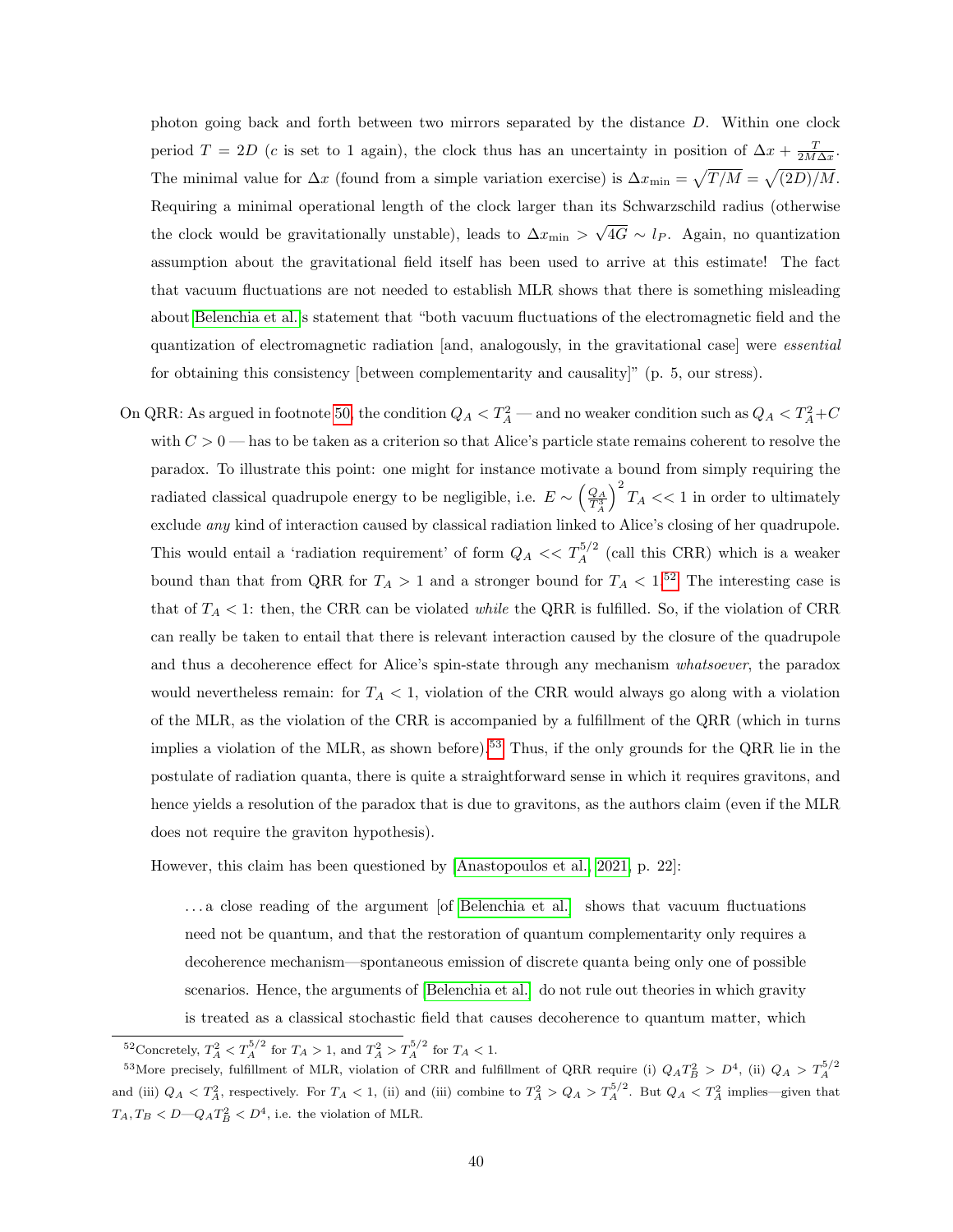are properties that any mathematically consistent quantum-to-classical coupling must have, anyway.

First of all, [\[Belenchia et al., 2018,](#page-50-7) p. 6] agree with the point made above that the MLR can be realised without quantisation — and thus they should be happy to grant MLR in any case. So if one buys into the set-up of the argument as presented so far, the central issue is this: to what extent does the need for a decoherence mechanism establish a requirement like QRR (or one at least as strong as QRR for  $T_A > D$ ). Moreover, the account of a purely classical mechanism would have to explain in what sense the naive classical account used for deriving the CRR above goes wrong. In any case, we do not know of any such explicit account, and it is difficult to envision how it would go.

The immediate upshot of our critical rehearsal of [Belenchia et al.](#page-50-7) [\[2018\]](#page-50-7) is as follows then: In the end, in order to resolve the paradox noted by [Belenchia et al.](#page-50-7) [\[2018\]](#page-50-7), no explicit viable alternative has been offered to that of assuming gravitons, that is, to assuming that (i) gravitational radiation comes in (some form of) quanta, and that (ii) this 'quantizing' up of gravitational radiation is aptly described in the terms provided by perturbatively quantized linearized gravity.

But how does the [Belenchia et al.](#page-50-7) [\[2018\]](#page-50-7) experiment bear on our assessment of the GIE experiment? In particular, having articulated and distinguished between the Newtonian model and tripartite paradigms' analyses of the GIE experiment above, we may ask: does the new thought experiment lead the proponent of the Newtonian model to a new conclusion? Does it help the proponent of the tripartite paradigm?

The Newtonian model proponent is not moved: notably, the decisive regime for the paradox is a (special) relativistic one, whereas, for the proponent of the Newtonian model, it is a non-relativistic regime. Recall that the proponent of the Newtonian model asks which gravitational degrees of freedom (in the precise sense discussed earlier) of the (3+1) general relativistic theory still remain relevant in the fully non-relativistic regime of the GIE experiment, and answers that there are none: the interaction is mediated entirely via the Newtonian potential qua Gauss constraint. There is thus no reason for the proponent of the Newtonian model paradigm to rethink her analysis in the face of a thought experiment unconcerned with the nonrelativistic regime. In short, while [Belenchia et al.](#page-50-7) [\[2018\]](#page-50-7) shows that the tripartite paradigm will resolve the given paradox, this does not imply that it must also be imported to the GIE experiments; our claim that they are 'paradigms' stands.<sup>[54](#page-40-0)</sup>

If what there is to learn from the thought experiment falls silent on the proponent of the Newtonian model, what then are the stakes for the proponent of the tripartite paradigm? First, note that the tripartite paradigm proponent is not in need of learning that gravity is quantum in the relativistic regime, as she is already taking such a stance for granted — having contented herself with the quantum nature of gravity already (by hypothesis) on show in the GIE experiment in the non-relativistic regime.<sup>[55](#page-40-1)</sup>

<span id="page-40-1"></span><span id="page-40-0"></span><sup>54</sup>We thank Flaminia Giacomini for discussions of the import of the paradox.

<sup>&</sup>lt;sup>55</sup>Admittedly, the theoretical argument may, however, boost her confidence in that the theoretical picture of gravity should at this scale include gravitons specifically.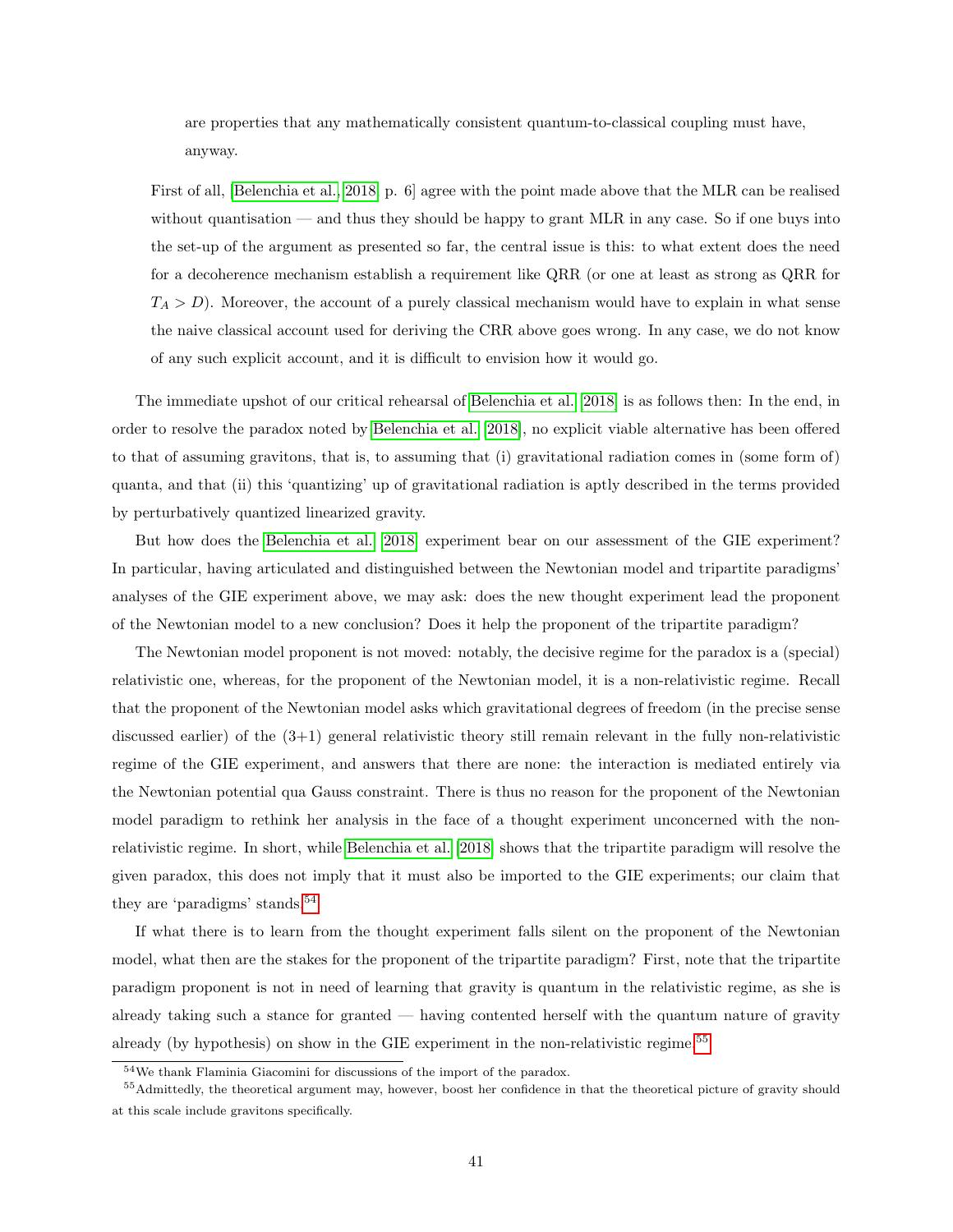On the other hand, this is a new regime! Let us then, finally, consider how the [Belenchia et al.](#page-50-7) thought experiment could indeed lead to an experiment in the relativistic regime that would provide a QG witness in terms of gravitons — to proponents of both paradigms (regarding the GIE). So now suppose that the experiment is carried out as described *except* that Alice attempts to recombine her packets quickly enough that  $T_A^2 \lesssim Q_A$ . The analysis indicates that she will fail because the quadrupole of the packets emits a single graviton, and so ends up in a mixed state. In this modified experiment, the absence of interference apparently demonstrates the existence of gravitons. (Conversely, if she recombines them slowly enough that  $T_A^2 \gtrsim Q_A$ , Bob's failure to determine which path the particle took could be taken as evidence for a minimum length.) Indeed, as we mentioned in footnote [23,](#page-16-3) it has been proposed that the quantum nature of gravity might be observed indirectly in much this way: a Gravitationally Induced Decoherence experiment (in contrast with GIE above).

## <span id="page-41-0"></span>7 Making gravity quantum

Let's take stock of the ground we have covered so far. We were interested in a new class of proposed experiments relevant to quantum gravity phenomenology  $-$  GIE experiments  $-$  in which a tabletop pair of 'gravcats' promise to probe the quantum nature of the gravitational coupling between them. We were interested, that is, in articulating the punchline of actually performing such experiments within the not-sodistant future. So: what is that punchline?

#### <span id="page-41-1"></span>7.1 Witness and control traditions

We considered one possible answer, inspired by remarks of many of the actors involved within the quantum gravity phenomenology community: that these experiments would provide indirect witnesses of gravity's ultimately quantum nature. We contextualized such a view as situated within a tradition of experiments supplying increasingly sophisticated or subtle witnesses of gravity's quantum nature — locating the origins of such a tradition in [Page and Geilker'](#page-53-5)s claims in [1981](#page-53-5) to have provided indirect evidence of quantum gravity, given a unitary interpretation of QM. From this perspective, the newly proposed class of experiments constitutes the vanguard of that tradition, which emphasizes the achievement of ever new kinds of evidential support for  $QG$ .

We saw, however, that, given our current best physics, the question of whether successful GIE experiments witness the quantum nature is paradigm dependent. In the tripartite paradigm, we saw exactly the sense in which the proposed experiments would provide a novel and subtle kind of witness for gravity's ultimately quantum nature: our punchline apparently identified! Yet, on the Newtonian paradigm, the sense in which the witness provided is one that concerns the quantum nature of *gravity* is muddied at best. The upshot, then, is somewhat muddled.

We would like now to suggest that there is another possible answer, entirely, as to the punchline of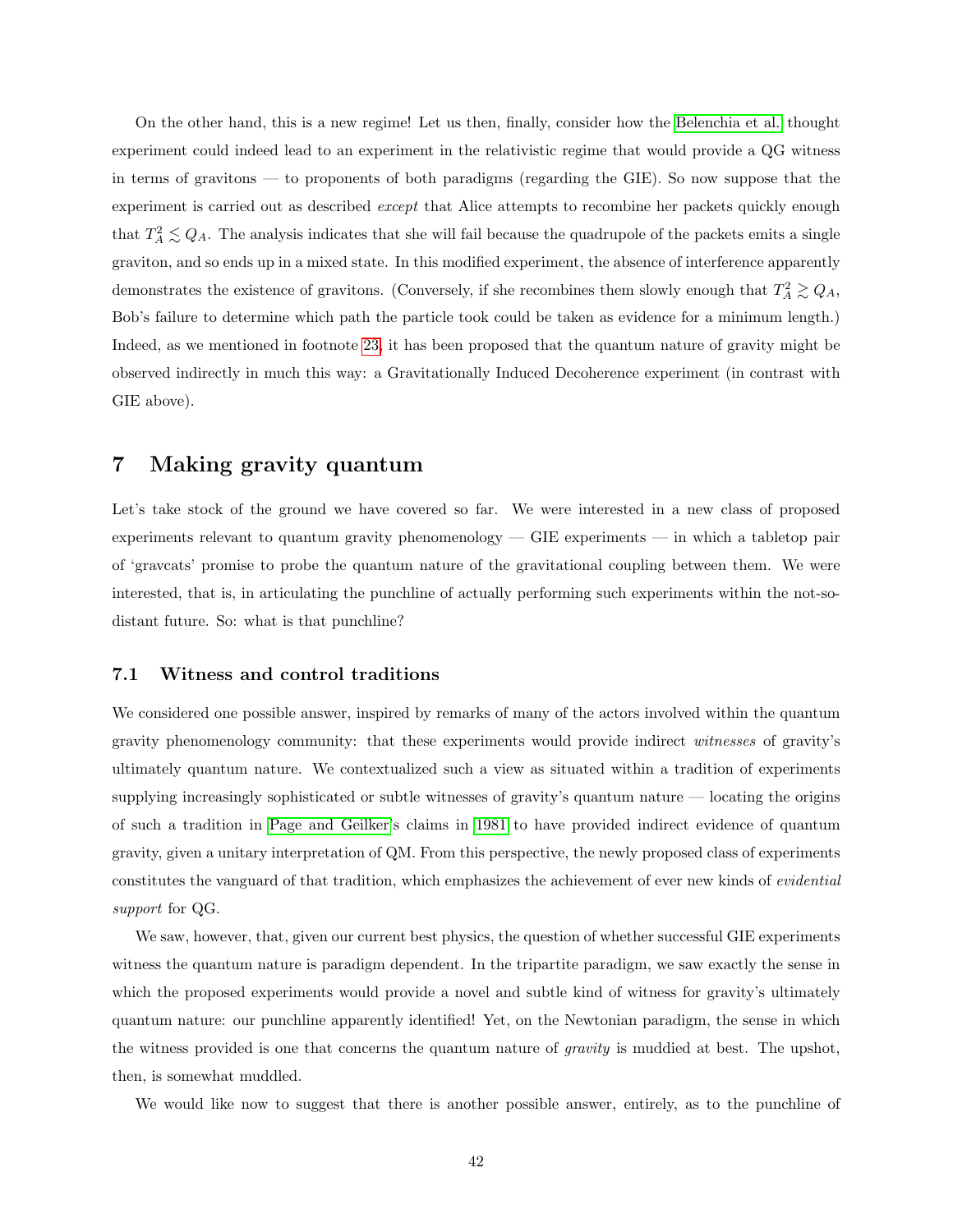performing the new experiments: simply to obtain the ability to perform them! As will become clear, this answer makes sense of several outstanding threads in the dialectic just summarized. Most importantly, it provides a second punchline, which ultimately yields a strong motivation according to either of the paradigms.

To begin, consider the immediate upshot of our being able to perform GIE experiments. Even from their naive presentation above, we would have controlled the gravitational coupling between two gravcats. In the tripartite paradigm, this is (further) to say that we have controlled the gravitational subsystem that mediates entanglement between the two gravcats. On the Newtonian model paradigm, by contrast, we might rather say that we have controlled the constraint part of the gravitational gauge coupling between quantum systems. Regardless of paradigm choice then, we would have achieved 'control' in a new regime. This situation is comparable with demonstrations that ever bigger macromolecules can remain in superposition for a non-negligible time: despite some remaining Bohrians, near consensus has it that some form of quantum universalism holds. It's also comparable with increasingly careful Bell-violation experiments. Lastly, compare the enthusiasm for GIE experiments with that extended to COW in the history of experimentation within quantum gravity phenomenology: in a nutshell, it is *doing* something not yet done with gravitating quantum material systems, or doing something that until now could not have been done in quite so careful a way with the same. Thus, we might situate the proposed experiments not only as contributing to the witness tradition (according to one paradigm), but also as contributing to the vanguard on an entirely orthogonal tradition of experimentation within quantum gravity phenomenology: a tradition of increasingly sophisticated control over the self-gravitational properties of quantum material systems. In this tradition, the goal is ever to make gravity, so far as concerns quantum material systems in the lab, itself increasingly expansively quantum.

Our language here is suggestive of [Hacking'](#page-52-13)s [\[1984,](#page-52-14) [1992\]](#page-52-13) entity realism, or even (more radically) [Latour'](#page-53-13)s [\[1987\]](#page-53-13) conception of science "in the making" read in an ontological mode. Of course, we don't fully embrace Hacking's view, since we take the experiments to be potentially evidential for QG, and not just the systems 'sprayed' in the very operation of the apparatus. (And we don't fully embrace Latour's view, since we think there is knowledge to be had.) But like each of them, our emphasis is on achievement of know-how, or novel means of engaging with fundamental physics as a matter of researchers' practice, and specifically in a laboratory setting through managing to isolate delicate systems from environmental interactions. And indeed, the hypothesized outcomes of the newly proposed experiments would confirm extraordinary success in isolating unusually delicate systems of a kind and in a way that we so far do not know how — something very exciting to anticipate!

There is another view in the literature against which we should situate ours. [Wallace](#page-54-3) [\[2021\]](#page-54-3) describes empirical applications of LEQG (the EFT approach to GR) to various phenomena; since these fall in different physical (sub)regimes, they amount to confirmations of LEQG in each regime, and thence of LEQG in full (up to either the Planck scale or a Landau point). He describes these successful applications as theory 'confirmation', and indeed they are from a strict hypothetico-deductive point of view. However, the majority of the applications are in regimes in which very little is at stake: there is little chance of refutation, or of a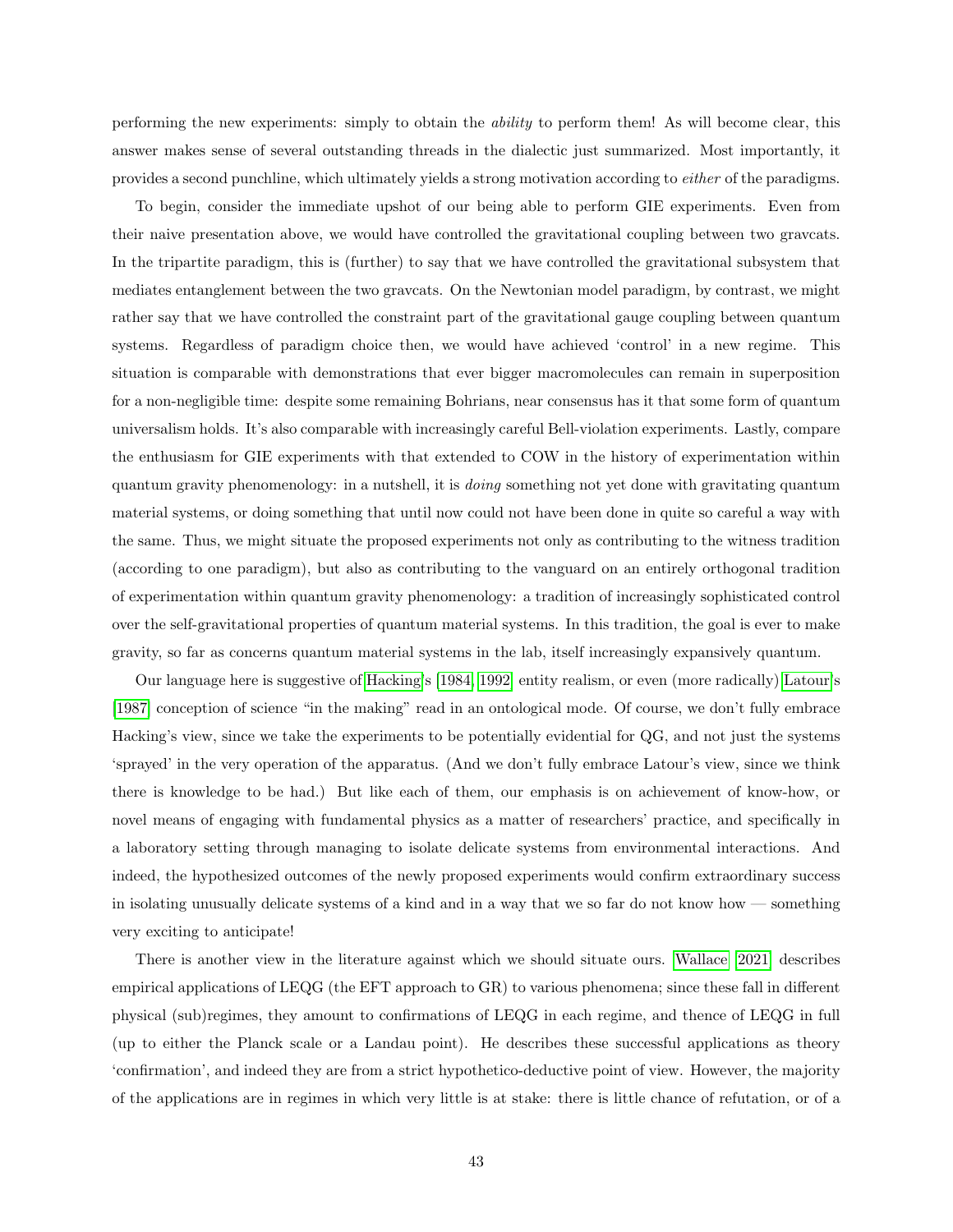crucial experiment between LEQG and some alternative. So in a broader and more realistic epistemology, talk of confirmation is overselling the point. (To be fair, Wallace's primary intent is that LEQG actually makes empirical predictions, and the claim about confirmation is secondary.)

One way of illustrating our criticism is by noting that almost all of the applications he discusses fall in the semi-classical regime, in which the empirical risk is very low. Carrying out the GIE experiments would be an improvement over this situation; if the experiment is successful, and the hypothesized entanglement is observed, then it is incompatible with SCG, and a competitor is ruled out. (Of course, SCG is not generally accepted as a serious competitor, so it ruling out in a crucial experiment, does not provide very strong confirmation.) We note that one of his examples is confirmatory in the same way<sup>[56](#page-43-0)</sup>: the explanation of observed cosmic microwave background structure in terms of fluctuations in the inflaton field in the early universe requires the gravitational field of the early universe to be quantum. (Though the same caveats we mentioned regarding this experiment as a potential witness in footnote [21](#page-16-1) apply to this point too, weakening the claimed confirmation.)

What we would now like to suggest is that from the regimes point of view, the value of performing the GIE experiments is plausibly better captured from the tradition of controlling QG, rather than witnessing it. That is, first: it is compatible with the control tradition that a theorist may help themselves, in their analysis of the experiments, to the interpretive package provided by their favored theories, e.g. LEQG. The control tradition asks for control in ever new regimes, but this demand presupposes a theoretical framework in which regimes can be distinguished; it is the very embrace of LEQG that provides the principled means of distinguishing the physical regimes, in each of which we strive to achieve increased control. And so, taxonomies of noteworthy regimes like that provided by [Wallace](#page-54-3) [\[2021\]](#page-54-3) are exactly what is needed for assessing the extent of our control over the quantum nature of gravity *given LEQG*, and for identifying new regimes in which we should seek control — such as the 'coherent-perturbative non-relativistic' regime, probed by GIE.

In the witness tradition, it is trickier to see how distinguishing regimes helps us to understand the value of different experiments. After all, (for a given paradigm) either we have witnessed the quantum nature of gravity in an experiment or we have not. If one succeeded in the first place, why would it be useful to go on and witness QG in another way? Of course, as we have been arguing, there would be all kinds of reasons to perform a witness experiment in another regime. But we see no added epistemic value simply in having witnessed *again* (albeit differently). In other words, we claim that, in the framework set out by Wallace, one can best understand the point of such experiments as GIE from within the control, not witness, tradition.

The significance of regimes with respect to witnessing is the possibility that different paradigms could set the bar for what counted as observing the quantum nature of gravity in different regimes. For instance, one way to understand the difference between the tripartite and Newtonian paradigms is that the former says

<span id="page-43-0"></span><sup>56</sup>Wallace argues that the Page and Geilker experiment also tests LEQG outside the SCG regime, though we have seen that claim is more controversial.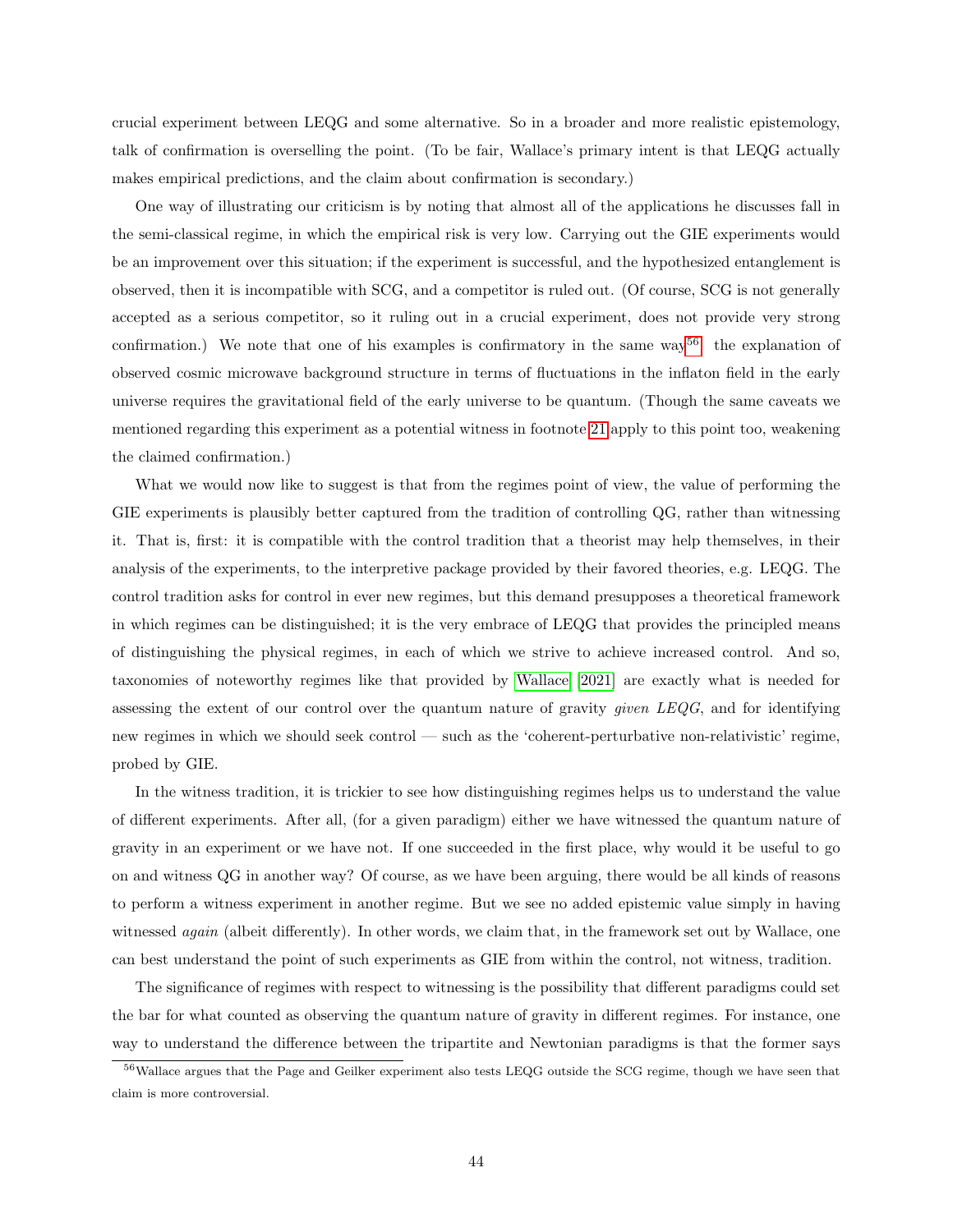that one can witness the quantum nature of gravity in the non-relativistic regime, while the latter requires the relativistic regime. (But observe: this is a point about how to conceptualize the witnessing debate, not a point about the value of achieving a witness experiment.)

Returning to the main thread of this subsection, the upshot of our discussion is that there is a second punchline of the new experiments, if successful: they would affirm that we are able to make gravity interestingly quantum on the tabletop in a manner that exceeds our capabilities to do so thus far. And this is something that one can accept regardless of one's paradigm, so regardless of one's view on witnessing. We thus see an unequivocal sense in which the experiment stands to teach us something important and new.

But why, then, is this not the standard line? Why, that is, do we see the primary actors involved as participating rather in the witness tradition, and where, their having embraced the tripartite paradigm, the testing-in-different-regimes benefit of the experiments is rendered merely a satisfying afterthought? We submit the following explanation. Recall the three views of SCG. It strikes us that the witness tradition is very natural (though, we stress, not logically required) on view 1, contrary to view 2: there is an explicit candidate theory standing against taking SCG as fundamental. Refuting view 2, with view 1 the alternative, would seem just to amount to a witness of gravity's being quantum, according to the latter. Meanwhile, the control tradition is very natural on view 3, contrary to view 2: where, to the extent that there is some such micro-physics giving rise to SCG, we should like to learn about it by whatever means avail themselves. But view 3 is just not that popular compared to view 1 — absent strong explicit rivals to LEQG gathered under the same net, view 3 seems more like a pedantic reminder of the vastness of logical possibility space (so far as concerns means of saving the phenomena). Hence, we offer a genealogical explanation of the present circumstance: in contemplating bringing together quantum theory and gravity, SCG was offered. But it was appealing to understand SCG itself, if/since it could not be fundamental (view 2), specifically in terms of LEQG (view 1). So experiments pursued were pursued in an effort to put forth increasingly sophisticated witnesses of the quantum nature of that specific underlying theory.

#### <span id="page-44-0"></span>7.2 Control apart from entanglement: a 'GING' experiment

A very recent proposal by [Howl et al.](#page-52-15) [\[2021\]](#page-52-15) allows us to demonstrate further the importance of recognizing the control tradition: arguments focused too narrowly on a question of QG witness will miss otherwise obvious virtues of novel experimental protocols. They present their tabletop quantum gravity experiment in terms of a witness punchline akin to that for the GIE experiments, but without entanglement as its central mechanism. They presuppose something like the tripartite paradigm for the GIE experiments, now taking a Bose-Einstein condensate's (BEC) transition from a Gaussian to a non-Gaussian state in the presence of a gravitational interaction as indicating that the gravitational mediator is quantum in nature. At its heart, the proposal is based on the insights that (1) non-Gaussianity is measurable in a BEC, that (2) a quantum interaction between the BEC atoms is needed to bring about an overall non-Gaussian state, and that (3) a BEC can be controlled in such a way that no other interaction but the gravitational one effectively occurs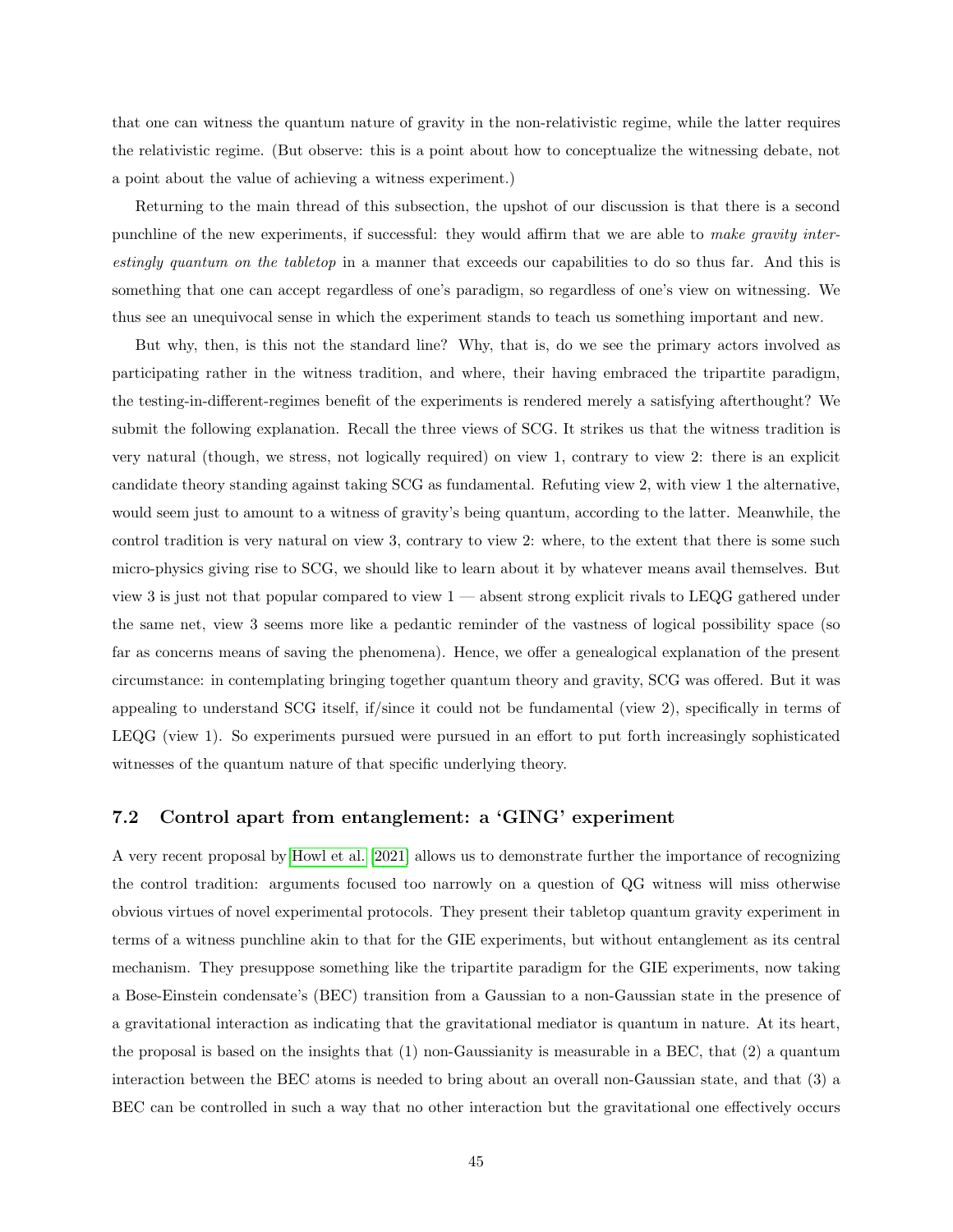between the BEC atoms. The upshot is a Gravitationally Induced Non-Gausianity ('GING') experiment, in parallel with the program of GIE experiments.

Notably, as we will see below, the experiment yet again cannot make a difference in the in-principle quarrel between the Newtonian model paradigm and the tripartite models paradigm: as in the case of our analysis of the GIE experiments, whether the GING experiment allows for actually testing the quantum nature of gravity is contingent on choices on which reasonable people may disagree. In fact, the analysis of gravity in the GING experiment is, as will be made clear, very similar to the analysis of gravity in the GIE experiments; so it might seem, from that point of view, little advance over the latter. Why not concentrate our efforts, then, on just one? One immediate response comes from a practical perspective: the more cuttingedge scenarios that are available in which we are close to witnessing QG (in the tripartite paradigm), the more likely it is that there is a technical break-through that would make possible our witnessing QG. Another response is more subtle: note that the GING experiment puts us in a different experimental regime. In the context of LEQG for instance, the experiment's use of BECs would seem to probe in a different regime of that theory, compared to the GIE experiments. So, in addition to the merits of testing LEQG in each regime for possible surprises (as, for instance, [Wallace](#page-54-3) [\[2021\]](#page-54-3) advocates), perhaps one is interested in regime-specific witnesses of QG: witnessing the quantum nature of gravity *within each notable regime*. However, such a response depends delicately on the way we define regimes: for instance, both experiments fall in the same regime according to Wallace's scheme (see his Table 2): perturbative-coherent-non-relativistic.

Particularly because of this ambiguity, the latter proposal of seeking witnesses across regimes strikes us as idiosyncratic: without careful inspection of one's taxonomy of regimes, it is unclear what virtues there are to achieving a witness of the underlying quantum nature of gravity within each regime, so individuated. One either has witnessed QG or has not (relative to a choice of paradigm) — no matter the regime in which one has found it. In contrast, per Wallace, there are merits of testing across different regimes. And these merits, we claim, are most easily noted in the control tradition, rather than in that focused on witnesses. In the control tradition, every further experimental intervention in every further regime is an advance. This is what we will demonstrate, with the GING experiment as a case study.

To begin, let us supply more details of the experiment, following [Howl et al.](#page-52-15) [\[2021\]](#page-52-15): Gaussian states can be defined as Gaussian-shaped Wigner functions<sup>[57](#page-45-0)</sup>. Notably though, it is non-Gaussian states that are a key resource of continuous variable quantum information systems, featuring in signature quantum phenomena such as pure state quantum computation or Bell-type experiments.<sup>[58](#page-45-1)</sup> (Conversely, Gaussian quantum states may even be effectively simulated using classical systems.[59](#page-45-2))

<span id="page-45-0"></span>Now, the proposed experimental set-up by [Howl et al.](#page-52-15) [\[2021\]](#page-52-15) rests on a Bose-Einstein gas at low temper-

<sup>&</sup>lt;sup>57</sup>The unique Wigner function corresponding to a density state  $\hat{\rho}$  for classical position x and momentum p is defined as  $W_{\hat{\rho}}(x,p) = \frac{1}{2\pi} \int dy \exp(-iyp) \langle x + y|\hat{\rho}|x - y|x + y|\hat{\rho}|x - y\rangle.$ 

<span id="page-45-1"></span> $58$ See for instance [Lloyd and Braunstein \[1999\]](#page-53-14), [Ralph et al.](#page-54-10) [\[2003\]](#page-54-10) or Banaszek and Wódkiewicz [\[1998,](#page-50-9) [1999\]](#page-50-10), [Filip and](#page-51-13) Mišta Jr [\[2002\]](#page-51-13).

<span id="page-45-2"></span><sup>59</sup>See, for instance, [Bartlett et al.](#page-50-11) [\[2002\]](#page-50-11).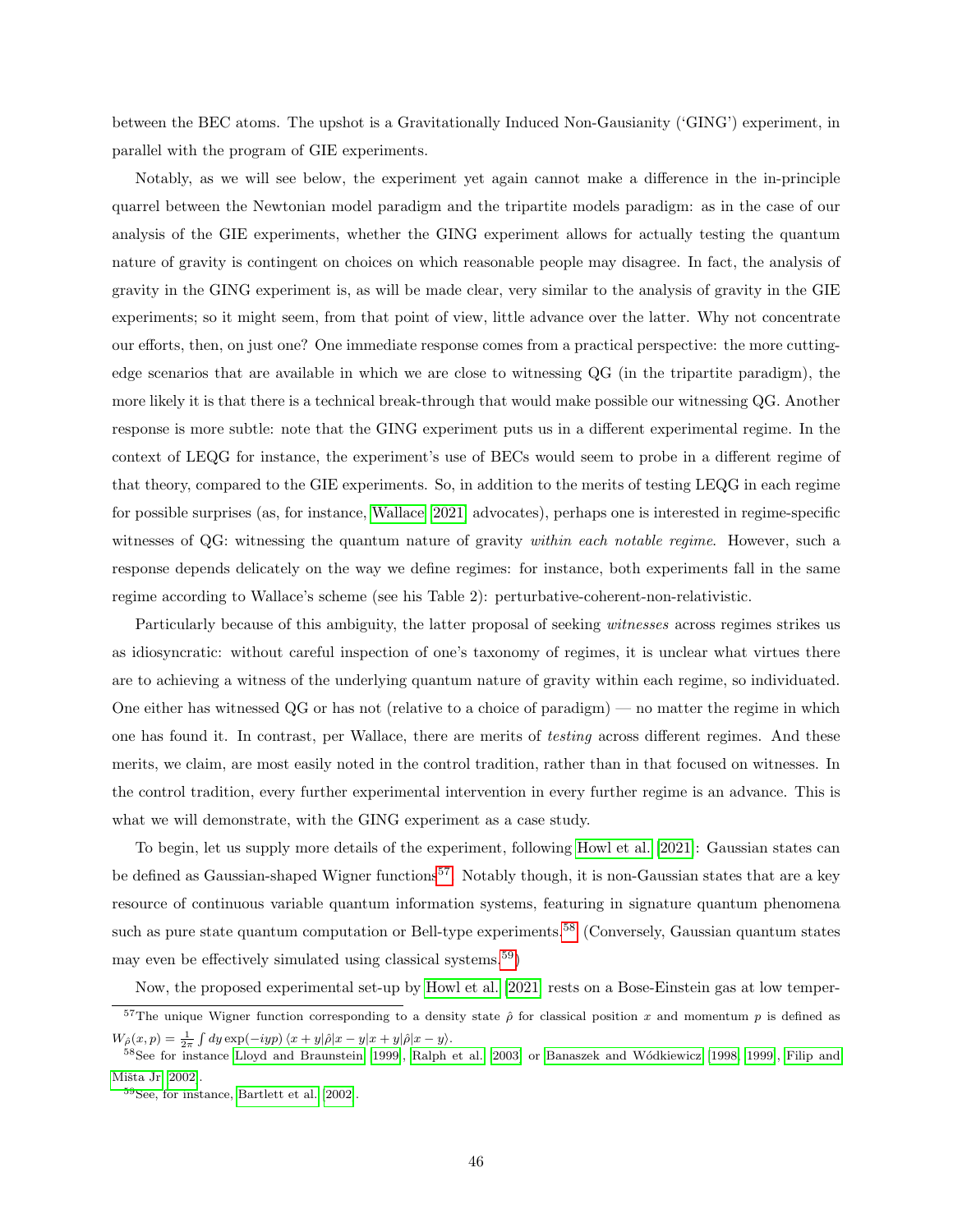atures, which can be modeled as a non-relativistic scalar quantum field of form  $\hat{\Psi}(r) = \psi(r)\hat{a}$  where  $\psi(r)$  is the wave-function of a condensed atom, and  $\hat{a}$  the annihilation operator for a condensed atom. Importantly, the gas as such is in a (collective) Gaussian state, with each individual atom in a Gaussian state: the gas is a BEC. More generally, though, the atoms remain in a Gaussian state only as long as they are subject to Gaussian dynamics, that is, to interactions of form

$$
\hat{H} = \sum_{k} \lambda_k(t)\hat{x_k} + \sum_{k,l} \hat{x_k}^T \mu_{kl}(t)\hat{x_l}
$$
\n(32)

where  $\hat{x}_k^T := (\hat{x}_k, \hat{p}_k)$ , and  $\lambda_k(t)$  are 2 x 1 and 2 x 2 real-valued matrices of arbitrary functions of time (a discrete mode spectrum has only been chosen for simplicity).<sup>[60](#page-46-0)</sup>

Enter Newtonian gravitation then: Newtonian gravitational interactions within the condensate are schematically of form  $\int d^3r \rho(\hat{r}) \Phi(r)$  with mass density  $\hat{\rho} = m\hat{\Psi}^+(r)\hat{\Psi}(r)$ . Depending on whether the interaction potential  $\Phi(r)$  is quantum or classical, one has:

$$
\hat{H}_{QG} = \frac{1}{2}m \int d^3r \, \colon \hat{\Psi}^+(r)\hat{\Psi}(r)\hat{\Phi}(r) : \tag{34}
$$

$$
\hat{H}_{CG} = m \int d^3 r \hat{\Psi}^+(r) \hat{\Psi}(r) \Phi[\Psi]](t, r)
$$
\n(35)

where : denotes normal ordering. Using the fact that  $\hat{\Psi}(r) \approx \psi(r)\hat{a}$  where  $\hat{a}$  is the annihilation operator for the condensate and  $\psi(r)$  the wavefunction for the individual atom, we see that the interaction Hamiltonian is non-Gaussian for the quantum interaction and Gaussian for the classical interaction

$$
\hat{H}_{QG} = \frac{1}{2} \lambda_{QG} \hat{a}^{\dagger} \hat{a}^{\dagger} \hat{a} \hat{a} \tag{36}
$$

$$
\hat{H}_{CG} = \lambda_{CG} [\Psi] \hat{a}^+ \hat{a} \tag{37}
$$

with

$$
\lambda_{QG} := -Gm^2 \int d^3 r' \frac{|\psi(r')|^2 |\psi(r)|^2}{|r - r'|}
$$
\n(38)

$$
\lambda_{CG}[\Psi] := Gm \int d^3r |\psi(r)|^2 \Phi[\Psi](t, r). \tag{39}
$$

In other words, if (i) the system becomes non-Gaussian and (ii) gravity is the only interaction at play, then we have a witness of the quantum nature of gravity, or so the argument goes. Enticingly, it is expected that within the near future it will indeed be technologically possible to screen off all other but the mutual

$$
\hat{H} = \frac{1}{2} \int d^3 \left[ (\partial_t \hat{\phi})^2 + (\nabla \hat{\phi})^2 + m^2 \hat{\phi}^2 \right]
$$
\n(33)

<span id="page-46-0"></span> $60\mathrm{For}$  instance, the free scalar field theory with its Hamiltonian

is demonstrably a Gaussian dynamics as can (also) be seen from re-expressing the Hamiltonian in its field modes as  $\hat{\phi} =$  $\sum_k u_k(t)\hat{a}_k + v(t)\hat{a}_k^+$ . Quantum Gaussian dynamics essentially act as Bogoliubov transformations on a Gaussian state, that is, Gaussian states are mapped into Gaussian states again.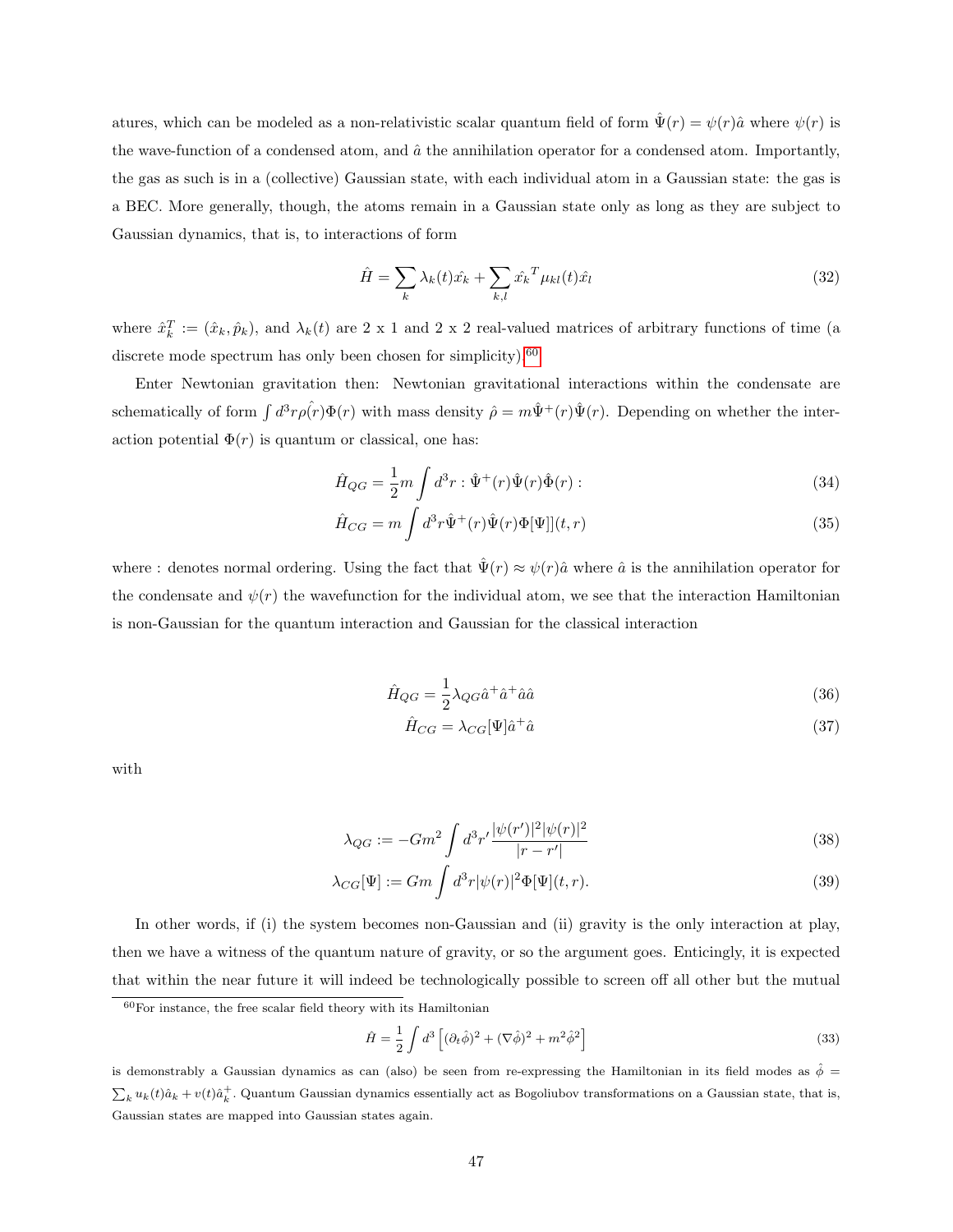gravitational interactions. More concretely, at low energies the BEC will feature Van der Waals interactions, as well as a gravitational interaction. But by applying a suitable tuned external magnetic field, one can reduce the s-wave scattering length in the BEC to zero and thus switch off the Van der Waals interactions (for details, see [Howl et al.](#page-52-15) [\[2021\]](#page-52-15)). Needless to say, the universal gravitational coupling cannot be screened off.

Interestingly, the quantitative measure of how much the effect of gravitational interaction dominates other interactions — the signal-to-noise ratio for gravitational-induced non-Gaussianity of a single measurement on the BEC — can be put into analogous form to the phase in the GIE experiment. To see this, observe that if M is the mass of the BEC,  $\delta \tau := \sqrt{2/\pi} G M t / Rc^2$  with t the interaction time,  $M_P$  the Planck mass, and  $t_p$  the Planck time, then:

$$
\frac{M}{M_P} \frac{\delta \tau}{t_P} = \frac{ct}{R} \left( \frac{m}{M_P} \right)^2.
$$
\n(40)

Compare this expression to the phase in equation (6) for the GIE experiment, which, after restoration of units, becomes

$$
\frac{Gm^2t}{\delta} = \frac{ct}{\delta} \left(\frac{m}{M_P}\right)^2.
$$
\n(41)

The only difference between the equations lies in the characteristic length scales of the respective set-ups, that is, between whether the formula features the size of the BEC R or the distance of separation  $\delta$ .

But where does this new proposal leave us? According to its proponents, it has various possible advantages and disadvantages over the GIE-experiment: (1) The set-up concerns a 'single' matter system, whereas the GIE-experiment features two matter systems. But this is only an advantage if the point is intended in a practical manner: from a more ontological point of view, what we are probing of the BEC are rather interactions of millions of condensed atoms. (2) In step 1 of our proof that gravitationally induced entanglement cannot be explained by a classical mediator, we make the assumption (a) that the gravcats interact locally (i.e., that they have no mutual interaction term in the Hamiltonian). Without that assumption, the proof fails (for instance, if one supposes some non-local physics that supplements the standard account of gravity in the Newtonian limit). In the GING experiment no such assumption is required, and so this would seem an advantage.(3) A disadvantage is that non-Gaussianity (as opposed to GIE-type entanglement) can be created by collapse-type scenarios. (4) The description has not been given a more abstract formulation as that of the GIE-type experiments yet; the description proceeds under recourse to straightforward QFT, which could be unattractive. (5) [Howl et al.](#page-52-15) [\[2021\]](#page-52-15) claim that their experiment only really requires "the simple process of adding a 'hat' to classical gravitational degrees of freedom" (p. 010325-2) to witness QG — GIE by contrast involves background discussions about locality and the significance of gauge constraints. But such a claim would entirely undermine the appeal of the experiment as capable of witnessing the quantum nature of gravity! Namely: if all that was required was an experiment which required us to add a 'hat' to the Newtonian potential, then this was already done in the 1970s by COW.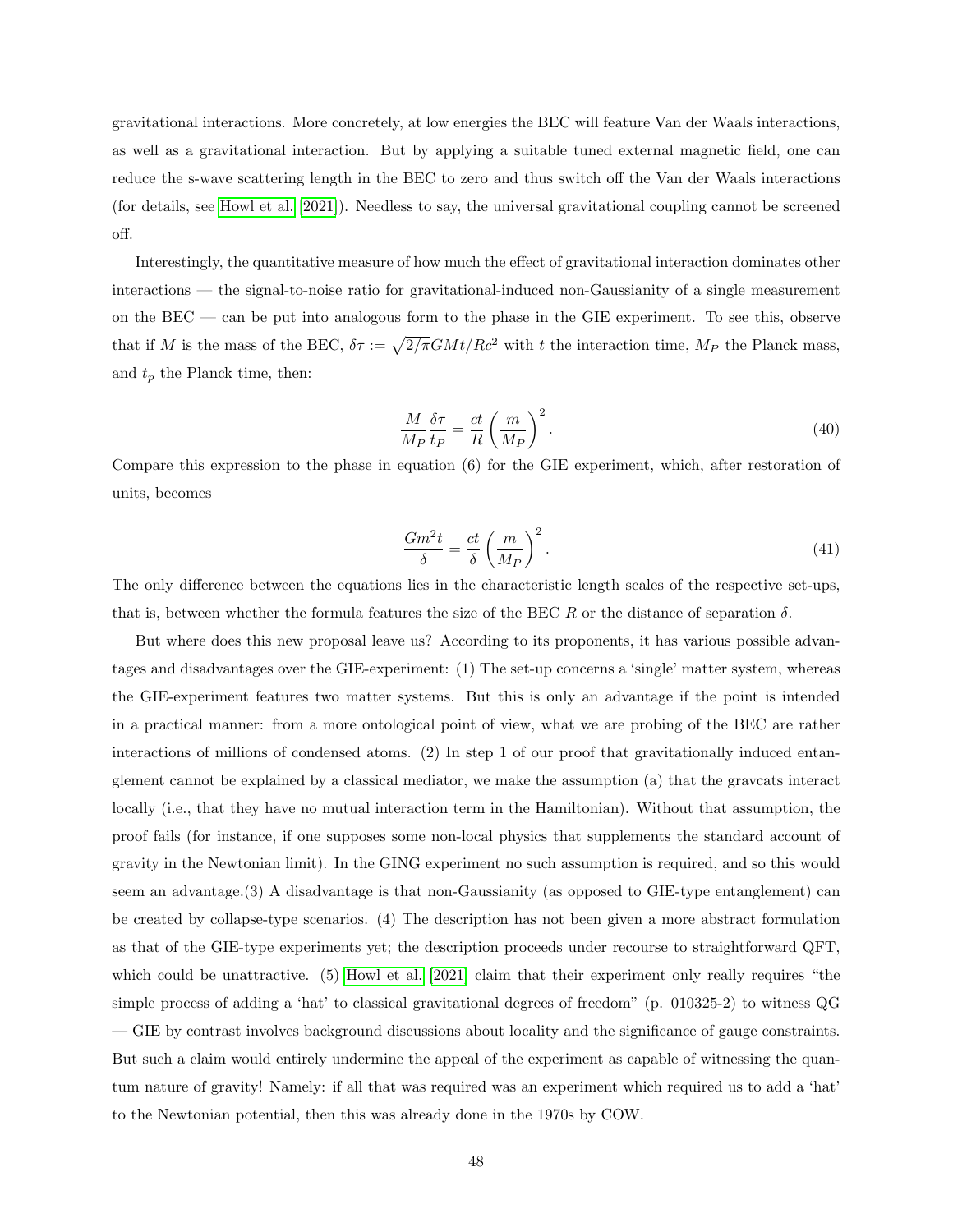So, advantages and disadvantages — just so, they're different experiments, different kinds of systems! In the witness tradition, however, the virtues of performing both seem easily overlooked. In particular, it still does not settle the quarrel between would-be proponents of the Newtonian model and tripartite models paradigms. The proponents of the tripartite models paradigm would seem equally excited about a claim of witness in this new experiment, while the Newtonian model paradigm proponents would once more insist that the experiment fails to provide a witness, precisely because of the vindication of the naive Newtonian description of the experiment. All told, the hopes of the experiments in the witness tradition would seem to rise and fall together; the virtues of diversity of experiment are lost. By contrast, in the control tradition the mixed bag of 'advantages' and 'disadvantages', claimed or otherwise, of the GING experiment over the GIE experiment is reinterpreted as an explicit discussion of the differences in the kind of access to or control of the gravitational interaction in various quantum experiments.

# <span id="page-48-0"></span>8 Concluding remarks: taking stock of quantum gravity phenomenology

According to lore in the philosophy of QG, the problem of quantum gravity is (very nearly) purely one for the theoreticians. It is just too difficult to hope for discriminating signatures of QG in data, because the relevant empirical regimes far exceed our capacities for experimentation (in high energy physics) or direct detection (in astrophysics and cosmology). But this lore is misleading of fundamental physics practice today. In recent decades, and to wide acclaim in the surrounding discipline, a range of empirical testing strategies have been pursued within the arena of quantum gravity phenomenology, as proposed means of gaining significant, increased empirical traction on the problem of QG.

Our focus throughout this manuscript has been on disentangling threads in the interpretation of experiments within one such emerging empirical testing strategy: tabletop quantum gravity. Our impetus was evident disagreement among physicists involved in tabletop quantum gravity concerning a new class of proposed experiments that are otherwise by and large constitutive of the new subject.<sup>[61](#page-48-1)</sup> Hopefully, we have clarified that such disagreement reflects something more subtle and foundationally noteworthy than a simple confusion by some parties to the dispute. On one hand, the Newtonian model counseled against any claim that the GIE experiments would, by hypothesis, provide a witness of the quantum nature of gravity, given the interpretational framework provided by the quantization of gauge theories. On the other hand,

<span id="page-48-1"></span> $61$ In fact, there is, arguably, another class of experiments in tabletop quantum gravity that we ignored: experiments attempting to demonstrate indefinite causal order on the tabletop, e.g. [\[Rubino et al., 2017\]](#page-54-11). Now,there is a sense in which conformal structure is a more profound component of the spacetime metric in GR, and so perhaps experiments focused on producing superposition states of conformal structure ought to be distinguished from the rest. It seems dubious to us that there are, indeed, ultimately satisfying reasons to treat conformal structure in this privileged way, however. But even so, we hope that the careful attention we have given to the question of the relationship between QG witness and metric superposition states by means of GIE experiments is informative in thinking through possible upshots of these other proposed experiments.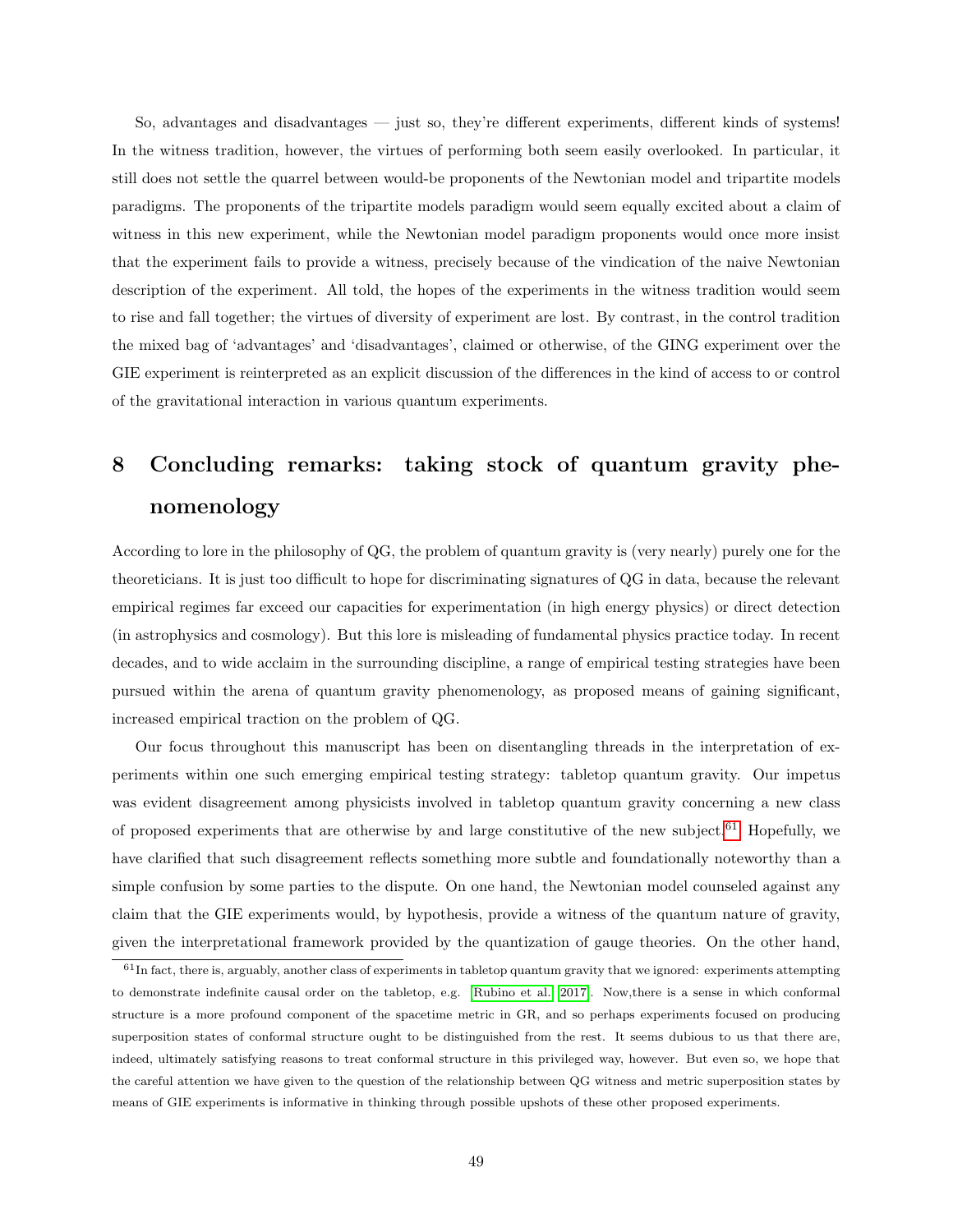the tripartite models counseled in favor of the very same claims, given treatments of gravity as a mediating subsystem. Thus, one has the following moral: how we assess such experiments is a much more intricate affair than may be at first thought, and crucially depends on matters of physical interpretation.

This is perhaps not a surprising statement in the general philosophy of experimentation in physics (or more generally!). Disagreements over the stakes of experiments or observation are almost certainly to be found in disagreements over interpretations of the naive descriptions assigned to the relevant experimental set-ups, given the sum total of the lessons provided about the world by our current best physics. And just so: our explanation of the disagreement over the claim of quantum gravity witness in the new GIE experiments in tabletop quantum gravity was sensitive to paradigmatic disagreement about the experiments, understood by the lights of our current best physics. Still, it is interesting to see how the general thesis shows up, in particular, given the specific details of contemporary QG research: where most theorists involved already endorse LEQG en route to developing a future high-energy theory of QG, but meanwhile there are more agnostic approaches available to merging together our current corpus of physics, in anticipation of that future theory. And so, there is a shifting sense within quantum gravity phenomenology as to what properly amounts to 'our current best physics', to be brought to bear on the analysis of any laboratory gravitational experiment with quantum matter probes. And from this perspective, the new class of experiments is arguably a first arena where that shiftiness spells fierce disagreement among those otherwise allied in an empirical-first pursuit of a high-energy theory of quantum gravity.

Nevertheless, as we saw in the previous section, there are means of packaging the empirical stakes of such tabletop quantum gravity experiments that are largely immune to possible foci of disagreement over the matters of interpretation. Great care must therefore be given to whether bottom-line endorsements of new experiments on the horizon are defended on argumentative grounds sensitive to interpretation (in the sense intended here), or on argumentative grounds that are separable from such interpretive commitments. In particular, the tradition of discussing experiments in tabletop quantum gravity in terms of witnesses of the quantum nature of gravity is rife with troubles born by such sensitivity, while the tradition that emphasizes control over the nature of the (typically presumed quantum) gravitational coupling between quantum matter probes seems more promising for cashing out the stakes of such experiments. In certain contexts, this tradition would seem to reduce to talk about testing in various regimes, but we have argued that such a position is derivative of further (common) assumptions about the relevance of LEQG, which need not be embraced to appreciate the same experiments.

From all of this, two metaphilosophical lessons on future work immediately follow: First, philosophy of physics (especially philosophy of QG) usually focuses on theory and is little interested in experiments. We take our work to show that in times of crisis, clarifications of what we mean and intend with certain experiments can be just as philosophically exciting (and important) as what we normally discuss with relation to pure theory. Second, with our book, we hope to have provided a case for a philosophy in physics (in the style of what [Pradeu et al.](#page-54-12) [\[2021\]](#page-54-12) call "philosophy in science") that engages with an on-going debate in physics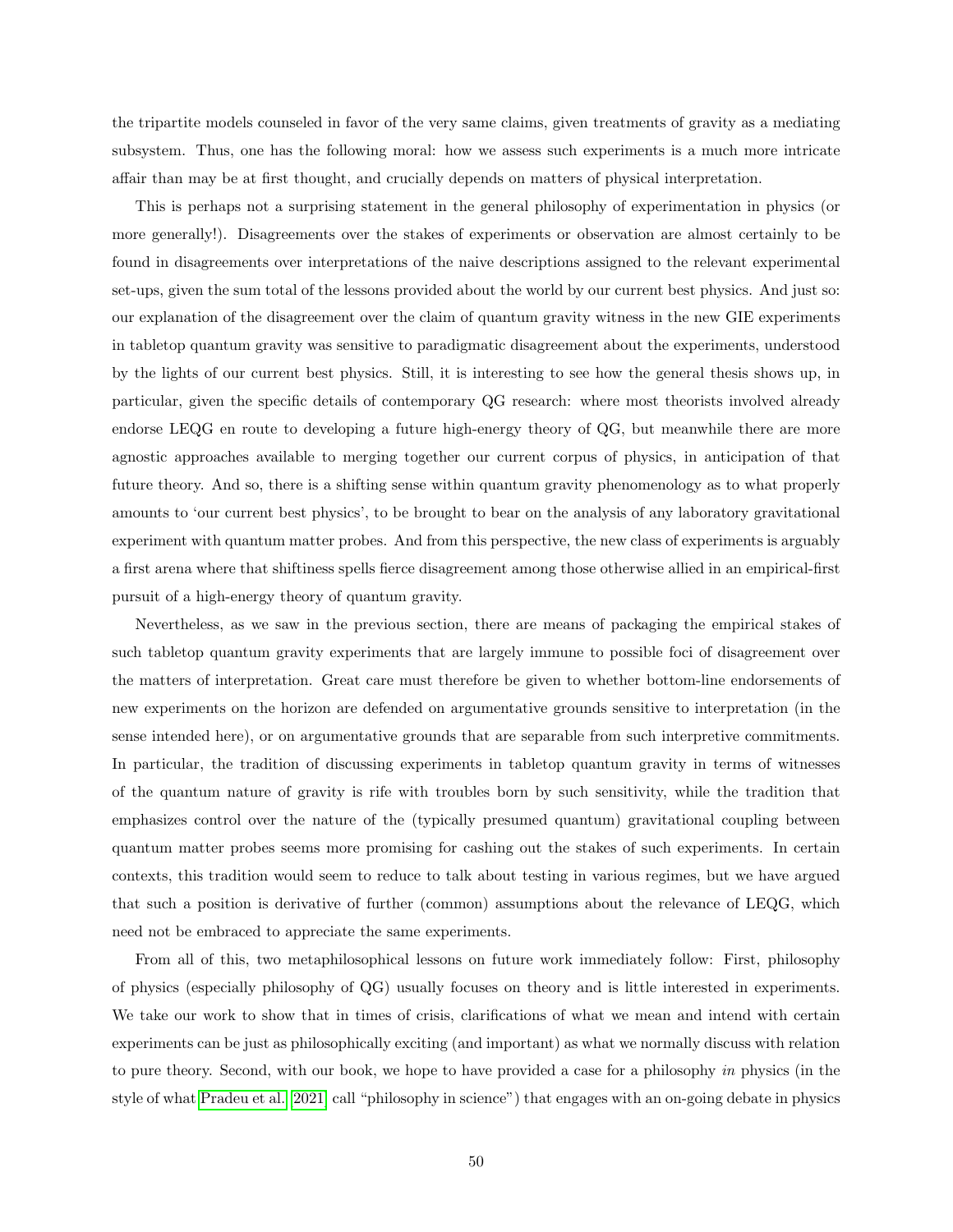in time and not from hindsight, and which operates (at least) with the (side) goal of being of actual use to the practitioner. In fact, what one could witness, or so we hope, is a prime example of how an outstanding controversy between physicists can at times only be settled by making recourse to the philosophers' toolbox. It is in these two respects that we take philosophers of physics can contribute more to the search of a theory of quantum gravity!

## <span id="page-50-0"></span>9 References

- <span id="page-50-3"></span>Emily Adlam. Tabletop experiments for quantum gravity are also tests of the interpretation of quantum mechanics. 2022.
- <span id="page-50-2"></span>Natacha Altamirano, Paulina Corona-Ugalde, Robert B Mann, and Magdalena Zych. Gravity is not a pairwise local classical channel. Classical and Quantum Gravity, 35(14):145005, 2018.
- <span id="page-50-1"></span>C Anastopoulos and BL Hu. Problems with the newton–schrödinger equations. New Journal of Physics, 16 (8):085007, 2014.
- <span id="page-50-6"></span>Charis Anastopoulos and Bei-Lok Hu. Gravity, quantum fields and quantum information: Problems with classical channel and stochastic theories. Entropy, 24(4):490, 2022.
- <span id="page-50-5"></span>Charis Anastopoulos, Michalis Lagouvardos, and Ntina Savvidou. Gravitational effects in macroscopic quantum systems: a first-principles analysis. Classical and Quantum Gravity, 2021.
- <span id="page-50-8"></span>Partricio Ávila, Elias Okon, Daniel Sudarsky, and Martín Wiedemann. Quantum spatial superpositions and the possibility of superluminal signaling.  $arXiv$  preprint  $arXiv:2204.01190$ , 2022.
- <span id="page-50-4"></span>Leslie E Ballentine. Comment on" indirect evidence for quantum gravity". Physical Review Letters,  $48(7)$ : 522, 1982.
- <span id="page-50-9"></span>Konrad Banaszek and Krzysztof W´odkiewicz. Nonlocality of the einstein-podolsky-rosen state in the wigner representation. Physical Review A, 58(6):4345, 1998.
- <span id="page-50-10"></span>Konrad Banaszek and Krzysztof Wódkiewicz. Testing quantum nonlocality in phase space. Physical review letters, 82(10):2009, 1999.
- <span id="page-50-11"></span>Stephen D Bartlett, Barry C Sanders, Samuel L Braunstein, and Kae Nemoto. Efficient classical simulation of continuous variable quantum information processes. Physical Review Letters, 88(9):097904, 2002.
- <span id="page-50-7"></span>Alessio Belenchia, Robert M Wald, Flaminia Giacomini, Esteban Castro-Ruiz, Caslav Brukner, and Markus ˇ Aspelmeyer. Quantum superposition of massive objects and the quantization of gravity. Physical Review D, 98(12):126009, 2018.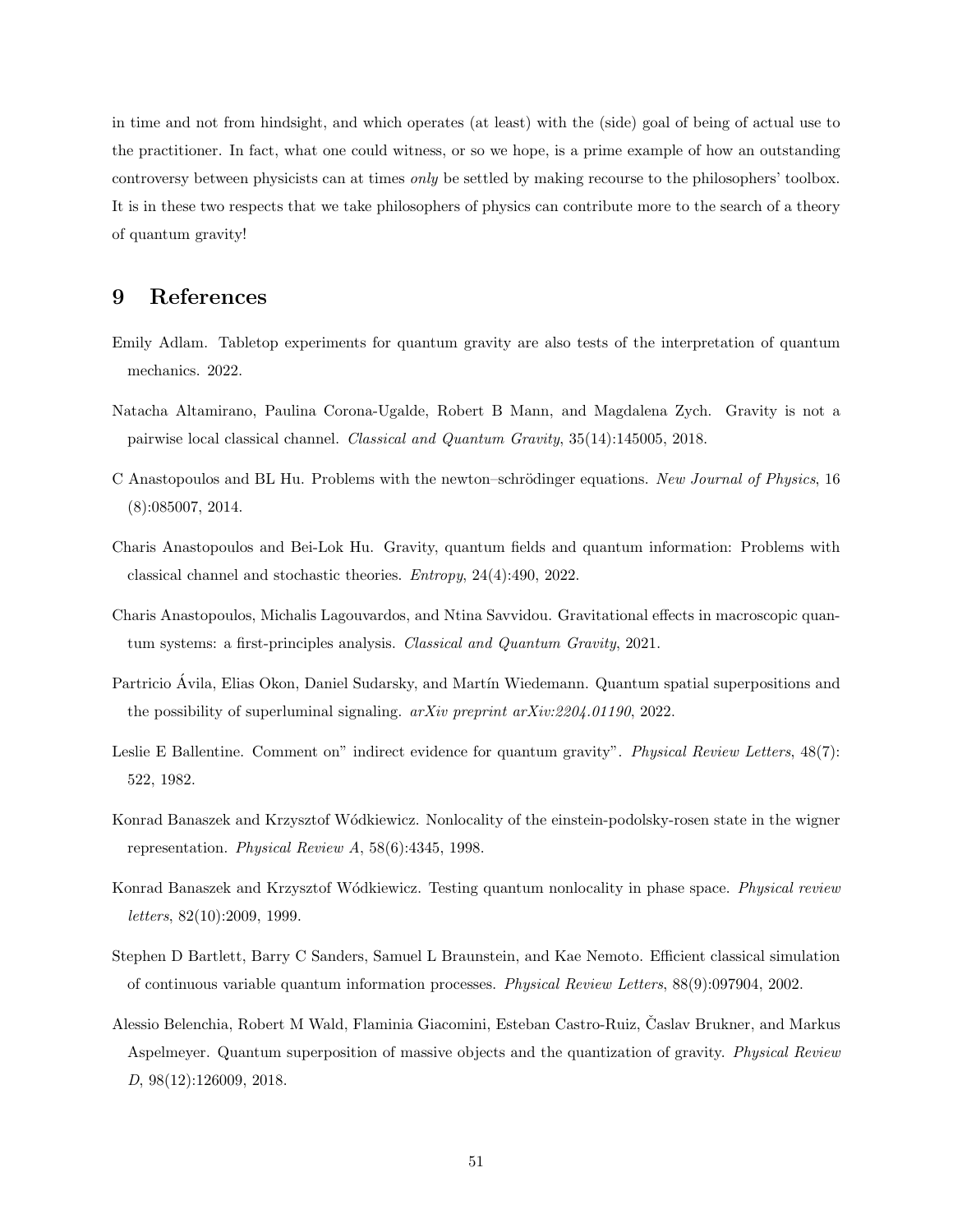- <span id="page-51-14"></span>David Bohm, Basil J Hiley, and Panayiotis Nicos Kaloyerou. An ontological basis for the quantum theory. Physics Reports, 144(6):321–375, 1987.
- <span id="page-51-2"></span>Sougato Bose, Anupam Mazumdar, Gavin W Morley, Hendrik Ulbricht, Marko Toroš, Mauro Paternostro, Andrew A Geraci, Peter F Barker, MS Kim, and Gerard Milburn. Spin entanglement witness for quantum gravity. Physical review letters, 119(24):240401, 2017.
- <span id="page-51-5"></span>Harvey R Brown. Bovine metaphysics: Remarks on the significance of the gravitational phase effect in quantum mechanics. In Perspectives on quantum reality, pages 183–193. Springer, 1996.
- <span id="page-51-3"></span>Daniel Carney, Philip CE Stamp, and Jacob M Taylor. Tabletop experiments for quantum gravity: a user's manual. Classical and Quantum Gravity, 36(3):034001, 2019.
- <span id="page-51-11"></span>Joy Christian. Exactly soluble sector of quantum gravity. Physical Review D, 56(8):4844, 1997.
- <span id="page-51-1"></span>Marios Christodoulou and Carlo Rovelli. On the possibility of laboratory evidence for quantum superposition of geometries. Physics Letters B, 792:64–68, 2019.
- <span id="page-51-12"></span>Marios Christodoulou, Andrea Di Biagio, Markus Aspelmeyer, Caslav Brukner, Carlo Rovelli, and Richard Howl. Locally mediated entanglement through gravity from first principles. arXiv preprint arXiv:2202.03368, 2022.
- <span id="page-51-4"></span>Roberto Colella, Albert W Overhauser, and Samuel A Werner. Observation of gravitationally induced quantum interference. Physical Review Letters, 34(23):1472, 1975.
- <span id="page-51-0"></span>Richard Dawid. String theory and the scientific method. Cambridge University Press, 2013.
- <span id="page-51-8"></span>David Deutsch and Chiara Marletto. Constructor theory of information. Proceedings of the Royal Society A: Mathematical, Physical and Engineering Sciences, 471(2174):20140540, 2015.
- <span id="page-51-10"></span>Lajos Diósi. Models for universal reduction of macroscopic quantum fluctuations. Physical Review  $A$ , 40(3): 1165, 1989.
- <span id="page-51-7"></span>Detlef Dürr, Sheldon Goldstein, and Nino Zanghi. Quantum mechanics, randomness, and deterministic reality. Physics Letters A, 172(1-2):6–12, 1992.
- <span id="page-51-13"></span>Radim Filip and Ladislav Mišta Jr. Violation of bell's inequalities for a two-mode squeezed vacuum state in lossy transmission lines. Physical Review A, 66(4):044309, 2002.
- <span id="page-51-9"></span>Thomas D Galley, Flaminia Giacomini, and John H Selby. A no-go theorem on the nature of the gravitational field beyond quantum theory.  $arXiv$  preprint  $arXiv:2012.01441$ , 2020.
- <span id="page-51-6"></span>Gian Carlo Ghirardi, Alberto Rimini, and Tullio Weber. Unified dynamics for microscopic and macroscopic systems. Physical review D, 34(2):470, 1986.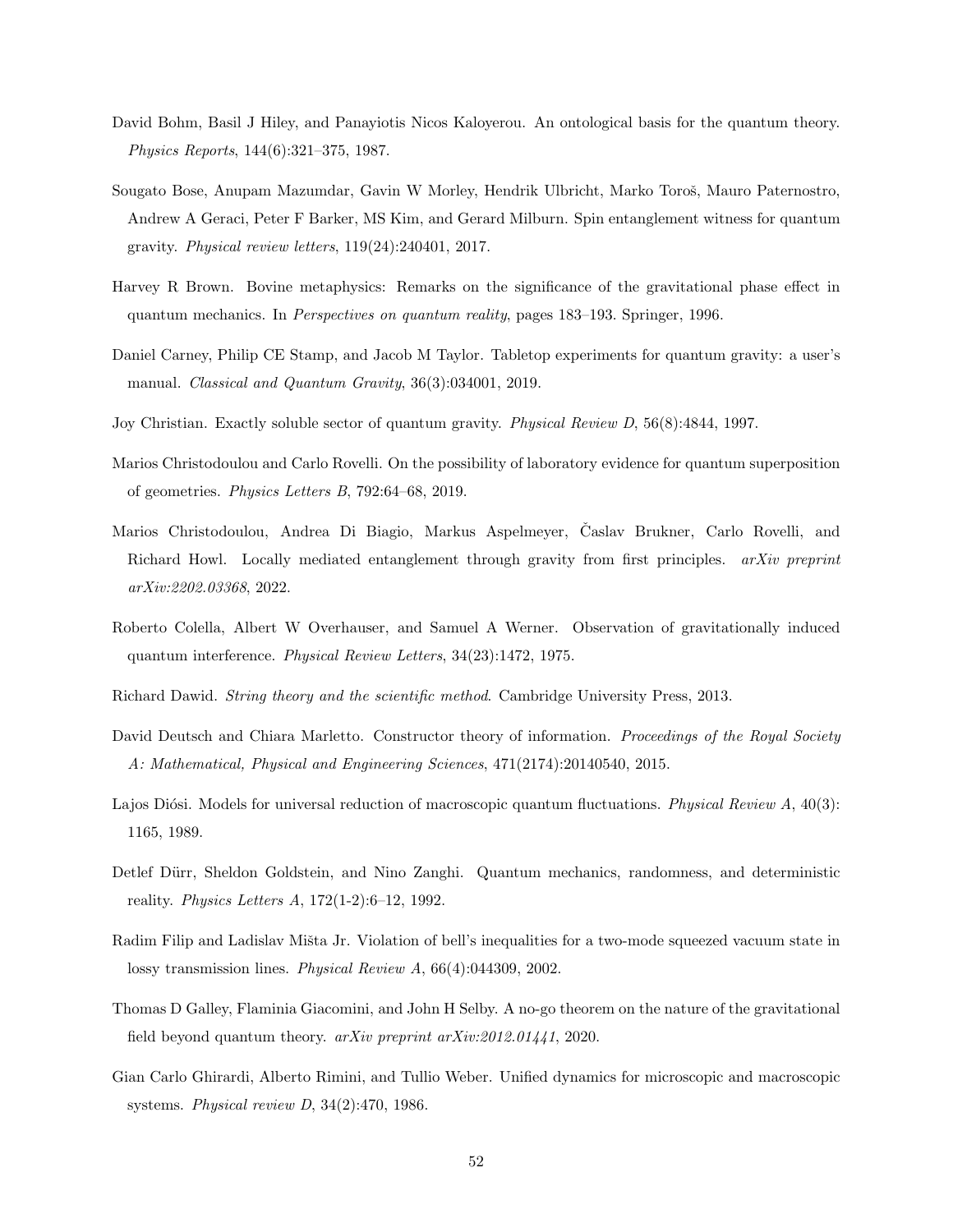- <span id="page-52-5"></span>Daniel M Greenberger and Albert W Overhauser. The role of gravity in quantum theory. Scientific American, 242(5):66–77, 1980.
- <span id="page-52-6"></span>Daniel M Greenberger and AW Overhauser. Coherence effects in neutron diffraction and gravity experiments. Reviews of Modern Physics, 51(1):43, 1979.
- <span id="page-52-14"></span>Ian Hacking. Experimentation and scientific realism. In Science and the Quest for Reality, pages 162–181. Springer, 1984.
- <span id="page-52-13"></span>Ian Hacking. The self-vindication of the laboratory sciences. *Science as practice and culture*, 30, 1992.
- <span id="page-52-9"></span>Michael JW Hall and Marcel Reginatto. On two recent proposals for witnessing nonclassical gravity. Journal of Physics A: Mathematical and Theoretical, 51(8):085303, 2018.
- <span id="page-52-7"></span>Mary B Hesse. Forces and fields: The concept of action at a distance in the history of physics. Courier Corporation, 2005.
- <span id="page-52-12"></span>Sabine Hossenfelder. Minimal length scale scenarios for quantum gravity. Living Reviews in Relativity, 16 (1):1–90, 2013.
- <span id="page-52-15"></span>Richard Howl, Vlatko Vedral, Devang Naik, Marios Christodoulou, Carlo Rovelli, and Aditya Iyer. Nongaussianity as a signature of a quantum theory of gravity.  $PRX$  Quantum, 2(1):010325, 2021.
- <span id="page-52-1"></span>Bei Lok Hu and Enric Verdaguer. Stochastic gravity: Theory and applications. Living Reviews in Relativity, 11(1):1–112, 2008.
- <span id="page-52-8"></span>Bei-Lok B Hu and Enric Verdaguer. Semiclassical and Stochastic Gravity: Quantum Field Effects on Curved Spacetime. Cambridge University Press, 2020.
- <span id="page-52-2"></span>Nick Huggett and Craig Callender. Why quantize gravity (or any other field for that matter)? Philosophy of Science, 68(S3):S382–S394, 2001.
- <span id="page-52-0"></span>Nick Huggett and Christian Wüthrich. Out of nowhere: The'emergence' of spacetime in string theory.  $arXiv$ preprint arXiv:2005.10943, 2020.
- <span id="page-52-3"></span>D Kafri, JM Taylor, and GJ Milburn. A classical channel model for gravitational decoherence. New Journal of Physics, 16(6):065020, 2014.
- <span id="page-52-4"></span>D Kafri, GJ Milburn, and JM Taylor. Bounds on quantum communication via newtonian gravity. New Journal of Physics, 17(1):015006, 2015.
- <span id="page-52-10"></span>Thomas S Kuhn. The structure of scientific revolutions. International Encyclopedia of Unified Science, 2 (2), 1962.
- <span id="page-52-11"></span>Thomas S Kuhn. Objectivity, value judgment, and theory choice. Arguing about science, pages 74–86, 1977.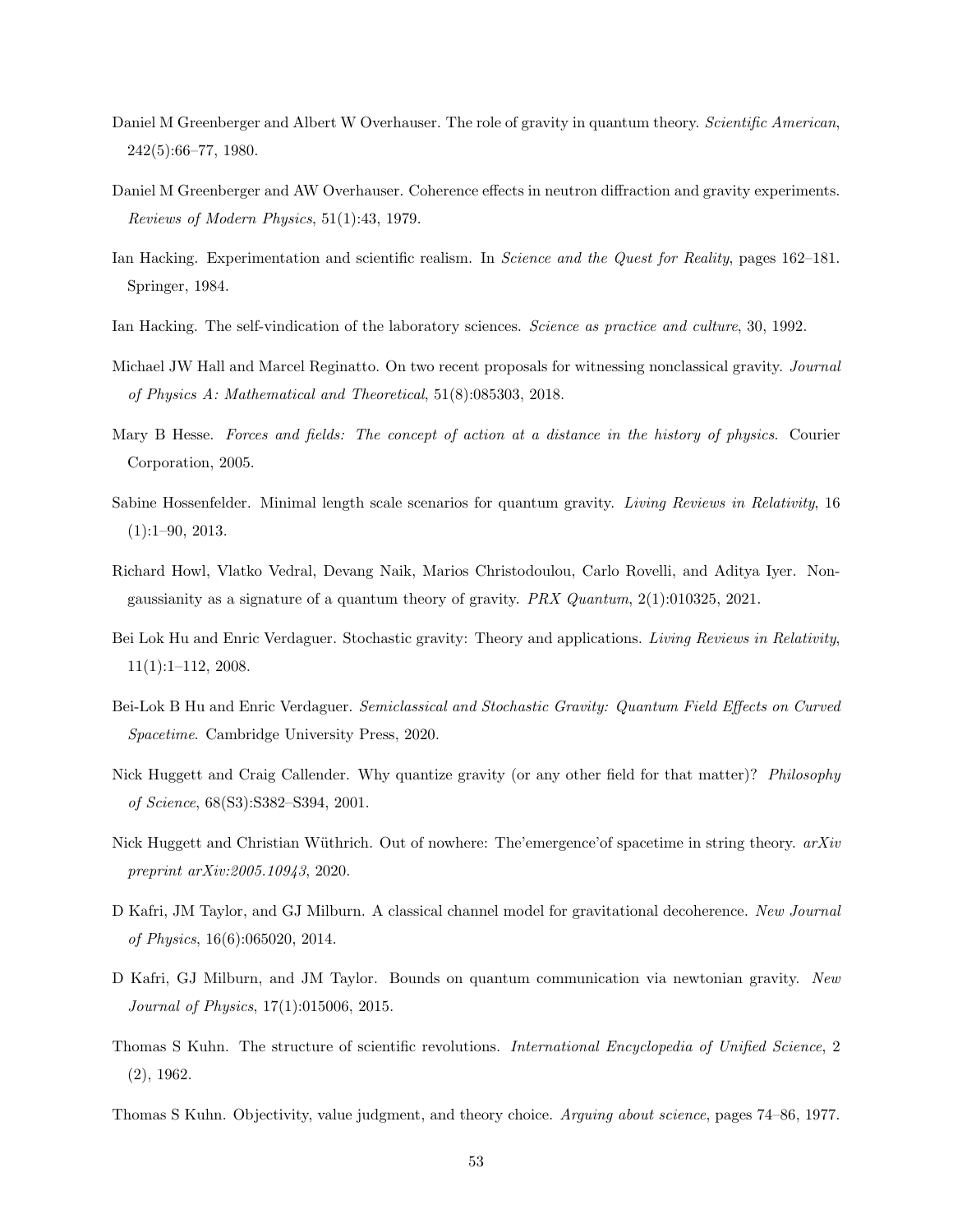- <span id="page-53-13"></span>Bruno Latour. Science in action: How to follow scientists and engineers through society. Harvard university press, 1987.
- <span id="page-53-14"></span>Seth Lloyd and Samuel L Braunstein. Quantum computation over continuous variables. In Quantum information with continuous variables, pages 9–17. Springer, 1999.
- <span id="page-53-12"></span>David B Malament. Is newtonian cosmology really inconsistent? Philosophy of Science, 62(4):489–510, 1995.
- <span id="page-53-11"></span>David B Malament. Topics in the foundations of general relativity and Newtonian gravitation theory. University of Chicago Press, 2012.
- <span id="page-53-3"></span>Philip D Mannheim. Classical underpinnings of gravitationally induced quantum interference. Physical Review A, 57(2):1260, 1998.
- <span id="page-53-6"></span>Chiara Marletto and Vlatko Vedral. Gravitationally induced entanglement between two massive particles is sufficient evidence of quantum effects in gravity. *Physical review letters*, 119(24):240402, 2017a.
- <span id="page-53-0"></span>Chiara Marletto and Vlatko Vedral. Witnessing the quantumness of a system by observing only its classical features. npj Quantum Information,  $3(1)$ :1-4, 2017b.
- <span id="page-53-7"></span>Chiara Marletto and Vlatko Vedral. Answers to a few questions regarding the bmv experiment.  $arXiv$ preprint arXiv:1907.08994, 2019.
- <span id="page-53-9"></span>Chiara Marletto and Vlatko Vedral. Witnessing nonclassicality beyond quantum theory. Physical Review D, 102(8):086012, 2020.
- <span id="page-53-1"></span>Christian Møller et al. Les théories relativistes de la gravitation. Colloques Internationaux CNRS, 91(1), 1962.
- <span id="page-53-8"></span>Michael A Nielsen and Isaac Chuang. Quantum computation and quantum information, 2002.
- <span id="page-53-10"></span>nLab authors. Guillemin-Sternberg geometric quantization conjecture. [http://ncatlab.org/nlab/show/](http://ncatlab.org/nlab/show/Guillemin-Sternberg%20geometric%20quantization%20conjecture) [Guillemin-Sternberg%20geometric%20quantization%20conjecture](http://ncatlab.org/nlab/show/Guillemin-Sternberg%20geometric%20quantization%20conjecture), August 2021. [http://ncatlab.](http://ncatlab.org/nlab/revision/Guillemin-Sternberg%20geometric%20quantization%20conjecture/17) [org/nlab/revision/Guillemin-Sternberg%20geometric%20quantization%20conjecture/17](http://ncatlab.org/nlab/revision/Guillemin-Sternberg%20geometric%20quantization%20conjecture/17)Revision 17.
- <span id="page-53-4"></span>Elias Okon and Craig Callender. Does quantum mechanics clash with the equivalence principle—and does it matter? European Journal for Philosophy of Science, 1(1):133–145, 2011.
- <span id="page-53-2"></span>AW Overhauser and R Colella. Experimental test of gravitationally induced quantum interference. Physical Review Letters, 33(20):1237, 1974.
- <span id="page-53-5"></span>Don N Page and CD Geilker. Indirect evidence for quantum gravity. Physical Review Letters, 47(14):979, 1981.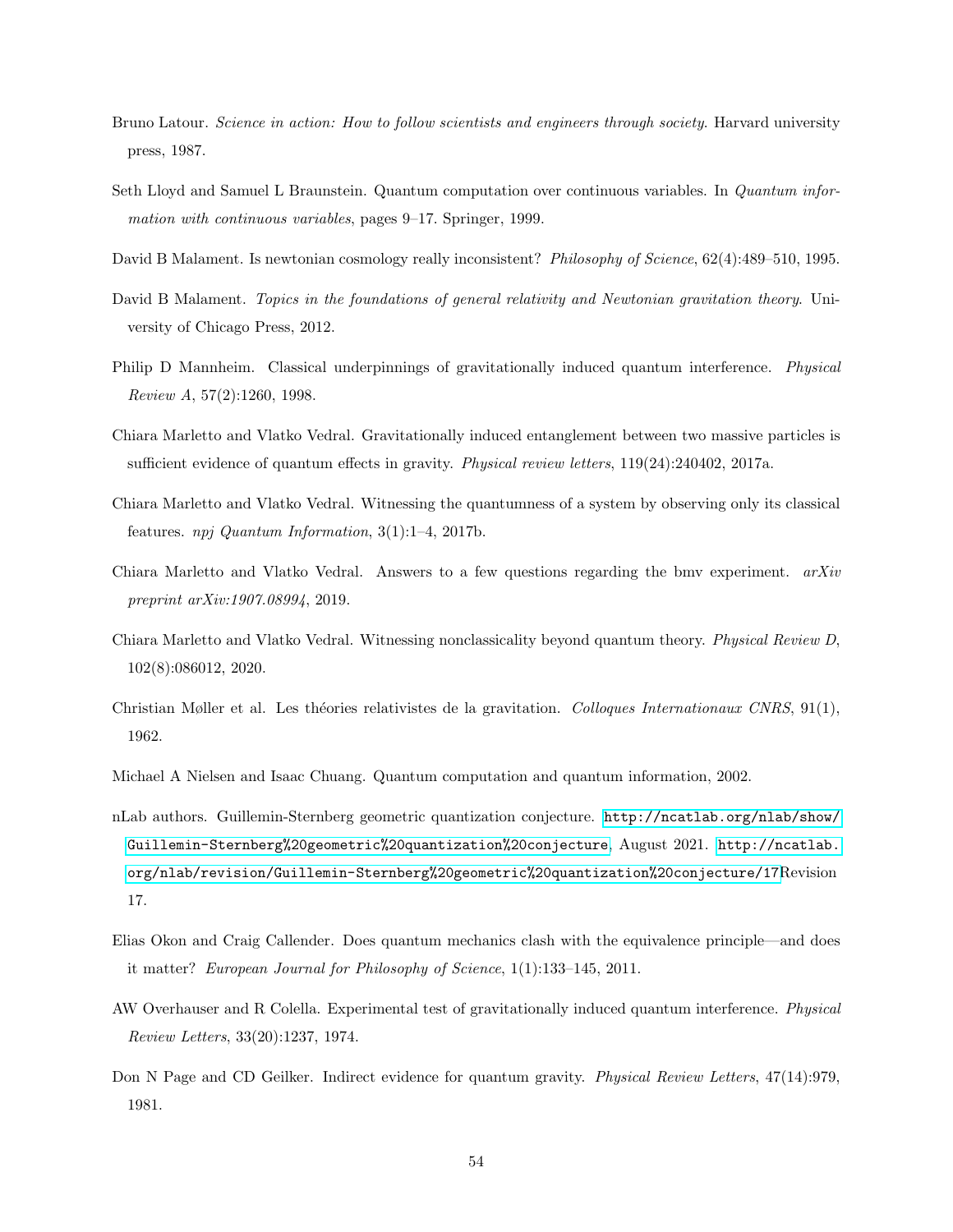- <span id="page-54-6"></span>Roger Penrose. Non-locality and objectivity in quantum state reduction. Fundamental Aspects of Quantum Theory. Singapore: World Scientific, pages 238–246, 1994.
- <span id="page-54-12"></span>Thomas Pradeu, Maël Lemoine, Mahdi Khelfaoui, and Yves Gingras. Philosophy in science: Can philosophers of science permeate through science and produce scientific knowledge? 2021.
- <span id="page-54-10"></span>Timothy C Ralph, Alexei Gilchrist, Gerard J Milburn, William J Munro, and Scott Glancy. Quantum computation with optical coherent states. Physical Review A, 68(4):042319, 2003.
- <span id="page-54-2"></span>Leon Rosenfeld. On quantization of fields. *Nuclear Physics*, 40:353–356, 1963.
- <span id="page-54-5"></span>Albert Roura and Enric Verdaguer. Cosmological perturbations from stochastic gravity. Phys. Rev. D, 78:064010, Sep 2008. doi: 10.1103/PhysRevD.78.064010. URL [https://link.aps.org/doi/10.1103/](https://link.aps.org/doi/10.1103/PhysRevD.78.064010) [PhysRevD.78.064010](https://link.aps.org/doi/10.1103/PhysRevD.78.064010).
- <span id="page-54-8"></span>Andrij Rovenchak and Yuri Krynytskyi. Radiation of the electromagnetic field beyond the dipole approximation. American Journal of Physics, 86(10):727–732, 2018.
- <span id="page-54-11"></span>Giulia Rubino, Lee A Rozema, Adrien Feix, Mateus Araújo, Jonas M Zeuner, Lorenzo M Procopio, Caslav Brukner, and Philip Walther. Experimental verification of an indefinite causal order. Science advances, 3 (3):e1602589, 2017.
- <span id="page-54-9"></span>Helmut Salecker and EP Wigner. Quantum limitations of the measurement of space-time distances. In Part I: Particles and Fields. Part II: Foundations of Quantum Mechanics, pages 148–154. Springer, 1997.
- <span id="page-54-1"></span>Karim PY Thébault. What can we learn from analogue experiments?  $arXiv$  preprint  $arXiv:1610.05028$ , 2016.
- <span id="page-54-4"></span>Matt Visser. Sakharov's induced gravity: a modern perspective. Modern Physics Letters A, 17(15n17): 977–991, 2002.
- <span id="page-54-3"></span>David Wallace. Quantum gravity at low energies. *Draft*, 2021.
- <span id="page-54-7"></span>James Owen Weatherall. What is a singularity in geometrized newtonian gravitation? Philosophy of Science, 81(5):1077–1089, 2014.
- <span id="page-54-13"></span>James Owen Weatherall and John Byron Manchak. The geometry of conventionality. Philosophy of Science, 81(2):233–247, 2014.
- <span id="page-54-0"></span>Frank Zimmermann. Future colliders for particle physics—"big and small". Nuclear Instruments and Methods in Physics Research Section A: Accelerators, Spectrometers, Detectors and Associated Equipment, 909:33– 37, 2018.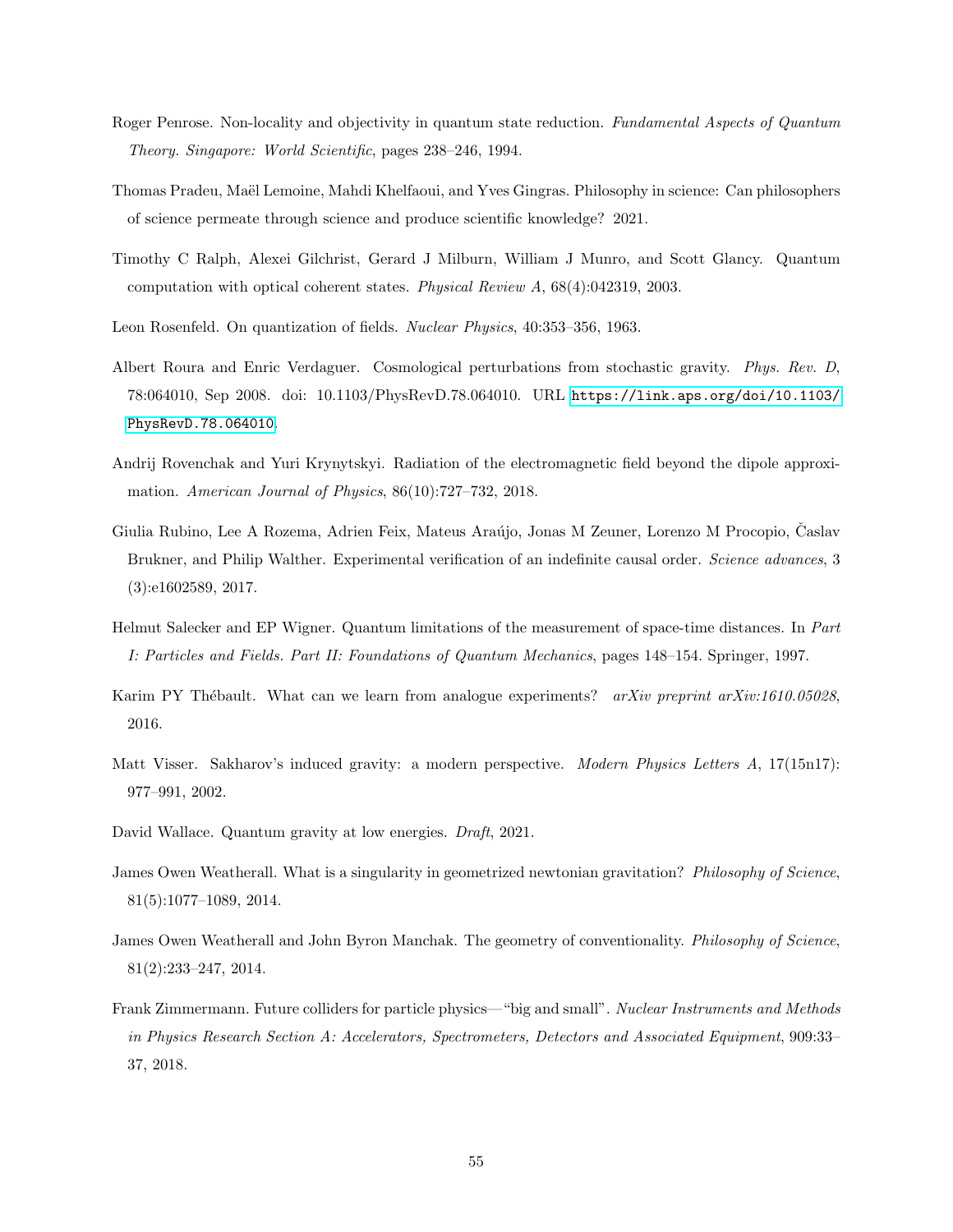## <span id="page-55-0"></span>10 Appendix A: Mannheim's analysis of the COW experiment



<span id="page-55-1"></span>Figure 5: The actual paths followed by a neutron along the different paths, taking into account the effect of gravity on the classical motion (and approximating parabolic motion with straight paths).

In this appendix, we sketch the highlights of Mannheim's treatment. To analyze the path, we set up coordinates with A at the origin, and  $x$  and  $y$  the horizontal and vertical axes, respectively. Referring to figure [5,](#page-55-1) consider the lower path first: instead of the horizontal path AB, a neutron will follow a parabola,  $y = -gx^2/2u^2$ , until it intersects the mirror lying along  $y = x - h$ . To first order in g this is the point  $(h - \delta, -\delta)$ , where  $\delta = gh^2/2u^2$ , the exact distance that the neutron would have fallen had it reached  $x = h$ . Again to first order in g, the distance traveled by the neutron is  $h - \delta$ , and its average speed is u: hence the phase change along  $AB_1$ ,  $\Delta \phi_{AB_1}$ , is given by  $pr = mu(h - \delta)$ . The neutron is not deflected from the path AC by gravity, though it decelerates from an initial velocity of u to a final velocity of  $u - gh/u$  to first order in g, as previously noted. Thus its average velocity is  $u - gh/2u$ , and  $\Delta\phi_{AC} = m(u - gh/2u)h$  $mu(h - gh^2/u^2) = mu(h - \delta)$ . Thus  $\Delta \phi_{AB_1} = \Delta \phi_{AC}$ , the phase changes along the two initial path segments are equal!

The calculation of the second two path segments continues in the same way. The component leaving C does not reach D, but by similar considerations to the  $AB_1$  path reaches, to first order, a point  $D_1$  with coordinates  $(h - \delta, h - \delta)$ , traveling a distance  $h - \delta$  at an average speed  $u - gh/u$ ; thus  $\Delta \phi_{CD_1} = mu(h - 3\delta)$ plus terms higher order in g. The considerations for the final path segment are that (a) it starts at  $(h-\delta, -\delta)$ , (b) it is not reflected into the horizontal but with a velocity  $(-ghu, u)$ , and (c) suffers vertical deceleration. We leave the calculation to the reader, but heuristically, in traveling to the line  $x = y$  (at which the waves recombine), by (b) the neutron travels  $2\delta$  horizontally; since by (a) it started at  $x = h - \delta$ , it arrives at a point  $D_2$  with coordinates  $(h - 3\delta, h - 3\delta)$ . To first order, the length of  $B_1D_2$  is given by  $h - 2\delta$ , and by (c)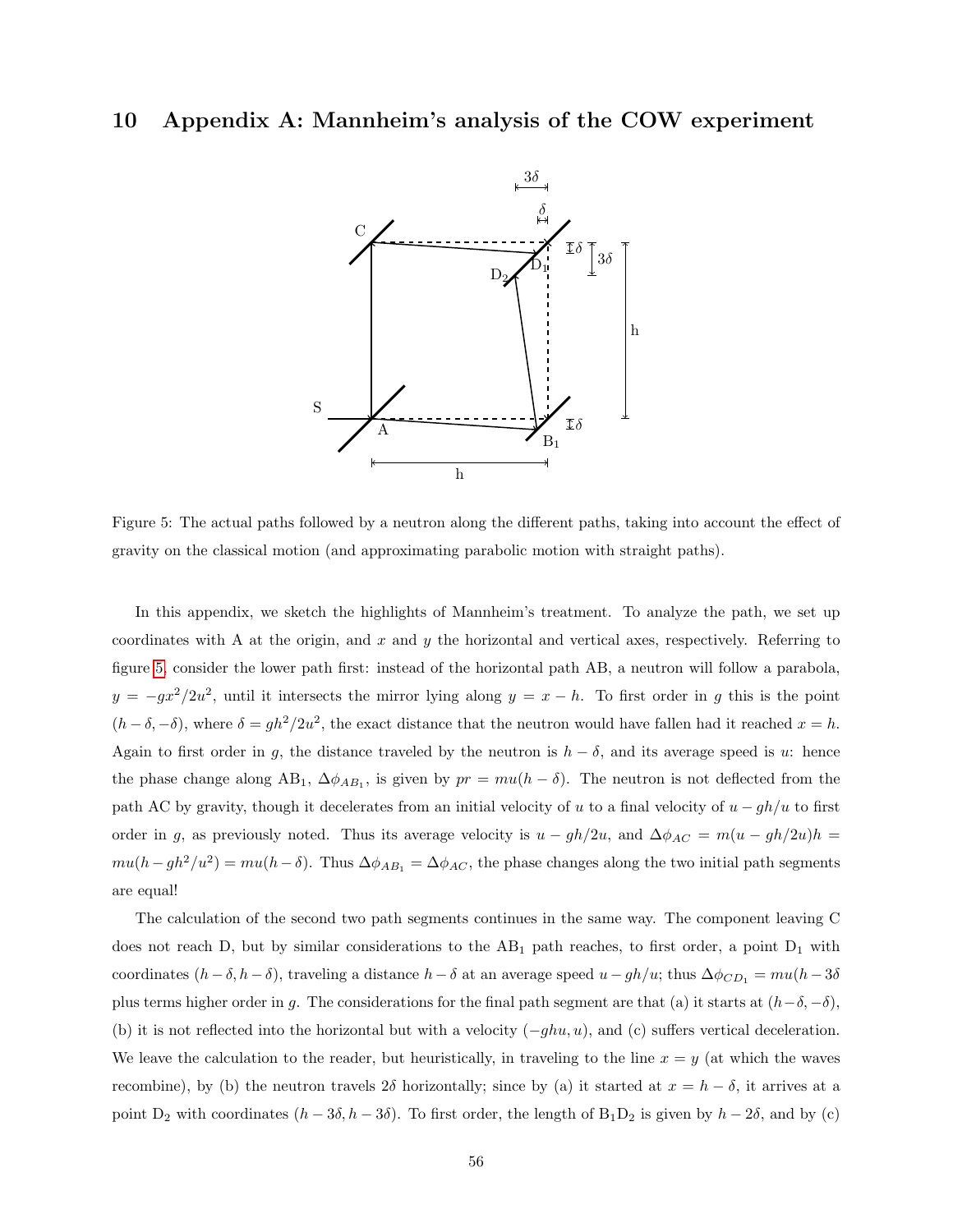the average velocity is  $(u - gh/2u)$ , so that  $\Delta \phi_{B_1D_2} = m(u - gh/2u)(h - 2\delta) = mu(h - 3\delta) = \Delta \phi_{CD_1}$  – the phase changes along the second pair of paths are also equal! (And of course,  $\Delta\phi_{AC} \neq \Delta\phi_{B_1D_2}$ , even though  $\Delta\phi_{AC} = \Delta\phi_{BD}$ .)

But since  $\Delta\phi_{AB_1} = \Delta\phi_{AC}$  and  $\Delta\phi_{B_1D_2} = \Delta\phi_{CD_1}$  we have that  $\Delta\phi_{AD_2} = \Delta\phi_{AD_1}$  – there is no relative phase shift around the closed path! What then is the source of the observed interference? Or is there a flaw in Mannheim's calculation? The resolution rests on the fact that the two paths do not meet at a point, and so cannot describe interference: it makes no sense to add the phases at  $D_1$  and  $D_2$ ! So we take into account that a neutron beam does not follow a 1-dimensional path, but has area, and so occupies a volume; so the paths we have been considering track only a single point of the beam cross-section through the apparatus. To compute the relative phase we need to consider the phase shift of a point that follows the lower path, not to  $D_2$ , but to  $D_1$ ; in other words, that follows a path offset by  $(2\delta, 2\delta)$  from  $AB_1D_2$ , namely  $A_1B_2D_1$  shown in figure [6.](#page-56-0) The shift clearly leaves the phase shift along the two legs after splitting unchanged, and equal to the two legs after splitting along the path via C. Equally (assuming that the wave at the source is coherent across its area, and indeed the time it takes the neutron to traverse the distance), the shift clear introduces an extra 2δ into the path between source and splitter, leading to an extra phase of  $2mu\delta = mgh^2/u$  in the lower versus upper path – the very effect observed by COW. To repeat: in Mannheim's account, the entire effect is due to the extra distance travelled to reach the beam splitter, not from the path around the apparatus, as OW assumed.



<span id="page-56-0"></span>Figure 6: The actual paths followed by a (point on the wavefront of a) neutron along the different paths, taking into account the effect of gravity on the classical motion (and approximating parabolic motion with straight paths). The phase changes along  $A_1B_2D_1$  and  $ACD_1$  have been shown to agree, but  $SA_1$  is  $2\delta$  longer than SA, accounting for the observed relative phase.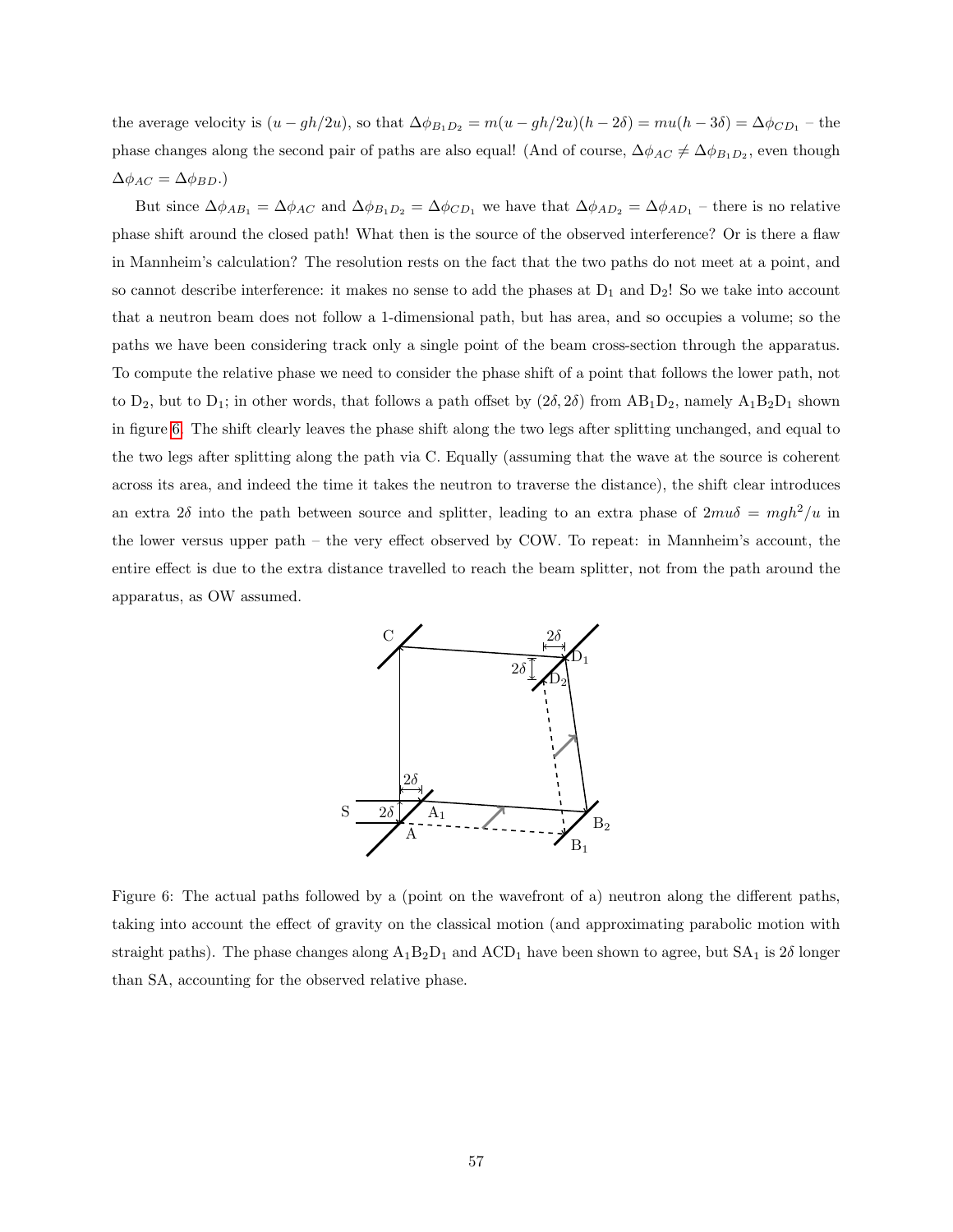## <span id="page-57-0"></span>11 Appendix B: A Newton-Cartan analysis of gravcats

Here we derive a general expression for differential contributions to the phase factor for a quantum test particle of mass m subject to Newtonian gravity, due locally to the Newton-Cartan spacetime geometry in the neighborhood of the particle. ('Differential' in the sense that the phase is defined relative to a choice of zero-point: the spacetime geometry for which there is understood to be no such additional contribution to the phase.) The following is intended to be analogous to the analysis provided in the (linear, post-Newtonian regime) general relativistic case by [Christodoulou and Rovelli](#page-51-1) [\[2019\]](#page-51-1), discussed in §[5.2.2.](#page-29-0)

As in their analysis, the basis states of the gravitational field in a gravcat QG witness experiment are assumed to correspond, in the neighborhood of either one of the gravcats, to what may be described classically as the local gravitational field. This field is associated with a self-gravitation effect, as well as an effect due to a source mass (the other gravcat) at some spatial distance that remains approximately fixed (for the short lifetime of the experiment). Following [Christodoulou and Rovelli](#page-51-1) [\[2019\]](#page-51-1), we assume that in all but one classical configuration of the two gravcats — the one in which they are closest together — the gravitational self-contribution of any one particle to its phase factor is so great as to dominate the effect of the source particle, at least over the lifetime of the experiment. This self-contribution thus defines the zero-point phase contribution, and we only need determine how the state in which the gravcats are closest modifies it to find the differential contribution.<sup>[62](#page-57-1)</sup>

Formally, let  $(M, t_a, h^{ab}, \mathring{\nabla})$  be a classical spacetime:  $t_a h^{ab} = \mathbf{0}$  for all  $p \in M$  and  $\mathring{\nabla}$  is a flat derivative operator on M compatible with  $t_a$  and  $h^{ab}$ . For some curve (with endpoints)  $\gamma : [s_1, s_2] \to M$  modeling the worldline of one of the two graveats  $-$  idealized as a test particle of mass  $m$  located at its own center of mass — through the duration of the experiment, we will assume that  $(M, t_a, h^{ab}, \mathring{\nabla})$  is apt as a model of the geometric features of the experimental setup, at least in a sufficiently small neighborhood of  $\gamma$  (note that which of the two gravcats we pick for this purpose does not matter, due to the symmetries of the experimental setup). Consider two Newton-Cartan models of Newtonian gravity in the neighborhood of  $\gamma$ , defined respectively as  $(M, t_a, h^{ab}, \nabla)$  and  $(M, t_a, h^{ab}, \nabla')$ : that is, the models differ at most in their curved derivative operators  $\nabla$  and  $\nabla'$ . Without loss of generality, we may regard these two models as Trautman geometrizations of two models of standard Newtonian gravitation on  $(M, t_a, h^{ab}, \mathring{\nabla})$ , corresponding to gravitational potentials  $\phi$  and  $\phi'$  (satisfying Poisson's equation on  $(M, t_a, h^{ab}, \mathring{\nabla})$ ). In the neighborhood of  $\gamma$ ,  $\phi$  and  $\phi'$  may, as noted, be decomposed into a self-gravity term (identical in each case) and a term due to the gravcat's interaction with the other gravcat situated at a spatial distance, fixed for the duration of the experiment. In what follows we will take  $\phi' > \phi$  so that  $(M, t_a, h^{ab}, \nabla')$  is the geometrized model of the gravitational field when the other gravcat is nearest. For convenience then, we will speak of  $\nabla'$  as the "errant" geometry, relative to the standard set by  $\nabla$ , i.e. the (geometrized) gravitational model  $(M, t_a, h^{ab}, \nabla)$  that constitutes the "lab-average". Assume from hereon that  $\gamma$  is geodesic with respect to  $\nabla$ , but whether the

<span id="page-57-1"></span> $62$ That is, the phase contribution is effectively given (up to a multiple) by the total energy *over time* associated to the two gravcats closest together. Cf. [Christodoulou and Rovelli](#page-51-1) [\[2019\]](#page-51-1).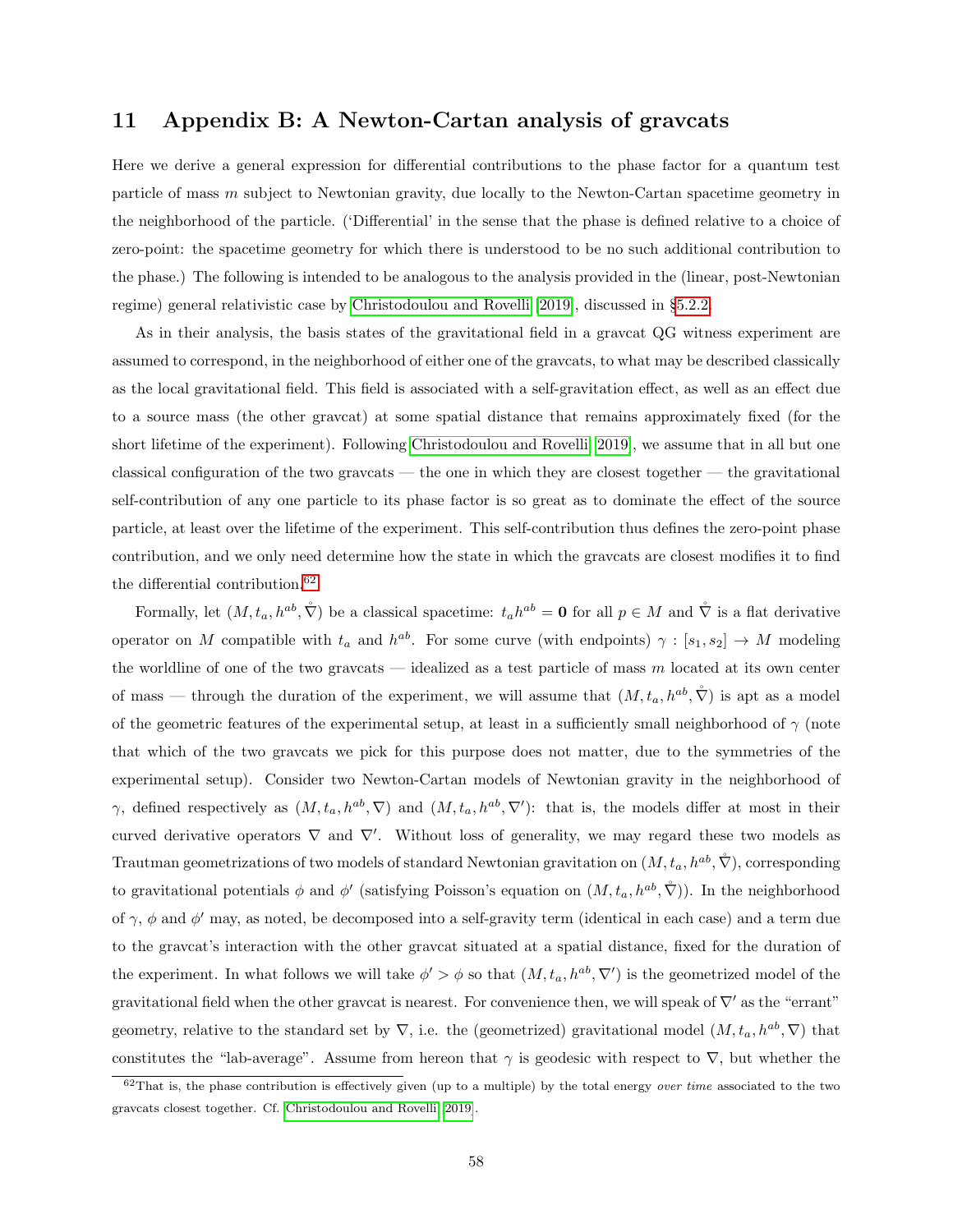gravcat traversing  $\gamma$  is understood to survey  $\nabla$  or the errant geometry  $\nabla'$  depends on the configuration of the two gravcats. Since their separation will differ across branches of the joint wavefunction [\(8\)](#page-18-1), one immediately sees that there will be branch-relative differences in spacetime geometry, reflecting branch-relative differences in the local gravitational field about  $\gamma$ .

From the Trautman geometrization lemma, we know that  $\nabla = (\mathring{\nabla}, -t_a t_b h^{cd} \nabla_d \phi)$  and  $\nabla' = (\mathring{\nabla}, -t_a t_b h^{cd} \nabla_d \phi')$ ,<sup>[63](#page-58-0)</sup> where in each case we exploit the fact that  $\mathring{\nabla}_a \psi = \nabla_a \psi = \nabla'_a \psi$  for any scalar field  $\psi$ . From this, one can easily show that, since  $\xi^m \nabla_m \xi^a = \mathbf{0}$  for the four-velocity  $\xi^a$  of the graveat (that is, whose integral curve is  $\gamma$ ), then  $\xi^m \nabla_m' \xi^a = \xi^m \nabla_m' \xi^a - \xi^m \nabla_m \xi^a = \xi^m \xi^n t_m t_n h^{ab} \nabla_b (\phi' - \phi)$ . In other words, the acceleration of  $\xi^a$ with respect to  $\nabla'$  relevant in the one branch of the wavefunction, given that the integral curve  $\gamma$  is geodesic with respect to  $\nabla$ , is fully determined by the difference in potentials between the one branch and the rest. (Note that this expression is fully general: if  $\phi = \phi'$  up to the addition of a constant, then  $\nabla = \nabla'$  up to a constant multiple, and so the acceleration of the gravcat that surveys the errant geometry can be seen to vanish necessarily with respect to  $\nabla'$ , given that the integral curve is geodesic with respect to  $\nabla$ .)

We may now consider the quantity of power that must be input into the graveat at any point in its trajectory — in the branch in which it surveys the errant geometry  $\nabla'$  — relative to the zero power that is needed for the same trajectory in the branches whose gravitational field approximates the lab average spacetime geometry  $(M, t_a, h^{ab}, \nabla)$ . Since acceleration is spacelike, we know that there exists <sup>[64](#page-58-1)</sup> a covector  $u_b$  such that  $h^{ab}u_b = \xi^m \xi^n t_m t_n h^{ab} \nabla_b(\phi' - \phi)$ . So, for  $Power = (m \cdot u_b) \xi^b = m \cdot (u_b \xi^b)$  ('power = force  $\times$ velocity'), it follows that

$$
Power = m\xi^{b}(\xi^{m}\xi^{n}t_{m}t_{n})\nabla_{b}(\phi'-\phi). \tag{42}
$$

It is important to stress that this quantity of power is defined pointwise along  $\gamma$ . What this means is that we may consider the integral of this expression over the curve  $\gamma$  to compute the total power associated with the graveat's surveying  $\nabla'$ , through the course of its geodesic path in the lab-average spacetime.

Finally, we may consider the amount of (virtual) work done on the graveat surveying  $\nabla'$  at each instant along  $\gamma$ : the quantity of power multiplied by the 'proper'<sup>[65](#page-58-2)</sup> time  $t_c \xi^c$  experienced by the particle at that instant.<sup>[66](#page-58-3)</sup> Integrated over the curve  $\gamma$ , this scalar product of power and proper time yields an expression for

<span id="page-58-1"></span><span id="page-58-0"></span><sup>63</sup>This notation is explained in [Malament](#page-53-11) [\[2012\]](#page-53-11).

<span id="page-58-2"></span> $64$ See proposition 4.1.1 and the discussion immediately preceding it in [Malament](#page-53-11) [\[2012\]](#page-53-11).

 ${}^{65}$ Here, 'proper' just notes that the scalar quantity is again defined pointwise, i.e. as a degenerate tensor; it is a further fact about classical spacetimes that, integrated over a curve between endpoints, proper time elapsed along the curve necessarily agrees with the global time elapsed between the two endpoints.

<span id="page-58-3"></span> $66$ As observed by [Weatherall and Manchak](#page-54-13) [\[2014\]](#page-54-13), we may, in effect, regard this quantity of work as the result of an ordinary force field on  $(M, t_a, h^{ab}, \nabla)$ , which acts only on particles there that would survey the errant  $\nabla'$ . Meanwhile, the force field that acts there on particles that survey  $\nabla$  is the 0 tensor, and so if  $\nabla' = \nabla$  up to a constant multiple (corresponding to  $\phi' = \phi$ up to an additive constant) zero work is put into the particle. Note that, as an upshot, the computed quantity of energy here is no more or less mysterious than that which is put into any charged particle in the presence of a fixed, ambient field, which deflects that charged particle off of its geodesic path in accordance with a force law associated with the field-charge pair. This will be important shortly, in promoting this quantity of total energy to a quantum phase factor.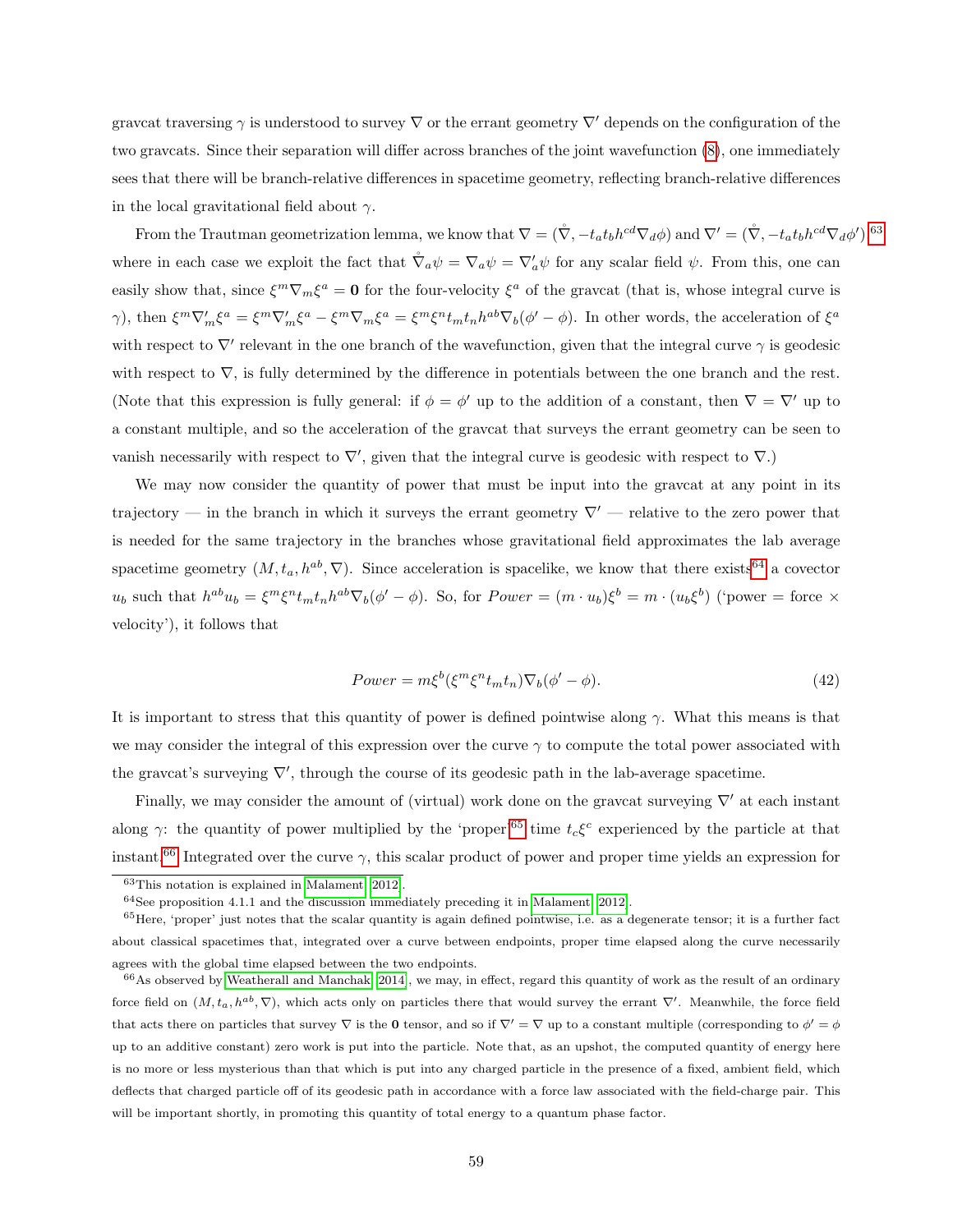the total energy input to the graveat over the lifetime of the experiment, with respect to  $(M, t_a, h^{ab}, \nabla)$ , for its surveying the errant  $\nabla$ :

$$
Total\ Energy = m \int_{\gamma} \xi^{b} (\xi^{m} \xi^{n} t_{m} t_{n}) \nabla_{b} (\phi' - \phi)(t_{c} \xi^{c}) dS. \tag{43}
$$

In the specific case of the experiment, for either choice of gravcat, we may note that — at least to good approximation over the short lifetime of the experiment — the difference  $\phi' - \phi$  is symmetric under time translations for the duration. In other words, adopting coordinates appropriate for the experimental setup (for definiteness, considered in the lab-average case), this entire expression evaluates to  $m(\phi' - \phi) * T$  where T is the total time elapsed and  $(\phi' - \phi)$  is understood as a function solely of spatial coordinates at a point. (This follows from separating out the expression for the total power from the expression for the total proper time elapsed. That the second yields T is trivial; that the first yields  $m(\phi' - \phi)$  follows from the time translation symmetry of the difference  $\phi' - \phi$ .) Moreover, noting that the self-gravity contributions to the potential about  $\gamma$  cancel, it is easy to see that the differential contribution to the phase factor provided by the errant geometry relevant in the one branch relative to the rest, which is there due to the nearer — hence, stronger — mutual gravitational attraction of the two gravcats so geometrized, is identical to that which is calculated in the main text, in what was there dubbed the Newtonian model.

To see that the expression calculated is the correct quantity, consider the following prescription for quantization, based on the work of [Bohm et al.](#page-51-14) [\[1987\]](#page-51-14) (though we will not be taking their 'ontological' interpretation here). They note that if one writes the wavefunction as  $\psi = Re^{iS/\hbar}$ , with  $R = |\psi|$  and S the phase, then the time-dependent Schrödinger equation

$$
i\hbar \partial_t \psi = -\frac{\hbar^2}{2m} \vec{\nabla}^2 \psi + V\psi \tag{44}
$$

yields for the real and imaginary parts (respectively):

<span id="page-59-1"></span>
$$
\partial_t S + (\vec{\nabla} S)^2 / 2m + V - \hbar^2 \vec{\nabla}^2 R / 2mR = 0,
$$
\n(45)

and

<span id="page-59-0"></span>
$$
\partial_t R^2 + \vec{\nabla}(R\vec{\nabla}S)/m = 0.
$$
\n(46)

Or, in the case that  $R$  is a constant with respect to space and time, as for instance in the plane wave that describes a gravcat state, the first reduces to

$$
\partial_t S + (\vec{\nabla} S)^2 / 2m + V = 0,\tag{47}
$$

which is the Hamilton-Jacobi equation for corresponding classical particle (recall that  $\vec{p} = \vec{\nabla}S$ ), with S now interpreted as the action. Or, reversing our reasoning to this point, we can take as an equivalent quantization procedure for such systems that one takes the classical action and promotes it  $(\times i/\hbar)$  to the phase of a